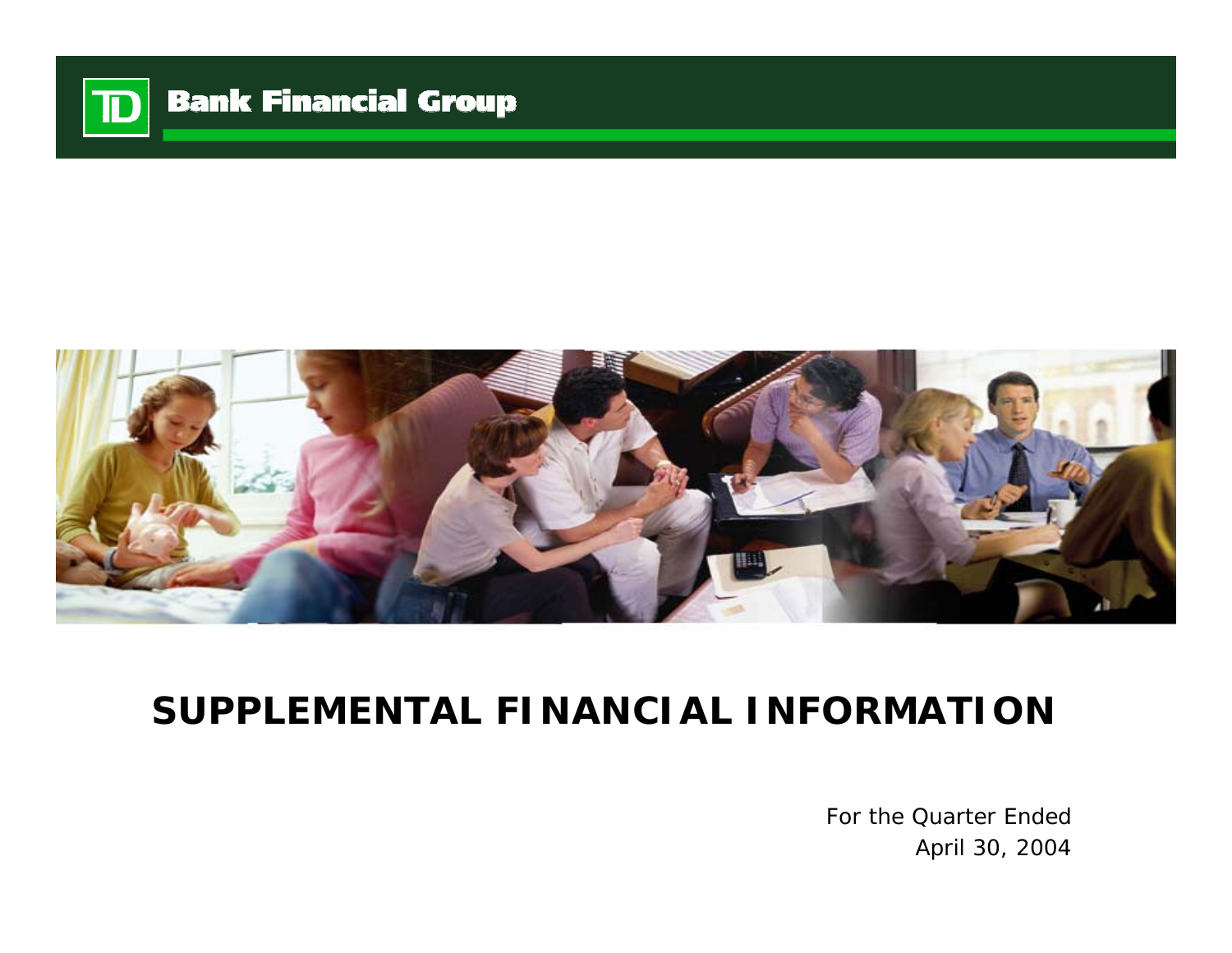

|                                                                    |                | For the Quarter Ended April 30, 2004                                                                                                                                                                            |                             |  |
|--------------------------------------------------------------------|----------------|-----------------------------------------------------------------------------------------------------------------------------------------------------------------------------------------------------------------|-----------------------------|--|
|                                                                    |                | <b>Index</b>                                                                                                                                                                                                    |                             |  |
|                                                                    |                |                                                                                                                                                                                                                 | <b>How the Bank Reports</b> |  |
|                                                                    |                |                                                                                                                                                                                                                 |                             |  |
|                                                                    | Page           | The supplemental information contained in this package is designed to improve the readers'                                                                                                                      |                             |  |
|                                                                    |                | understanding of the TD Bank Financial Group's financial performance. This information should be                                                                                                                |                             |  |
| <b>Highlights</b>                                                  | 1              | used in conjunction with the quarterly financial statement to shareholders, which is prepared in                                                                                                                |                             |  |
| <b>Shareholder Value</b>                                           | $\mathbf{2}$   | accordance with Canadian generally accepted accounting principles (GAAP). The Bank refers to results<br>prepared in accordance with GAAP as the "reported basis".                                               |                             |  |
| Net Income                                                         | 3              |                                                                                                                                                                                                                 |                             |  |
| <b>Performance Measures by Business Segment:</b>                   |                | The Bank also utilizes earnings before the amortization of intangibles to assess each of its businesses                                                                                                         |                             |  |
| - Total Bank                                                       | 4              | and to measure overall Bank performance. To arrive at this measure, the Bank removes special items                                                                                                              |                             |  |
| - Personal and Commercial Banking                                  | 5              | and the amortization of intangibles from reported basis earnings. The Bank views special items as                                                                                                               |                             |  |
| - Wealth Management                                                | 6              | transactions that are not part of the normal daily business operations and are therefore not indicative<br>of underlying trends. Previously, the Bank reported operating cash basis earnings. Since the only    |                             |  |
| - Wholesale Banking                                                | $\overline{7}$ | distinction between operating cash basis and reported basis earnings in 2003 and 2004 was the                                                                                                                   |                             |  |
| - Corporate                                                        | 8              | amortization of intangibles (as there were no special items), the Bank now refers to earnings before                                                                                                            |                             |  |
| - Non-core Lending Portfolio                                       | 9              | amortization of intangibles as it is a better description of this measure.                                                                                                                                      |                             |  |
| <b>Balance Sheet</b>                                               | 10             |                                                                                                                                                                                                                 |                             |  |
| Net Interest Income and Margin                                     | 11             | The majority of the Bank's intangible amortization relates to the Canada Trust acquisition in fiscal<br>2000. The Bank excludes the amortization of intangibles as this approach ensures comparable             |                             |  |
| <b>Other Income</b>                                                | 12             | treatment with goodwill which is not amortized. Consequently, the Bank believes that earnings before                                                                                                            |                             |  |
| <b>Non-Interest Expenses</b>                                       | 13             | amortization of intangibles provides the reader with an understanding of the Bank's results that can                                                                                                            |                             |  |
| <b>Investment Securities Surplus (Deficit) Over Book</b>           | 14             | be consistently tracked from period to period.                                                                                                                                                                  |                             |  |
| <b>Intangibles and Goodwill</b>                                    | 14             |                                                                                                                                                                                                                 |                             |  |
| <b>Restructuring Costs</b>                                         | 14             | As explained, earnings before amortization of intangibles is different from reported results determined                                                                                                         |                             |  |
|                                                                    | 15             | in accordance with GAAP. Earnings before amortization of intangibles and related terms are not<br>defined terms under GAAP and therefore may not be comparable to similar terms used by other                   |                             |  |
| Analysis of Change in Shareholders' Equity and                     |                | issuers. A reconciliation between the Bank's earnings before amortization of intangibles and its                                                                                                                |                             |  |
| <b>Non-Controlling Interest</b>                                    |                | reported results is provided on page 1.                                                                                                                                                                         |                             |  |
| <b>Risk-Weighted Assets and Capital</b>                            | 16             |                                                                                                                                                                                                                 |                             |  |
| <b>Loan Securitization</b>                                         | 17             | Beginning in fiscal 2004, the Bank no longer discusses net interest income on a taxable equivalent                                                                                                              |                             |  |
| Impaired Loans by Business Line and General Allowance              | 18             | basis (TEB) at the total Bank level, as it is not useful at that level. However, on a segmented basis,<br>the Bank continues to report net interest income on a TEB basis, which is then eliminated in the      |                             |  |
| Analysis of Change in Gross Impaired Loans                         | 19             | Corporate segment on page 8. TEB means that the non-taxable or tax-exempt income such as                                                                                                                        |                             |  |
| and Allowance for Credit Losses                                    |                | dividends is adjusted to its equivalent before tax value. Using TEB allows the Bank to measure income                                                                                                           |                             |  |
|                                                                    |                | from all securities and loans consistently and makes for more meaningful comparison of net interest                                                                                                             |                             |  |
|                                                                    |                | income with similar institutions.                                                                                                                                                                               |                             |  |
|                                                                    |                |                                                                                                                                                                                                                 |                             |  |
|                                                                    |                | The Bank reports economic profit and return on invested capital for the total Bank and for each of its<br>major business segments. Economic profit/(loss) is earnings/(loss) before amortization of intangibles |                             |  |
|                                                                    |                | applicable to common shares after providing a charge for invested capital. Invested capital is equal to                                                                                                         |                             |  |
|                                                                    |                | common equity plus the cumulative amount of goodwill and intangible assets amortized as of the                                                                                                                  |                             |  |
| Certain comparative amounts have been reclassified to conform with |                | reporting date.                                                                                                                                                                                                 |                             |  |
| current period presentation.                                       |                |                                                                                                                                                                                                                 |                             |  |

| For further information contact: | <b>Scott Lamb</b><br>Trish Moran | (416) 982-5075<br>(416) 308-6677 |
|----------------------------------|----------------------------------|----------------------------------|
|                                  | <b>Kelly Milroy</b><br>FAX#      | (416) 944-5422<br>(416) 944-6618 |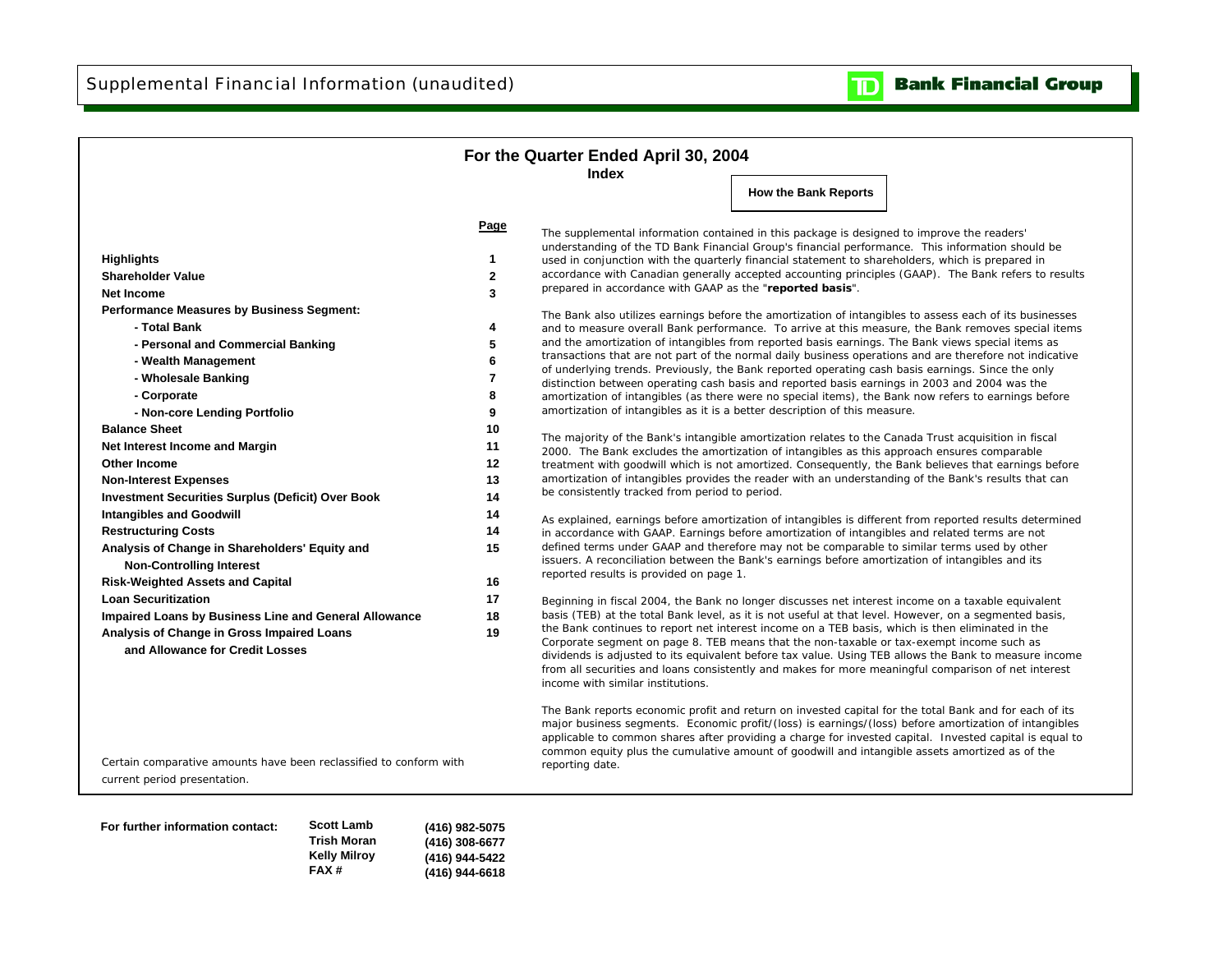<span id="page-2-0"></span>Highlights

|                                                                     | LINE           |             |                        |    |                |             | 2003 |         |              |       |                |        |    | 2002           |              |                          | <b>Year to Date</b> |    |                          |             | <b>Full Year</b> |       |
|---------------------------------------------------------------------|----------------|-------------|------------------------|----|----------------|-------------|------|---------|--------------|-------|----------------|--------|----|----------------|--------------|--------------------------|---------------------|----|--------------------------|-------------|------------------|-------|
| <b>FOR THE PERIOD ENDED</b>                                         | #              | Q2          | 2004<br>Q <sub>1</sub> |    | Q4             | Q3          |      | Q2      |              | Q1    |                | Q4     |    | Q3             |              | Q <sub>2</sub>           | 2004                |    | 2003                     | 2003        |                  | 2002  |
|                                                                     |                |             |                        |    |                |             |      |         |              |       |                |        |    |                |              |                          |                     |    |                          |             |                  |       |
| <b>Income Statement (\$millions)</b>                                |                |             |                        |    |                |             |      |         |              |       |                |        |    |                |              |                          |                     |    |                          |             |                  |       |
| Net income applicable to common shareholders - reported basis       | $\mathbf{1}$   | \$<br>490   | \$<br>582              | S  | 480            | \$<br>480   | \$   | (295)   | \$           | 324   | \$             | (219)  | \$ | (428)          | \$           | 132                      | \$ 1,072            | \$ | 29                       | \$<br>989   | \$               | (160) |
| Amortization of intangible assets, net of tax                       | $\overline{2}$ | 107         | 179                    |    | 112            | 119         |      | 127     |              | 133   |                | 156    |    | 154            |              | 160                      | 286                 |    | 260                      | 491         |                  | 634   |
| Gain on sale of mutual fund and custody business, net of tax        | 3              |             | $\sim$                 |    | $\sim$         |             |      |         |              |       |                | $\sim$ |    | (18)           |              | $\overline{\phantom{a}}$ |                     |    | $\overline{\phantom{a}}$ |             |                  | (32)  |
| Net income applicable to common shareholders - before               |                |             |                        |    |                |             |      |         |              |       |                |        |    |                |              |                          |                     |    |                          |             |                  |       |
| amortization of intangibles                                         | 4              | 597         | 761                    |    | 592            | 599         |      | (168)   |              | 457   |                | (63)   |    | (292)          |              | 292                      | 1,358               |    | 289                      | 1,480       |                  | 442   |
| Preferred dividends                                                 | 5              | 21          | 21                     |    | 21             | 21          |      | 22      |              | 23    |                | 23     |    | 23             |              | 24                       | 42                  |    | 45                       | 87          |                  | 93    |
| Net income - before amortization of intangibles                     | 6              | 618         | 782<br>\$              | \$ | 613            | \$<br>620   | \$   | (146)   | $\mathbb{S}$ | 480   | \$             | (40)   | \$ | (269)          | \$           | 316                      | \$1,400             | \$ | 334                      | \$<br>1,567 | \$               | 535   |
| Per common share and average number of shares                       |                |             |                        |    |                |             |      |         |              |       |                |        |    |                |              |                          |                     |    |                          |             |                  |       |
| Basic net income - reported basis                                   | $\overline{7}$ | \$<br>.74   | \$<br>.89              | S  | .74            | \$<br>.74   | \$   | (.46)   | \$           | .50   | $$\mathbb{S}$$ | (.34)  | \$ | (.67)          | \$           | .20                      | \$<br>1.63          | \$ | .04                      | \$<br>1.52  | \$               | (.25) |
| - before amortization of intangibles 1                              | 8              | .91         | 1.16                   |    | .91            | .92         |      | (.26)   |              | .71   |                | (.10)  |    | (.46)          |              | .46                      | 2.07                |    | .45                      | 2.28        |                  | .69   |
| Diluted net income - reported basis                                 | 9              | .74         | .88                    |    | .73            | .73         |      | (.46)   |              | .50   |                | (.34)  |    | (.67)          |              | .20                      | 1.62                |    | .04                      | 1.51        |                  | (.25) |
| - before amortization of intangibles                                | 10             | .90         | 1.15                   |    | .90            | .91         |      | (.26)   |              | .70   |                | (.10)  |    | (.46)          |              | .45                      | 2.05                |    | .44                      | 2.26        |                  | .68   |
| Average number of common shares outstanding - basic (millions)      | 11             | 656.8       | 654.8                  |    | 653.8          | 651.3       |      | 648.5   |              | 645.6 |                | 643.3  |    | 641.5          |              | 639.8                    | 655.8               |    | 647.0                    | 649.8       |                  | 641.0 |
| - diluted                                                           | 12             | 662.0       | 660.0                  |    | 658.3          | 655.3       |      | 652.2   |              | 649.7 |                | 647.3  |    | 646.6          |              | 647.1                    | 660.9               |    | 651.0                    | 653.9       |                  | 646.9 |
| <b>Balance sheet (\$billions)</b>                                   |                |             |                        |    |                |             |      |         |              |       |                |        |    |                |              |                          |                     |    |                          |             |                  |       |
| <b>Total assets</b>                                                 | 13             | \$<br>312.3 | \$<br>316.2            | s. | 273.5          | \$<br>302.2 | \$   | 321.7   | \$           | 311.4 | $\frac{1}{2}$  | 278.0  | \$ | 309.6          | \$           | 300.7                    | \$312.3             | s. | 321.7                    | \$<br>273.5 | \$               | 278.0 |
| Total common equity                                                 | 14             | 12.2        | 12.0                   |    | 11.6           | 11.4        |      | 11.1    |              | 11.7  |                | 11.6   |    | 12.0           |              | 12.4                     | 12.2                |    | 11.1                     | 11.6        |                  | 11.6  |
| Investment securities - surplus over book <sup>2</sup> (\$millions) | 15             | 405         | 412                    |    | 369            | 298         |      | 196     |              | 131   |                | 224    |    | 246            |              | 474                      | 405                 |    | 196                      | 369         |                  | 224   |
|                                                                     |                |             |                        |    |                |             |      |         |              |       |                |        |    |                |              |                          |                     |    |                          |             |                  |       |
| <b>Capital and Risk Metrics (\$billions)</b>                        |                |             |                        |    |                |             |      |         |              |       |                |        |    |                |              |                          |                     |    |                          |             |                  |       |
| Risk-weighted assets                                                | 16             | \$<br>102.3 | \$ 110.1               |    | \$108.2        | \$<br>114.0 |      | \$118.3 | \$           | 121.1 | $\mathbb{S}$   | 120.6  | \$ | 129.9          | $\mathbb{S}$ | 126.3                    | \$102.3             | \$ | 118.3                    | \$108.2     | S.               | 120.6 |
| Tier 1 capital                                                      | 17             | 12.2        | 11.9                   |    | 11.3           | 11.1        |      | 10.4    |              | 10.3  |                | 9.8    |    | 10.0           |              | 10.4                     | 12.2                |    | 10.4                     | 11.3        |                  | 9.8   |
| Tangible common equity <sup>3</sup>                                 | 18             | 8.2         | 8.0                    |    | 7.4            | 7.2         |      | 6.7     |              | 6.5   |                | 6.2    |    | 6.5            |              | 6.8                      | 8.2                 |    | 6.7                      | 7.4         |                  | 6.2   |
| Tier 1 capital ratio                                                | 19             | 11.9 %      | 10.9%                  |    | 10.5%          | 9.7%        |      | 8.8%    |              | 8.5%  |                | 8.1%   |    | 7.7%           |              | 8.2%                     | 11.9%               |    | 8.8%                     | 10.5 %      |                  | 8.1%  |
| Total capital ratio                                                 | 20             | 16.4        | 15.5                   |    | 15.6           | 13.9        |      | 12.4    |              | 11.8  |                | 11.6   |    | 10.6           |              | 11.2                     | 16.4                |    | 12.4                     | 15.6        |                  | 11.6  |
| Tangible common equity as a percentage of RWA                       | 21             | 8.0         | 7.3                    |    | 6.9            | 6.3         |      | 5.7     |              | 5.4   |                | 5.1    |    | 5.0            |              | 5.4                      | 8.0                 |    | 5.7                      | 6.9         |                  | 5.1   |
| After tax impact of 1% increase in interest rates on                |                |             |                        |    |                |             |      |         |              |       |                |        |    |                |              |                          |                     |    |                          |             |                  |       |
| Common shareholders' equity (\$millions)                            | 22             | (40)<br>\$  | \$<br>(32)             | \$ | (13)           | \$<br>(45)  | \$   | (40)    | -\$          | (27)  | \$             | (40)   | -S | (48)           | \$           | (36)                     | \$<br>(40)          | S  | (40)                     | \$<br>(13)  | - \$             | (40)  |
| Annual net income (\$millions)                                      | 23             | (4)         | (9)                    |    | $\overline{4}$ | (10)        |      | (10)    |              | (1)   |                | (5)    |    | $\overline{2}$ |              | (3)                      | (4)                 |    | (10)                     | 4           |                  | (5)   |
| Net impaired loans (\$millions)                                     | 24             | (567)       | (584)                  |    | (641)          | (643)       |      | (742)   |              | (661) |                | (975)  |    | (799)          |              | (41)                     | (567)               |    | (742)                    | (641)       |                  | (975) |
| Net impaired loans as a % of net loans                              | 25             | (.4)%       | (.5)%                  |    | (.5)%          | (.5)%       |      | (.6)%   |              | (.5)% |                | (.7)%  |    | (.6)%          |              | $-$ %                    | (.4)%               |    | (.6)%                    | (.5)%       |                  | (.7)% |
| Provision for credit losses as a % of net average loans             | 26             | (.62)       | (.33)                  |    | (.27)          | .19         |      | .31     |              | .34   |                | 2.84   |    | 3.81           |              | 1.26                     | (.48)               |    | .33                      | .15         |                  | 2.24  |
| Rating of senior debt:<br>Moody's                                   | 27             | Aa3         | Aa3                    |    | Aa3            | Aa3         |      | Aa3     |              | АаЗ   |                | Aa3    |    | Aa3            |              | Aa3                      | Aa3                 |    | Aa3                      | Aa3         |                  | Aa3   |
| Standard and Poor's                                                 | 28             | A+          | A+                     |    | $A+$           | $A+$        |      | $A+$    |              | $A+$  |                | AA-    |    | AA-            |              | AA-                      | $A+$                |    | $A+$                     | $A+$        |                  | AA-   |

 $^{1}$  Excludes gain on sale of mutual fund record keeping and custody business

<sup>2</sup> Excludes debt security positions which are used as part of the Bank's Asset and Liability Management hedging activities and preferred shares that are hedged

<sup>3</sup> Tangible common equity is common shareholders' equity plus contributed surplus less net intangibles and goodwill

# **TD** Bank Financial Group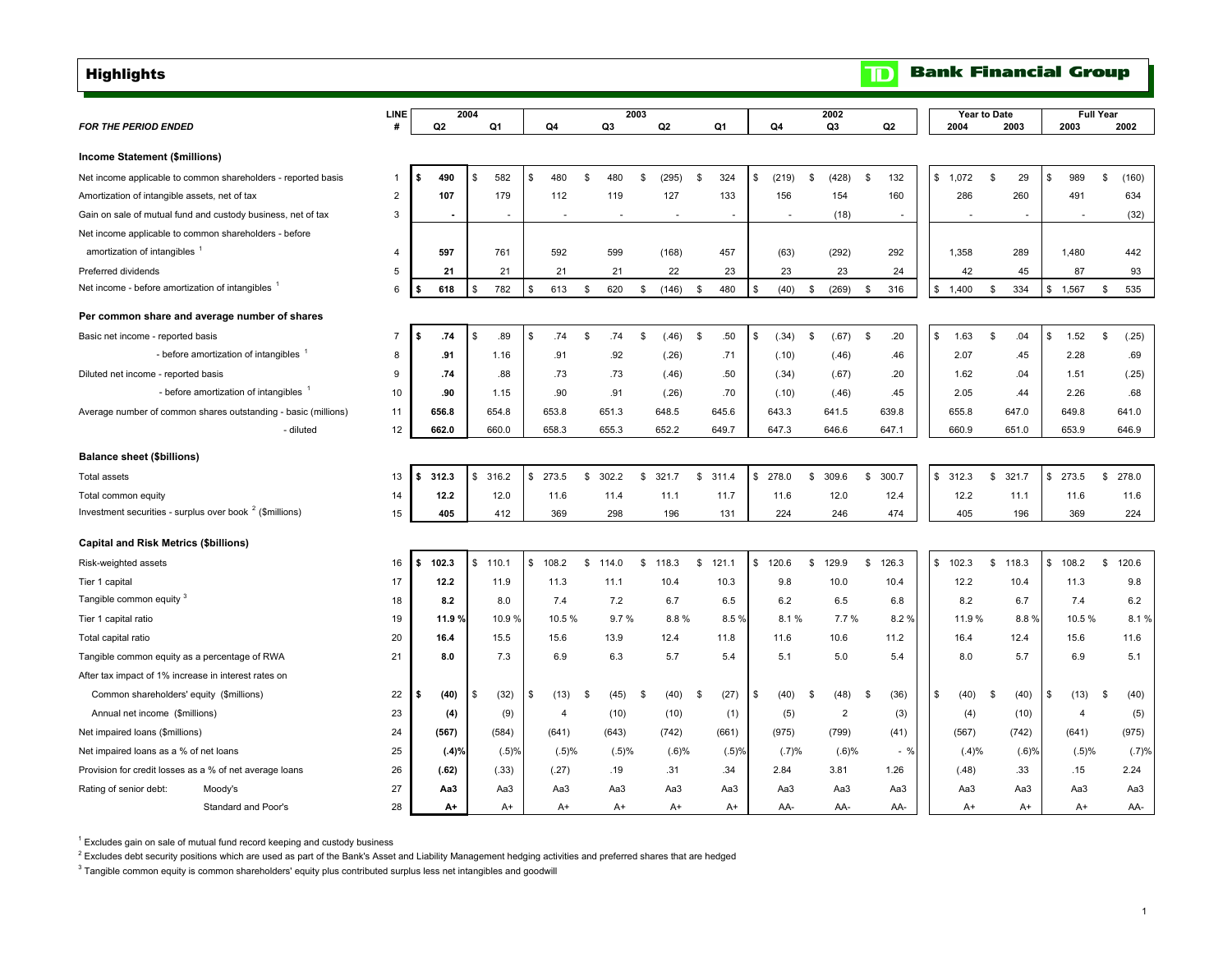## <span id="page-3-0"></span>Shareholder Value

| <b>FOR THE PERIOD ENDED</b>                                                        | <b>LINE</b>    | Q2          | 2004<br>Q1 | Q4         | 2003<br>Q <sub>3</sub> | Q <sub>2</sub> | Q1              | Q4          | 2002<br>Q3  | Q2          | 2004        | Year to Date<br>2003 | <b>Full Year</b><br>2003 | 2002        |
|------------------------------------------------------------------------------------|----------------|-------------|------------|------------|------------------------|----------------|-----------------|-------------|-------------|-------------|-------------|----------------------|--------------------------|-------------|
|                                                                                    |                |             |            |            |                        |                |                 |             |             |             |             |                      |                          |             |
| <b>Business performance (\$millions)</b>                                           |                |             |            |            |                        |                |                 |             |             |             |             |                      |                          |             |
| Net income applicable to common shareholders - reported basis                      | 1              | \$<br>490   | 582<br>\$  | \$<br>480  | 480<br>\$              | (295)<br>\$    | 324<br><b>S</b> | \$<br>(219) | (428)<br>\$ | 132<br>\$   | \$<br>1.072 | $\mathbf{s}$<br>29   | $$\mathbb{S}$$<br>989    | \$<br>(160) |
| Economic profit <sup>1,2</sup>                                                     | $\overline{2}$ | 207         | 376        | 210        | 227                    | (563)          | 76              | (457)       | (692)       | (96)        |             | 583<br>(487)         | (50)                     | (1, 132)    |
| Total revenue <sup>3</sup>                                                         | 3              | 2.769       | 2.789      | 2,473      | 2,595                  | 2,413          | 2,559           | 2,442       | 2,420       | 2,497       | 5,558       | 4,972                | 10,040                   | 10,189      |
| Net interest income                                                                | 4              | 1.484       | 1.476      | 1,379      | 1,402                  | 1,445          | 1,390           | 1,388       | 1,404       | 1,308       | 2.960       | 2.835                | 5.616                    | 5,300       |
| Average common equity                                                              | 5              | 12,058      | 11,665     | 11,396     | 11,107                 | 11,484         | 11,607          | 11,817      | 12,227      | 12,407      | 11,839      | 11,520               | 11.396                   | 12,144      |
| Average invested capital <sup>4</sup>                                              | 6              | 14,849      | 14,331     | 13,900     | 13,536                 | 13,875         | 13,868          | 13,934      | 14,189      | 14,212      | 14,566      | 13,846               | 13,792                   | 14,025      |
| Return on Equity - reported basis                                                  | $\overline{7}$ | 16.5%       | 19.8%      | 16.7%      | 17.1 %                 | $(10.5)\%$     | 11.1%           | (7.4)%      | (13.9)%     | 4.4 %       |             | 18.2 %<br>.5%        | 8.7%                     | (1.3)%      |
| - before amortization of intangibles <sup>5</sup>                                  | 8              | 20.1        | 26.0       | 20.6       | 21.4                   | (6.0)          | 15.6            | (2.1)       | (9.5)       | 9.7         |             | 23.1<br>5.1          | 13.0                     | 3.6         |
| Return on invested capital - before amortization of intangibles <sup>2, 4, 5</sup> | 9              | 16.4        | 21.1       | 16.9       | 17.6                   | (5.7)          | 13.1            | (1.8)       | (8.2)       | 8.4         |             | 18.7<br>3.8          | 10.5                     | 3.2         |
| Return on risk-weighted assets - before amortization of intangibles <sup>5</sup>   | 10             | 2.36        | 2.84       | 2.19       | 2.12                   | (0.50)         | 1.58            | (0.13)      | (0.83)      | 1.02        |             | 2.63<br>0.56         | 1.35                     | 0.42        |
| Efficiency ratio - reported basis                                                  | 11             | 82.0        | 69.0       | 79.3       | 72.6                   | 106.3          | 76.5            | 76.2        | 77.1        | 77.9        |             | 75.5<br>90.9         | 83.3                     | 75.8        |
| - before amortization of intangibles <sup>3</sup>                                  | 12             | 76.2        | 62.9       | 72.2       | 65.4                   | 98.0           | 68.2            | 67.0        | 67.8        | 67.6        |             | 69.5<br>82.7         | 75.6                     | 66.3        |
| Net interest margin                                                                | 13             | 2.34        | 2.37       | 2.26       | 2.15                   | 2.29           | 2.22            | 2.20        | 2.17        | 2.06        |             | 2.35<br>2.26         | 2.23                     | 2.07        |
| Number of full-time equivalent staff at period end                                 | 14             | 41,918      | 41,950     | 41,934     | 42,786                 | 42,805         | 43,239          | 43,208      | 44,890      | 44,946      | 41.918      | 42.805               | 41.934                   | 43,208      |
| Number of domestic retail outlets at period end                                    | 15             | 1,026       | 1,031      | 1,093      | 1,162                  | 1,165          | 1,172           | 1,178       | 1,182       | 1,228       | 1,026       | 1,165                | 1,093                    | 1,178       |
| Number of retail brokerage offices at period end                                   | 16             | 265         | 268        | 270        | 272                    | 285            | 283             | 283         | 283         | 285         |             | 265<br>285           | 270                      | 283         |
| Common share performance                                                           |                |             |            |            |                        |                |                 |             |             |             |             |                      |                          |             |
| Closing market price                                                               | 17             | 44.48<br>\$ | \$43.38    | \$43.86    | 37.49<br>\$            | \$<br>33.94    | \$<br>32.18     | \$<br>29.35 | \$<br>33.00 | \$<br>41.87 | \$44.48     | \$<br>33.94          | $\mathbb S$<br>43.86     | \$<br>29.35 |
| Book value per common share                                                        | 18             | 18.63       | 18.27      | 17.64      | 17.47                  | 17.04          | 18.10           | 17.91       | 18.62       | 19.38       | 18.63       | 17.04                | 17.64                    | 17.91       |
| Closing market price to book value                                                 | 19             | 2.39        | 2.37       | 2.49       | 2.15                   | 1.99           | 1.78            | 1.64        | 1.77        | 2.16        |             | 2.39<br>1.99         | 2.49                     | 1.64        |
| Price earnings ratio - before amortization of intangibles <sup>5, 6</sup>          | 20             | 11.5        | 16.1       | 19.5       | 30.0                   | $\sim$         | 54.5            | 43.8        | 21.3        | 15.0        |             | 11.5<br>$\sim$       | 19.5                     | 43.8        |
| Total market return on common shareholders' investment'                            | 21             | 34.8%       | 38.5%      | 53.4 %     | 17.0%                  | $(16.3)\%$     | $(21.8)\%$      | $(15.2)\%$  | $(13.3)\%$  | 10.5%       |             | 34.8%<br>$(16.3)\%$  | 53.4 %                   | $(15.2)\%$  |
| Number of common shares outstanding (millions)                                     | 22             | 655.3       | 657.6      | 656.3      | 653.4                  | 651.1          | 647.9           | 645.4       | 643.2       | 641.4       | 655.3       | 651.1                | 656.3                    | 645.4       |
| Total market capitalization (\$billions)                                           | 23             | 29.1<br>S.  | \$<br>28.5 | \$<br>28.8 | 24.5<br>S.             | \$<br>22.1     | \$<br>20.8      | \$<br>18.9  | \$<br>21.2  | \$<br>26.9  | \$          | 29.1<br>\$<br>22.1   | \$<br>28.8               | \$<br>18.9  |
| <b>Dividend Performance</b>                                                        |                |             |            |            |                        |                |                 |             |             |             |             |                      |                          |             |
| Dividend per common share                                                          | 24             | \$<br>0.34  | 0.32<br>\$ | \$<br>0.32 | 0.28<br>-S             | 0.28<br>-S     | 0.28<br>-S      | \$<br>0.28  | 0.28<br>\$  | 0.28<br>\$  | \$          | 0.66<br>\$<br>0.56   | \$<br>1.16               | \$<br>1.12  |
| Dividend yield <sup>8</sup>                                                        | 25             | 2.7%        | 2.8%       | 2.9%       | 3.1%                   | 3.4%           | 3.5%            | 3.7%        | 3.2%        | 2.6%        |             | 2.8%<br>3.5%         | 3.2%                     | 3.2%        |
| Common dividend payout ratio - before amortization of intangibles <sup>5</sup>     | 26             | 37.5        | 27.5       | 35.3       | 30.6                   |                | 39.6            |             |             | 61.3        |             | 125.3<br>31.9        | 50.9                     | 162.4       |
|                                                                                    |                |             |            |            |                        |                |                 |             |             |             |             |                      |                          |             |

<sup>1</sup> Economic profit is net income applicable to common shareholders, before the amortization of purchased intangibles, less a charge for the cost of Invested Capital. The rate charged for Invested Capital is 10.7% for 2004

 $2$  Q2/03 includes a charge of \$26 million after-tax for the past amortization of goodwill that became impaired during the period

3 Excludes the gain on sale of mutual fund record keeping and custody business (Q3/02 - \$22 million pre-tax, Q1/02 - \$18 million pre-tax)

4 Invested capital is common shareholders' equity plus the cumulative after-tax amount of purchased intangible assets amortized as of the reporting date

 $5$  Excludes the gain on sale of mutual fund record keeping and custody business (Q3/02 - \$18 million after-tax, Q1/02 - \$14 million after-tax)

 $6$  Closing common share price divided by diluted net income per common share for trailing 4 quarters

 $^7$  Change in market price plus dividends paid in trailing 4 quarters as a percentage of the prior year's closing market price per common share

<sup>8</sup> Dividends per common share for trailing 4 quarters divided by average of high and low common share prices for the period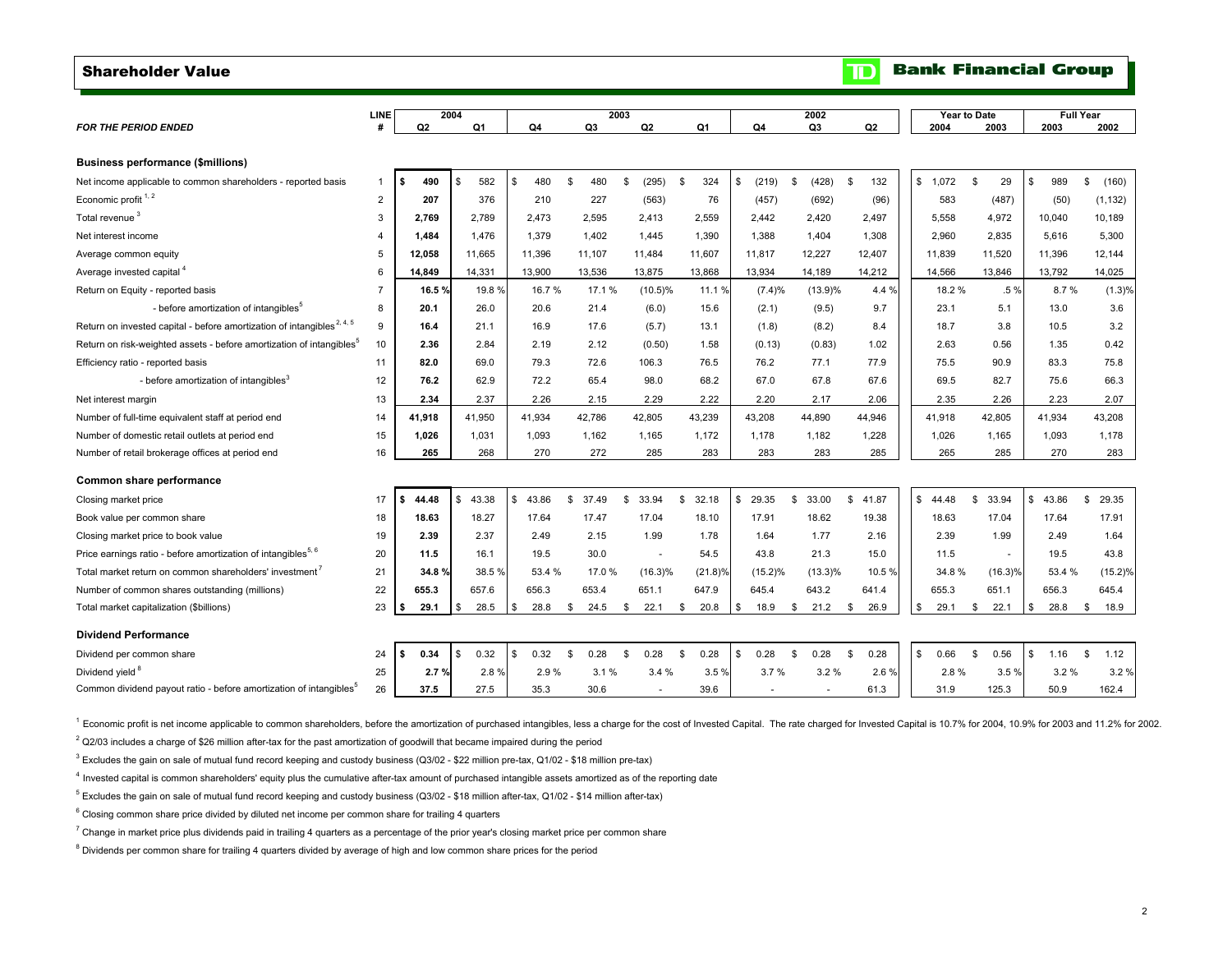#### <span id="page-4-0"></span>Net Income

| (\$MILLIONS)                                                                 | LINE                    |                | 2004 |       |                    | 2003          |                   |       |              |                   | 2002                     |                |                | Year to Date |                        | <b>Full Year</b> |
|------------------------------------------------------------------------------|-------------------------|----------------|------|-------|--------------------|---------------|-------------------|-------|--------------|-------------------|--------------------------|----------------|----------------|--------------|------------------------|------------------|
| <b>FOR THE PERIOD ENDED</b>                                                  | #                       | Q <sub>2</sub> | Q1   |       | Q4                 | Q3            | Q <sub>2</sub>    | Q1    | Q4           |                   | Q3                       | Q <sub>2</sub> | 2004           | 2003         | 2003                   | 2002             |
|                                                                              |                         |                |      |       |                    |               |                   |       |              |                   |                          |                |                |              |                        |                  |
| Interest income                                                              |                         | 2,720<br>- \$  | \$   | 2,845 | 2,659<br>\$<br>∣\$ | 2,840<br>- \$ | 2,874<br><b>S</b> | 2,829 | \$.          | 2,920<br><b>S</b> | 2,941<br>-S              | 2,735          | 5,565<br>\$    | 5,703<br>-S  | 11,202<br>\$.          | 11,606<br>- \$   |
| Interest expense                                                             | $\overline{\mathbf{c}}$ | 1,236          |      | 1,369 | 1,280              | 1,438         | 1,429             | 1,439 |              | 1,532             | 1,537                    | 1,427          | 2,605          | 2,868        | 5,586                  | 6,306            |
| Net interest income                                                          | 3                       | 1,484          |      | 1,476 | 1,379              | 1,402         | 1,445             | 1,390 |              | 1,388             | 1,404                    | 1,308          | 2,960          | 2,835        | 5,616                  | 5,300            |
| Provision for credit losses                                                  | $\overline{4}$          | (192)          |      | (104) | (83)               | 59            | 98                | 112   |              | 950               | 1,250                    | 400            | (296)          | 210          | 186                    | 2,925            |
| Net interest income after credit loss provision                              | 5                       | 1,676          |      | 1,580 | 1,462              | 1,343         | 1,347             | 1,278 |              | 438               | 154                      | 908            | 3,256          | 2,625        | 5,430                  | 2,375            |
| Other income                                                                 |                         |                |      |       |                    |               |                   |       |              |                   |                          |                |                |              |                        |                  |
| Investment and securities services                                           | 6                       | 654            |      | 611   | 567                | 579           | 482               | 504   |              | 460               | 522                      | 534            | 1,265          | 986          | 2,132                  | 2,085            |
| Credit fees                                                                  | $\overline{7}$          | 76             |      | 91    | 84                 | 113           | 100               | 118   |              | 78                | 100                      | 116            | 167            | 218          | 415                    | 415              |
| Net investment securities gains/(losses)                                     | 8                       | 59             |      | 45    | 23                 | 18            | (23)              | 5     |              | (14)              | (8)                      | (12)           | 104            | (18)         | 23                     | 26               |
| Trading income                                                               | 9                       | (69)           |      | 52    | (22)               | (19)          | 15                | 130   |              | 64                | (73)                     | 106            | (17)           | 145          | 104                    | 529              |
| Service charges                                                              | 10                      | 168            |      | 165   | 165                | 168           | 153               | 155   |              | 157               | 151                      | 143            | 333            | 308          | 641                    | 596              |
| Loan securitizations                                                         | 11                      | 107            |      | 111   | 89                 | 60            | 54                | 47    |              | 53                | 63                       | 46             | 218            | 101          | 250                    | 218              |
| Card services                                                                | 12                      | 52             |      | 49    | 47                 | 74            | 65                | 66    |              | 66                | 64                       | 57             | 101            | 131          | 252                    | 249              |
| Insurance revenue (net of claims)                                            | 13                      | 143            |      | 111   | 119                | 112           | 97                | 92    |              | 100               | 95                       | 96             | 254            | 189          | 420                    | 375              |
| <b>Trust fees</b>                                                            | 14                      | 23             |      | 17    | 15                 | 19            | 19                | 17    |              | 18                | 18                       | 22             | 40             | 36           | 70                     | 76               |
| Gain on sale of mutual fund record keeping and custody business              | 15                      |                |      |       |                    |               |                   |       |              |                   | 22                       |                |                |              | ÷.                     | 40               |
| Writedown of investment in JVs                                               | 16                      |                |      |       |                    |               | (39)              |       |              |                   | ÷.                       |                |                | (39)         | (39)                   |                  |
| Gains/(Losses) on derivatives & loan sales (non-core) not booked to sectoral | 17                      | 15             |      | (3)   | (19)               | (13)          | (31)              | (50)  |              |                   | $\overline{\phantom{a}}$ |                | 12             | (81)         | (113)                  |                  |
| Other                                                                        | 18                      | 57             |      | 64    | 26                 | 82            | 76                | 85    |              | 72                | 84                       | 81             | 121            | 161          | 269                    | 320              |
| <b>Total other income</b>                                                    | 19                      | 1,285          |      | 1,313 | 1,094              | 1,193         | 968               | 1,169 |              | 1,054             | 1,038                    | 1,189          | 2,598          | 2,137        | 4,424                  | 4,929            |
| Net interest and other income                                                | 20                      | 2,961          |      | 2,893 | 2,556              | 2,536         | 2,315             | 2,447 |              | 1,492             | 1,192                    | 2,097          | 5,854          | 4,762        | 9,854                  | 7,304            |
| Non-interest expenses                                                        |                         |                |      |       |                    |               |                   |       |              |                   |                          |                |                |              |                        |                  |
| Salaries and employee benefits                                               | 21                      | 971            |      | 943   | 941                | 959           | 893               | 965   |              | 802               | 868                      | 882            | 1,914          | 1,858        | 3,758                  | 3,566            |
| Occupancy including depreciation                                             | 22                      | 150            |      | 147   | 173                | 178           | 153               | 152   |              | 154               | 154                      | 151            | 297            | 305          | 656                    | 605              |
| Equipment including depreciation                                             | 23                      | 137            |      | 120   | 177                | 150           | 156               | 167   |              | 171               | 172                      | 157            | 257            | 323          | 650                    | 661              |
| Restructuring costs                                                          | 24                      | (7)            |      |       |                    | 5             | 87                |       |              |                   |                          |                | (7)            | 87           | 92                     |                  |
| Goodwill impairment                                                          | 25                      |                |      |       |                    |               | 624               |       |              |                   | $\sim$                   |                |                | 624          | 624                    |                  |
| Other                                                                        | 26                      | 858            |      | 545   | 494                | 405           | 452               | 461   |              | 508               | 447                      | 497            | 1,403          | 913          | 1,812                  | 1,922            |
| Total non-interest expenses excluding amortization of intangibles            | 27                      | 2,109          |      | 1,755 | 1,785              | 1,697         | 2,365             | 1,745 |              | 1,635             | 1,641                    | 1,687          | 3,864          | 4,110        | 7,592                  | 6,754            |
| Income before provision for income taxes                                     | 28                      | 852            |      | 1,138 | 771                | 839           | (50)              | 702   |              | (143)             | (449)                    | 410            | 1,990          | 652          | 2,262                  | 550              |
| Provision for income taxes                                                   | 29                      | 211            |      | 333   | 135                | 196           | 73                | 199   |              | (119)             | (211)                    | 76             | 544            | 272          | 603                    | (81)             |
| Net income before non-controlling interest                                   | 30                      | 641            |      | 805   | 636                | 643           | (123)             | 503   |              | (24)              | (238)                    | 334            | 1,446          | 380          | 1,659                  | 631              |
| Non-controlling interest                                                     | 31                      | 23             |      | 23    | 23                 | 23            | 23                | 23    |              | 16                | 13                       | 18             | 46             | 46           | 92                     | 64               |
| Net income - before amortization of intangibles                              | 32                      | 618            |      | 782   | 613                | 620           | (146)             | 480   |              | (40)              | (251)                    | 316            | 1,400          | 334          | 1,567                  | 567              |
| Preferred dividends                                                          | 33                      | 21             |      | 21    | 21                 | 21            | 22                | 23    |              | 23                | 23                       | 24             | 42             | 45           | 87                     | 93               |
| Net income applicable to common shareholders - before                        |                         |                |      |       |                    |               |                   |       |              |                   |                          |                |                |              |                        |                  |
| amortization of intangibles                                                  | 34                      | 597            |      | 761   | 592                | 599           | (168)             | 457   |              | (63)              | (274)                    | 292            | 1,358          | 289          | 1.480                  | 474              |
| Amortization of intangibles, net of tax                                      | 35                      | 107            |      | 179   | 112                | 119           | 127               | 133   |              | 156               | 154                      | 160            | 286            | 260          | 491                    | 634              |
| Net income applicable to common shareholders - reported basis                | 36                      | 490<br>-\$     | \$   | 582   | 480 \$<br>l s      | 480 \$        | $(295)$ \$        | 324   | $\mathbf{s}$ | $(219)$ \$        | $(428)$ \$               | 132            | 1.072 S<br>\$. | 29           | 989 \$<br>$\mathbf{s}$ | (160)            |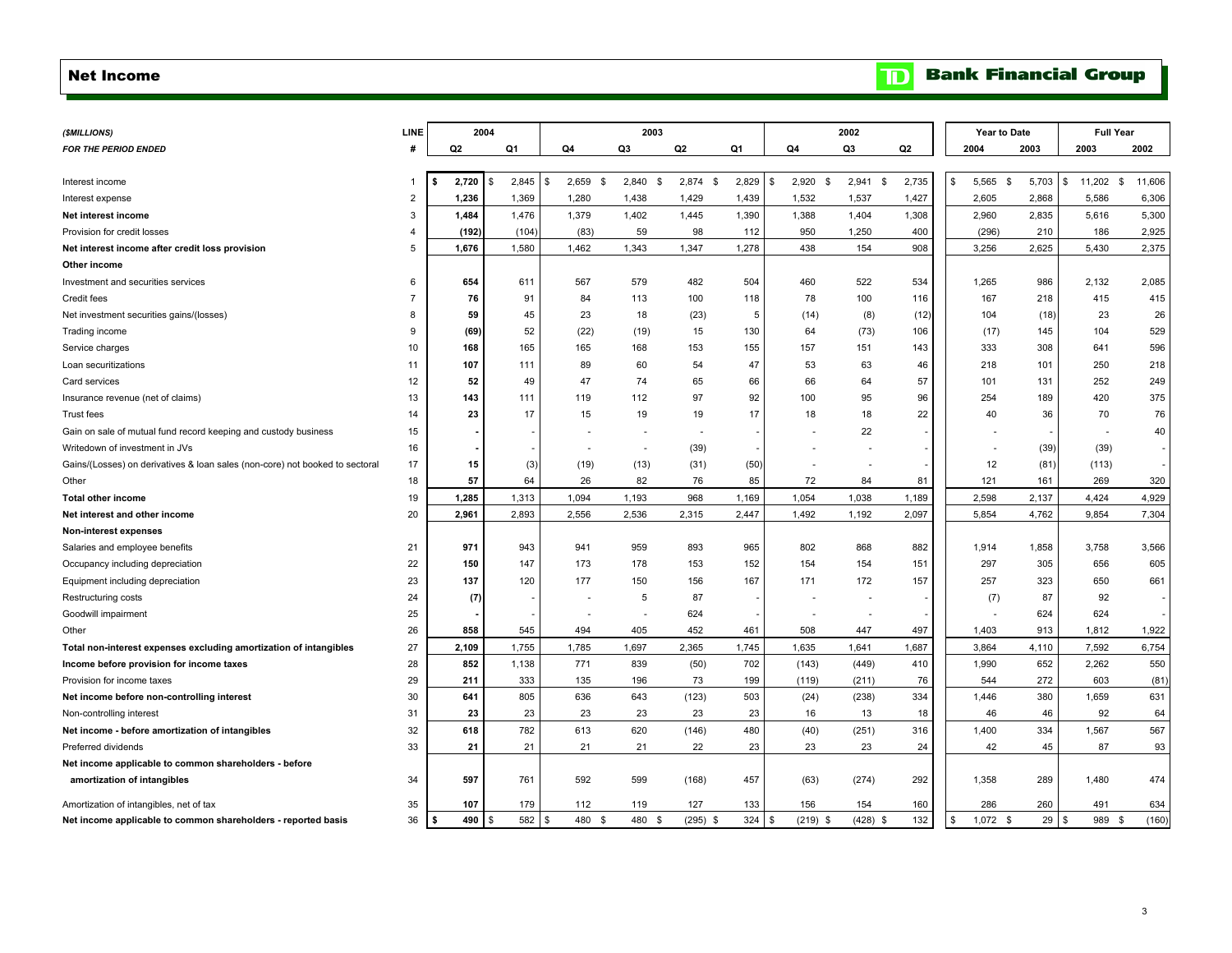## <span id="page-5-0"></span>Performance Measures Summary - Total Bank

#### **Bank Financial Group** םד

## **RESULTS OF OPERATIONS - before amortization of intangibles<sup>1</sup>**

**(\$millions)**

|                                                                  | <b>LINE</b> |                | 2004         |       |           |           | 2003 |                |           |            |     | 2002   |           | Year to Date |           |         | <b>Full Year</b> |
|------------------------------------------------------------------|-------------|----------------|--------------|-------|-----------|-----------|------|----------------|-----------|------------|-----|--------|-----------|--------------|-----------|---------|------------------|
| <b>FOR THE PERIOD ENDED</b>                                      | #           | Q <sub>2</sub> |              | Q1    | Q4        | Q3        |      | Q <sub>2</sub> | Q1        | Q4         |     | Q3     | Q2        | 2004         | 2003      | 2003    | 2002             |
| Net income                                                       |             |                |              |       |           |           |      |                |           |            |     |        |           |              |           |         |                  |
| Personal and Commercial Banking                                  |             | \$<br>357      | \$           | 359   | \$<br>327 | \$<br>335 | \$   | 306            | \$<br>309 | 287        | \$. | 282    | \$<br>264 | \$<br>716    | \$<br>615 | \$1,277 | \$1,114          |
| Wealth Management                                                | 2           | 106            |              | 115   | 104       | 82        |      | (299)          | 38        | 21         |     | 18     | 31        | 221          | (261)     | (75)    | 125              |
| <b>Total Retail</b>                                              | 3           | 463            |              | 474   | 431       | 417       |      | $\overline{7}$ | 347       | 308        |     | 300    | 295       | 937          | 354       | 1.202   | 1,239            |
| <b>Wholesale Banking</b>                                         |             | 167            |              | 181   | 126       | 110       |      | (133)          | 157       | (356)      |     | (542)  | 35        | 348          | 24        | 260     | (657)            |
| Corporate                                                        | 5           | (12)           |              | 127   | 56        | 93        |      | (20)           | (24)      | 8          |     | (27)   | (14)      | 115          | (44)      | 105     | (47)             |
| <b>Total Bank</b>                                                | 6           | 618<br>\$      | $\mathbf{s}$ | 782   | \$<br>613 | \$<br>620 |      | \$(146)        | \$<br>480 | \$<br>(40) | \$  | (269)  | 316       | \$1,400      | \$<br>334 | \$1,567 | 535<br>\$        |
| <b>Return on Invested Capital</b>                                |             |                |              |       |           |           |      |                |           |            |     |        |           |              |           |         |                  |
| Personal and Commercial Banking                                  |             | 20.0%          |              | 19.8% | 18.8%     | 19.3%     |      | 18.2%          | 17.8%     | 16.9%      |     | 16.7%  | 16.4%     | 19.9%        | 18.0%     | 18.5%   | 16.8%            |
| Wealth Management                                                | 8           | 15.3           |              | 16.2  | 14.2      | 11.1      |      | (41.5)         | 4.4       | 2.5        |     | 2.1    | 3.6       | 15.8         | (17.6)    | (3.6)   | 3.7              |
| <b>Wholesale Banking</b>                                         | 9           | 27.5           |              | 27.9  | 19.2      | 16.1      |      | (19.2)         | 18.9      | (31.2)     |     | (51.8) | 2.9       | 27.7         | .9        | 8.6     | (16.1)           |
| <b>Total Bank</b>                                                | 10          | 16.4%          |              | 21.1% | 16.9%     | 17.6%     |      | (5.7)%         | 13.1 %    | (1.8)%     |     | (8.2)% | 8.4%      | 18.7%        | 3.8%      | 10.5%   | 3.2%             |
| Percentage net income mix <sup>2</sup>                           |             |                |              |       |           |           |      |                |           |            |     |        |           |              |           |         |                  |
| <b>Total Retail</b>                                              | 11          | 73%            |              | 72%   | 77 %      | 79%       |      | 100 %          | 69%       | 100 %      |     | 100 %  | 89%       | 73 %         | 94 %      | 82%     | 100 %            |
| <b>Wholesale Banking</b>                                         | 12          | 27             |              | 28    | 23        | 21        |      | $\sim$         | 31        |            |     |        | 11        | 27           | 6         | 18      |                  |
| <b>Total Bank</b>                                                | 13          | 100%           |              | 100 % | 100 %     | 100 %     |      | 100 %          | 100 %     | 100 %      |     | 100 %  | 100 %     | 100 %        | 100 %     | 100 %   | 100 %            |
| Percentage geographic contribution to total revenue <sup>3</sup> |             |                |              |       |           |           |      |                |           |            |     |        |           |              |           |         |                  |
| Canada                                                           | 14          | 74 %           |              | 73%   | 76 %      | 71 %      |      | 75 %           | 72%       | 73 %       |     | 74 %   | 77 %      | 74 %         | 74 %      | 73 %    | 74 %             |
| United States of America                                         | 15          | 15             |              | 16    | 16        | 15        |      | 14             | 19        | 15         |     | 13     | 16        | 15           | 16        | 16      | 15               |
| Other                                                            | 16          | 11             |              | 11    | 8         | 14        |      | 11             | 9         | 12         |     | 13     |           | 11           | 10        | 11      | 11               |
| <b>Total Bank</b>                                                | 17          | 100 %          |              | 100 % | 100 %     | 100 %     |      | 100 %          | 100 %     | 100 %      |     | 100 %  | 100 %     | 100 %        | 100 %     | 100 %   | 100 %            |

1 Excludes gain on sale of mutual fund record keeping and custody business (Q3/02 - \$18 million after-tax, and 2002 - \$32 million after-tax)

 $2$  Percentages exclude Corporate segment results

<sup>3</sup> The taxable equivalent amounts (TEB) are not included in geographic contribution to total revenue.

BASIS OF PRESENTATION OF RESULTS: Results of each Segment reflect revenue, expenses, assets and liabilities generated by the businesses in that segment. Transfer pricing of funds sold or purchased, and of commissions for services provided are generally at market rates. The Bank measures and evaluates the performance of each Segment based on Net Income before amortization of intangibles, Economic Profit, and Return on Invested Capital. A Segment's Invested Capital represents the capital required for economic risks, including credit, market, and operational risks, plus the purchased amounts of goodwill and intangible assets net of impair writedowns. Economic Profit is determined as the Net Income applicable to common shareholders before the amortization of purchased intangibles, less a charge for the cost of Invested Capital.

CORPORATE: Includes the Non-Core Lending Portfolio, non-controlling interests in subsidiaries, the effects of asset securitization programs, treasury management, general provisions for credit losses, the elimination of tax equivalent revenue and income tax, corporate level tax benefits, and residual unallocated revenues, expenses and taxes.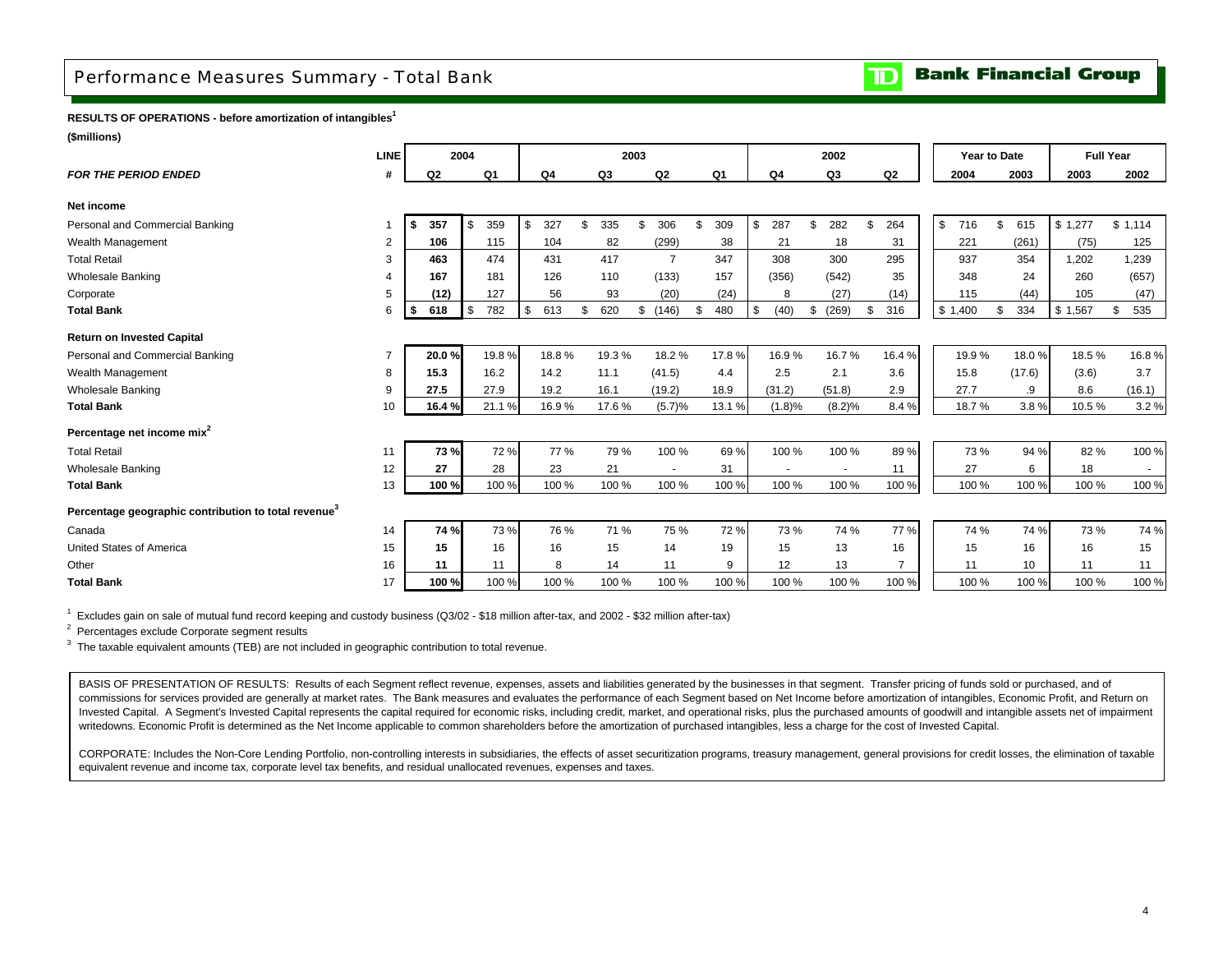# <span id="page-6-0"></span>Performance Measures - Personal and Commercial Banking Segment

#### **Bank Financial Group**  $\overline{\mathbf{D}}$

#### **RESULTS OF OPERATIONS - before amortization of intangibles (\$millions)**

|                                                        | <b>LINE</b>    |                   | 2004        |           |         | 2003 |                |         |           | 2002     |                | Year to Date |           |           | <b>Full Year</b> |
|--------------------------------------------------------|----------------|-------------------|-------------|-----------|---------|------|----------------|---------|-----------|----------|----------------|--------------|-----------|-----------|------------------|
| <b>FOR THE PERIOD ENDED</b>                            |                | Q <sub>2</sub>    | Q1          | Q4        | Q3      |      | Q <sub>2</sub> | Q1      | Q4        | Q3       | Q <sub>2</sub> | 2004         | 2003      | 2003      | 2002             |
|                                                        |                |                   |             |           |         |      |                |         |           |          |                |              |           |           |                  |
| Net interest income (TEB)                              |                | \$1,011           | \$1,038     | \$1,024   | \$1,031 | \$   | 999            | \$1,032 | \$1,032   | \$1,020  | 973            | \$2,049      | \$2,031   | \$4,086   | \$4,058          |
| Other income                                           | $\overline{2}$ | 520               | 486         | 475       | 466     |      | 429            | 433     | 433       | 438      | 421            | 1.006        | 862       | 1.803     | 1,710            |
| Total revenue                                          | 3              | 1,531             | 1,524       | 1,499     | 1,497   |      | 1,428          | 1,465   | 1,465     | 1,458    | 1,394          | 3,055        | 2,893     | 5.889     | 5,768            |
| Provision for credit losses                            |                | 87                | 106         | 128       | 105     |      | 104            | 123     | 120       | 132      | 115            | 193          | 227       | 460       | 505              |
| Non-interest expenses                                  | 5              | 909               | 884         | 873       | 873     |      | 852            | 865     | 886       | 879      | 864            | 1,793        | 1,717     | 3,463     | 3,501            |
| Net income before taxes                                | 6              | 535               | 534         | 498       | 519     |      | 472            | 477     | 459       | 447      | 415            | 1.069        | 949       | 1.966     | 1.762            |
| Income taxes (TEB)                                     |                | 178               | 175         | 171       | 184     |      | 166            | 168     | 172       | 165      | 151            | 353          | 334       | 689       | 648              |
| Net income                                             | 8              | 357<br>$\sqrt{2}$ | 359<br>l \$ | \$<br>327 | 335     |      | 306            | 309     | \$<br>287 | 282      | 264            | \$<br>716    | \$<br>615 | \$1,277   | \$1,114          |
|                                                        |                |                   |             |           |         |      |                |         |           |          |                |              |           |           |                  |
| Economic profit <sup>1</sup>                           | 9              | 190               | . \$<br>191 | \$<br>166 | 174     |      | 151            | 148     | \$<br>114 | 111      | 100            | \$<br>381    | \$<br>299 | \$<br>639 | 438<br>ድ         |
| Average Invested Capital (\$billions)                  | 10             | 7.1               | 7.0         | 6.7       | 6.7     |      | 6.7            | 6.7     | 6.5       | 6.5      | 6.4            | 7.0          | 6.7       | 6.7       | 6.5              |
| Return on Invested Capital                             | 11             | 20.0%             | 19.8%       | 18.8%     | 19.3%   |      | 18.2 %         | 17.8%   | 16.9%     | 16.7%    | 16.4%          | 19.9%        | 18.0%     | 18.5%     | 16.8%            |
|                                                        |                |                   |             |           |         |      |                |         |           |          |                |              |           |           |                  |
| Key performance indicators (\$billions)                |                |                   |             |           |         |      |                |         |           |          |                |              |           |           |                  |
| Risk-weighted assets                                   | 12             | 56<br>s.          | 56<br>\$    | \$<br>56  | 54      |      | 54             | 53      | \$<br>52  | \$<br>56 | \$<br>55       | 56           | 54        | 56        | 52               |
| Average loans - personal                               | 13             | 93                | 93          | 88        | 88      |      | 87             | 85      | 84        | 81       | 79             | 93           | 86        | 87        | 80               |
| Average loans and acceptances - business               | 14             | 16                | 16          | 17        | 17      |      | 17             | 18      | 18        | 18       | 18             | 16           | 18        | 17        | 18               |
| Average securitized loans                              | 15             | 27                | 26          | 26        | 23      |      | 22             | 22      | 22        | 23       | 23             | 27           | 22        | 23        | 23               |
| Average deposits - personal                            | 16             | 87                | 87          | 85        | 84      |      | 83             | 83      | 82        | 81       | 80             | 87           | 83        | 84        | 80               |
| Average deposits - business                            | 17             | 27                | 27          | 27        | 26      |      | 25             | 25      | 24        | 23       | 22             | 27           | 25        | 26        | 23               |
| Margin on avg. earning assets incl. securitized assets | 18             | 3.08%             | 3.14%       | 3.18%     | 3.26%   |      | 3.34%          | 3.36%   | 3.38%     | 3.40%    | 3.40%          | 3.11%        | 3.35%     | 3.28%     | 3.42%            |
| Efficiency ratio                                       | 19             | 59.4%             | 58.0%       | 58.2%     | 58.3%   |      | 59.7%          | 59.0%   | 60.5%     | 60.3%    | 62.0%          | 58.7%        | 59.4%     | 58.8%     | 60.7%            |

 $1$  The rate charged for Invested Capital is 9% for 2004, 9% for 2003, and 10% for 2002

The Personal and Commercial Banking segment provides financial services to approximately 10 million personal, small business, insurance and commercial customers. Under the TD Canada Trust brand, the retail operations provide a full range of financial products and services to our personal and small business customers through the telephone, the Internet, automated banking machines, and branches. TD Commercial Banking provides lending, deposit, savings and investment products to Canadian businesses, plus a full range of day-to-day banking, cash management, trade and treasury services.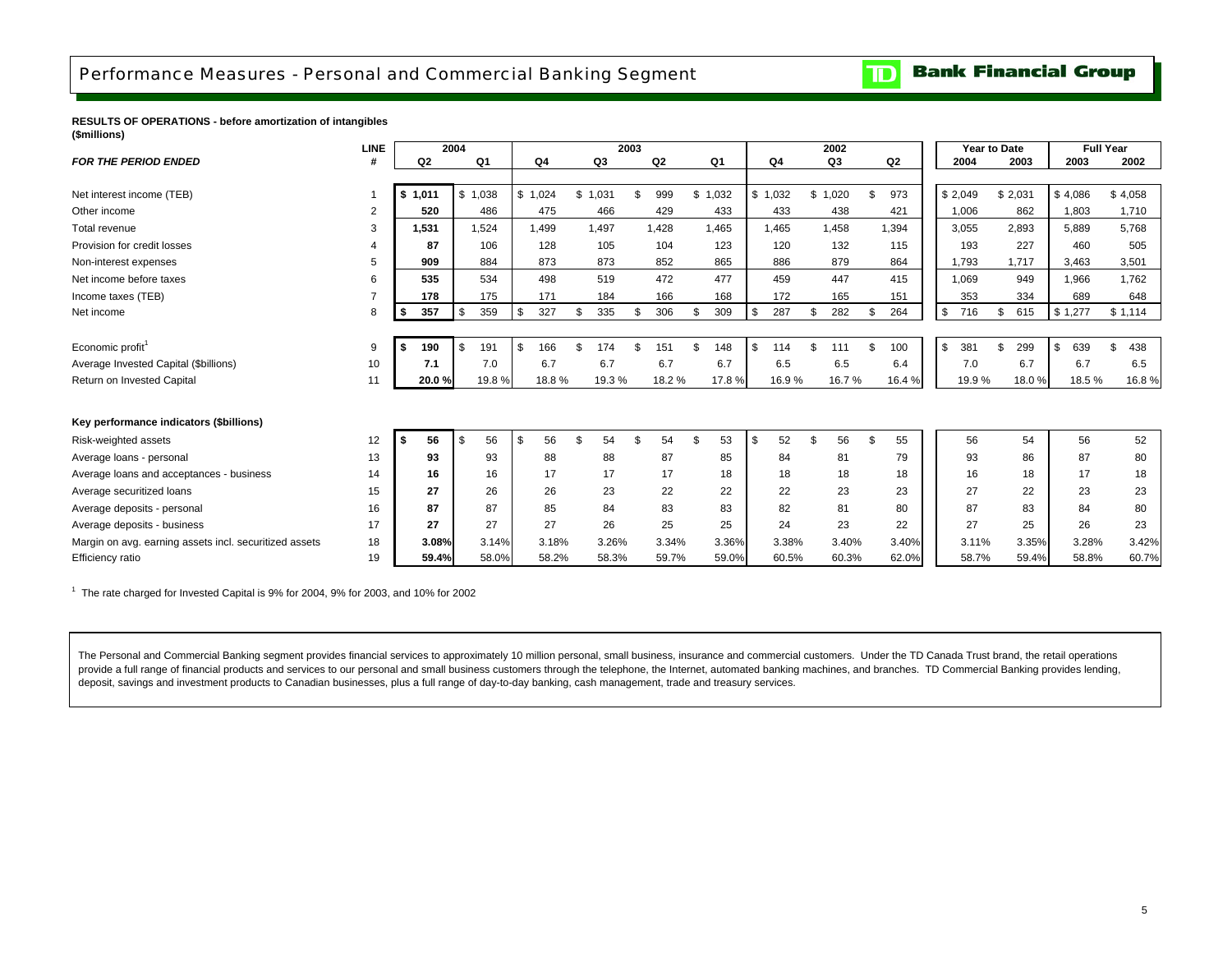## <span id="page-7-0"></span>Performance Measures - Wealth Management Segment

**Bank Financial Group**  $\overline{\mathbf{D}}$ 

**RESULTS OF OPERATIONS - before amortization of intangibles (\$millions)**

|                                                   | LINE           |                | 2004          |       |           |           | 2003 |                |                |       |                | 2002     |     |                |     | Year to date        |                |            | Full Year   |     |       |
|---------------------------------------------------|----------------|----------------|---------------|-------|-----------|-----------|------|----------------|----------------|-------|----------------|----------|-----|----------------|-----|---------------------|----------------|------------|-------------|-----|-------|
| <b>FOR THE PERIOD ENDED</b>                       |                | Q <sub>2</sub> |               | Q1    | Q4        | Q3        |      | Q <sub>2</sub> |                | Q1    | Q <sub>4</sub> | Q3       |     | Q <sub>2</sub> |     | 2004                |                | 2003       | 2003        |     | 2002  |
|                                                   |                |                |               |       |           |           |      |                |                |       |                |          |     |                |     |                     |                |            |             |     |       |
| Net interest income (TEB)                         |                | 125            | <b>S</b>      | 118   | \$<br>117 | \$<br>113 |      | 95             |                | 106   | \$<br>107      | 106      |     | 106            |     | $\mathbb{S}$<br>243 | $\mathfrak{s}$ | 201        | \$<br>431   | \$. | 426   |
| Brokerage commissions & other income <sup>1</sup> | 2              | 583            |               | 557   | 516       | 501       |      | 388            |                | 468   | 431            | 459      |     | 492            |     | 1,140               |                | 856        | .873        |     | 1,895 |
| Total revenue                                     | 3              | 708            |               | 675   | 633       | 614       |      | 483            |                | 574   | 538            | 565      |     | 598            |     | 1,383               |                | 1,057      | 2,304       |     | 2,321 |
| Restructuring costs                               | 4              | $\blacksquare$ |               |       |           | 5         |      | 21             |                |       |                |          |     |                |     |                     |                | 21         | 26          |     |       |
| Goodwill impairment                               | 5              | $\blacksquare$ |               |       |           |           |      | 274            |                |       |                |          |     | $\sim$         |     |                     |                | 274        | 274         |     |       |
| Other non-interest expenses                       | 6              | 544            |               | 499   | 473       | 490       |      | 466            |                | 505   | 494            | 521      |     | 540            |     | 1,043               |                | 971        | 1,934       |     | 2,080 |
| Total non-interest expenses                       | $\overline{7}$ | 544            |               | 499   | 473       | 495       |      | 761            |                | 505   | 494            | 521      |     | 540            |     | 1,043               |                | 1,266      | 2,234       |     | 2,080 |
| Net income before taxes                           | 8              | 164            |               | 176   | 160       | 119       |      | (278)          |                | 69    | 44             | 44       |     | 58             |     | 340                 |                | (209)      | 70          |     | 241   |
| Income taxes (TEB)                                | 9              | 58             |               | 61    | 56        | 37        |      | 21             |                | 31    | 23             | 26       |     | 27             |     | 119                 |                | 52         | 145         |     | 116   |
| Net income (loss) <sup>2</sup>                    | 10             | 106            | $\mathfrak s$ | 115   | \$<br>104 | \$<br>82  |      | (299)          | -S             | 38    | \$<br>21       | \$<br>18 | \$  | 31             | \$  | 221                 | \$             | (261)      | \$<br>(75)  | \$  | 125   |
|                                                   |                |                |               |       |           |           |      |                |                |       |                |          |     |                |     |                     |                |            |             |     |       |
| Economic profit (loss) 3,4                        | 11             | 21             | -S            | 29    | \$<br>16  | (6)       |      | (421)          | -9             | (65)  | \$<br>(85)     | (87)     | \$. | (74)           | \$. | 50                  | \$             | (486)      | \$<br>(476) | \$  | (298) |
| Average Invested Capital (\$billions)             | 12             | 2.7            |               | 2.7   | 2.8       | 2.8       |      | 3.2            |                | 3.4   | 3.3            | 3.2      |     | 3.3            |     | 2.7                 |                | 3.3        | 3.0         |     | 3.3   |
| Return on Invested Capital <sup>4</sup>           | 13             | 15.3%          |               | 16.2% | 14.2%     | 11.1 %    |      | $(41.5)\%$     |                | 4.4 % | 2.5 %          | 2.1%     |     | 3.6%           |     | 15.8%               |                | $(17.6)\%$ | $(3.6)\%$   |     | 3.7%  |
|                                                   |                |                |               |       |           |           |      |                |                |       |                |          |     |                |     |                     |                |            |             |     |       |
| Key performance indicators (\$billions)           |                |                |               |       |           |           |      |                |                |       |                |          |     |                |     |                     |                |            |             |     |       |
| Risk-weighted assets                              | 14             |                | <b>S</b>      | 6     | \$<br>6   | \$        |      | 5              | $\mathfrak{L}$ | 5     | \$<br>6        | 6        |     | 6              | \$  |                     | £.             |            | \$          | \$  | 6     |
| Assets under administration                       | 15             | 295            |               | 292   | 267       | 259       |      | 240            |                | 237   | 234            | 237      |     | 257            |     | 295                 |                | 240        | 267         |     | 234   |
| Assets under management                           | 16             | 121            |               | 119   | 113       | 113       |      | 110            |                | 112   | 112            | 122      |     | 123            |     | 121                 |                | 110        | 113         |     | 112   |
| Personal margin loans                             | 17             | $\overline{7}$ |               | 6     | 5         | 5         |      | 5              |                | 5     | 4              | 5        |     | 6              |     |                     |                | 5          | 5           |     | 4     |
| Discount brokerage average trades per day (000's) | 18             | 126            |               | 135   | 111       | 110       |      | 78             |                | 94    | 82             | 96       |     | 104            |     | 131                 |                | 86         | 98          |     | 99    |
| Efficiency ratio                                  | 19             | 76.8%          |               | 74.0% | 74.7%     | 80.6%     |      | 157.6%         |                | 88.0% | 91.8%          | 92.2%    |     | 90.3%          |     | 75.4%               |                | 119.8%     | 97.0%       |     | 89.6% |

<sup>1</sup> Includes write downs of \$39 million in Q2/03 as a result of other than temporary impairments in certain international joint ventures.

 $2$  Q2/03 restructuring and goodwill impairment charges and write downs amounted to \$328 million after-tax.

 $^3$  The rate charged for Invested Capital for the domestic Wealth Management, Canada Discount Brokerage, and US and International businesses are 10%, 10% and 14% for 2004,

10%, 13%, and 13% for 2003, and 10%, 14%, and 14% for 2002 respectively.

 $4\alpha$  Q2/03 includes a charge of \$26 million after-tax for the past amortization of goodwill that became impaired during the period.

The Wealth Management segment offers investors a wide array of investment products and services. It is one of Canada's largest asset managers, advisors and distributors of investment products; providing mutual funds, poole funds, segregated account management, full service brokerage services and self-directed investing to retail, mass affluent and private client segments. In addition, investment management services are provided to pension fu corporations, institutions, endowments, and foundations.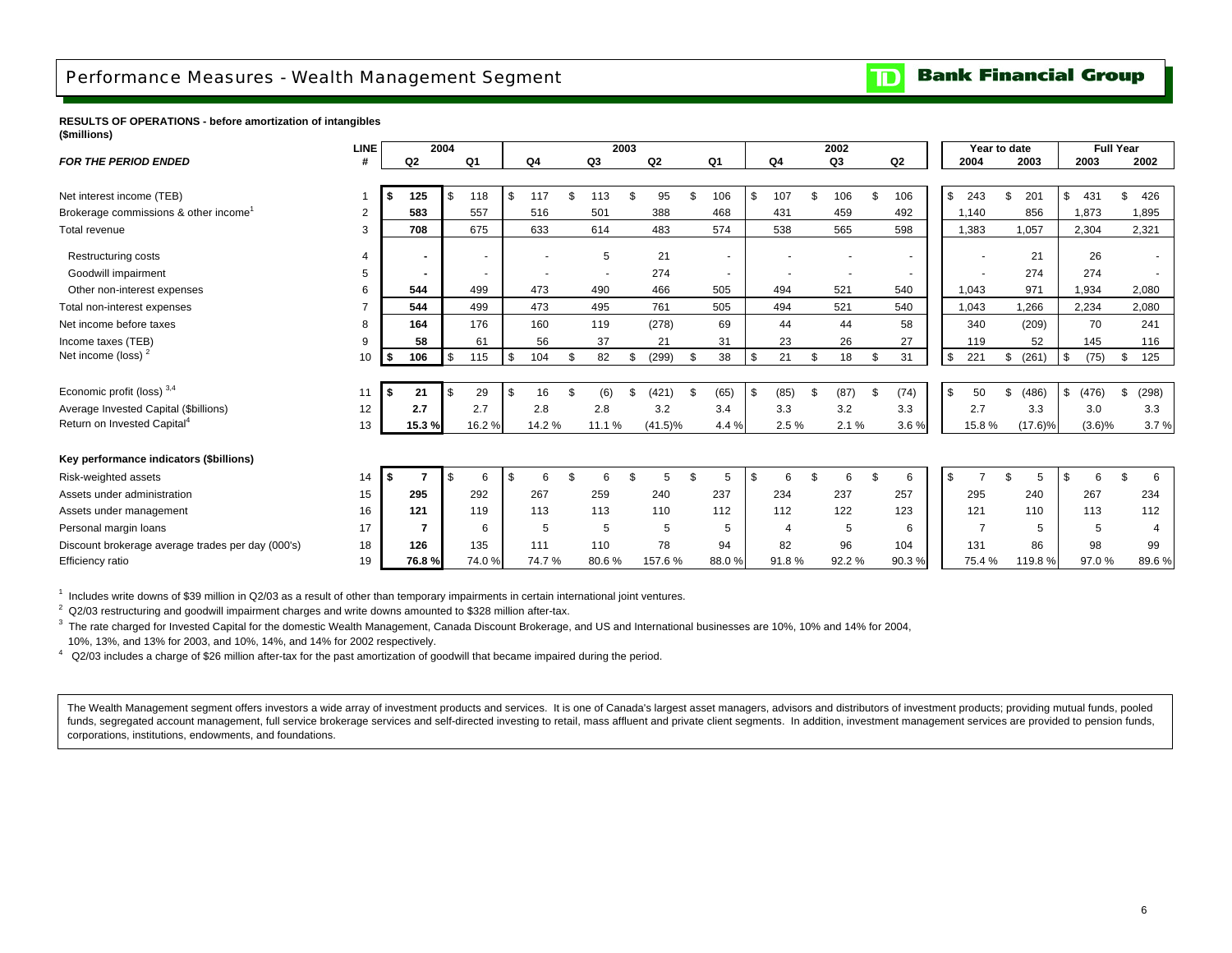#### **Bank Financial Group** TD

#### <span id="page-8-0"></span>**RESULTS OF OPERATIONS - before amortization of intangibles (\$millions)**

| <b>FOR THE PERIOD ENDED</b><br>Q <sub>1</sub><br>Q4<br>Q3<br>Q <sub>2</sub><br>Q <sub>1</sub><br>Q4<br>Q3<br>Q <sub>2</sub><br>2003<br>Q2<br>2004<br>2003<br>#<br>\$<br>394<br>\$<br>\$<br>\$<br>431<br>351<br>343<br>\$<br>368<br>\$.<br>293<br>444<br>£.<br>433<br>\$<br>385<br>\$<br>825<br>661<br>\$1,355<br>\$<br>Net interest income (TEB)<br>Trading and fee income<br>156<br>226<br>150<br>139<br>297<br>124<br>98<br>250<br>382<br>701<br>2<br>115<br>412<br>620<br>501<br>482<br>483<br>590<br>568<br>531<br>1,207<br>1,073<br>587<br>635<br>2,056<br>Total revenue<br>3 | 2002<br>\$1,505<br>1,163<br>2,668<br>2,490<br>1,235<br>1,235 |
|------------------------------------------------------------------------------------------------------------------------------------------------------------------------------------------------------------------------------------------------------------------------------------------------------------------------------------------------------------------------------------------------------------------------------------------------------------------------------------------------------------------------------------------------------------------------------------|--------------------------------------------------------------|
|                                                                                                                                                                                                                                                                                                                                                                                                                                                                                                                                                                                    |                                                              |
|                                                                                                                                                                                                                                                                                                                                                                                                                                                                                                                                                                                    |                                                              |
|                                                                                                                                                                                                                                                                                                                                                                                                                                                                                                                                                                                    |                                                              |
|                                                                                                                                                                                                                                                                                                                                                                                                                                                                                                                                                                                    |                                                              |
|                                                                                                                                                                                                                                                                                                                                                                                                                                                                                                                                                                                    |                                                              |
| Provision for credit losses<br>841<br>1,132<br>300<br>$\overline{7}$<br>8<br>3<br>2<br>$\overline{2}$<br>17<br>15<br>10<br>4                                                                                                                                                                                                                                                                                                                                                                                                                                                       |                                                              |
| Restructuring costs<br>(7)<br>66<br>(7)<br>5<br>66<br>66                                                                                                                                                                                                                                                                                                                                                                                                                                                                                                                           |                                                              |
| Goodwill impairment<br>350<br>350<br>350<br>6                                                                                                                                                                                                                                                                                                                                                                                                                                                                                                                                      |                                                              |
| 352<br>695<br>Other non-interest expenses<br>343<br>323<br>307<br>300<br>343<br>276<br>248<br>304<br>643<br>1,273                                                                                                                                                                                                                                                                                                                                                                                                                                                                  |                                                              |
| 352<br>323<br>307<br>716<br>343<br>276<br>248<br>304<br>1,689<br>336<br>688<br>1,059<br>Total non-interest expenses<br>8                                                                                                                                                                                                                                                                                                                                                                                                                                                           |                                                              |
| 172<br>241<br>261<br>170<br>(235)<br>245<br>(549)<br>(849)<br>31<br>502<br>10<br>352<br>Net income before taxes<br>9                                                                                                                                                                                                                                                                                                                                                                                                                                                               | (1,057)                                                      |
| 62<br>(102)<br>(307)<br>Income taxes (TEB)<br>10<br>74<br>80<br>44<br>88<br>(193)<br>(14)<br>92<br>(4)<br>154                                                                                                                                                                                                                                                                                                                                                                                                                                                                      | (400)                                                        |
| Net income (loss) <sup>2</sup><br>$\mathbb S$<br>\$<br>126<br>157<br>(356)<br>(542)<br>35<br>\$<br>348<br>\$<br>24<br>260<br>$\sqrt{2}$<br>167<br>181<br>110<br>(133)<br>\$<br>\$<br>\$<br>\$<br>11<br>\$<br>\$<br>\$                                                                                                                                                                                                                                                                                                                                                              | (657)<br>\$                                                  |
|                                                                                                                                                                                                                                                                                                                                                                                                                                                                                                                                                                                    |                                                              |
| \$<br>\$<br>Economic profit (loss) <sup>3</sup><br>85<br>\$<br>39<br>(92)<br>\$<br>(184)<br>\$<br>94<br>20<br>(231)<br>\$<br>47<br>\$<br>(503)<br>(674)<br>\$<br>179<br>\$<br>(125)<br>12<br>\$.                                                                                                                                                                                                                                                                                                                                                                                   | \$(1,192)                                                    |
| Average Invested Capital (\$billions)<br>13<br>2.4<br>2.5<br>2.5<br>2.6<br>2.9<br>3.3<br>4.1<br>2.5<br>3.1<br>4.6<br>4.2<br>2.8                                                                                                                                                                                                                                                                                                                                                                                                                                                    | 4.2                                                          |
| 27.5 %<br>27.9%<br>19.2%<br>$(19.2)\%$<br>$(31.2)\%$<br>27.7%<br>14<br>16.1%<br>18.9%<br>$(51.8)\%$<br>2.9%<br>.9%<br>8.6%<br>Return on Invested Capital                                                                                                                                                                                                                                                                                                                                                                                                                           | $(16.1)\%$                                                   |
| Key performance indicators (\$billions)                                                                                                                                                                                                                                                                                                                                                                                                                                                                                                                                            |                                                              |
| \$<br>\$<br>\$<br>35<br>\$<br>40<br>46<br>48<br>\$<br>49<br>\$<br>62<br>65<br>\$<br>63<br>35<br>\$<br>48<br>\$<br>40<br>15<br>41<br>\$<br>\$<br>Risk-weighted assets                                                                                                                                                                                                                                                                                                                                                                                                               | \$<br>62                                                     |
| 16<br>66<br>72<br>55<br>65<br>64<br>65<br>53<br>67<br>71<br>66<br>55<br><b>Trading securities</b><br>64                                                                                                                                                                                                                                                                                                                                                                                                                                                                            | 53                                                           |
| 17<br>17<br>15<br>20<br>17<br>23<br>17<br>Short sales of securities<br>20<br>19<br>20<br>24<br>15<br>19                                                                                                                                                                                                                                                                                                                                                                                                                                                                            | 17                                                           |
| 24<br>Average loans and customers' liabilities under acceptances<br>18<br>$\overline{7}$<br>$\overline{7}$<br>8<br>9<br>9<br>23<br>25<br>$\overline{7}$<br>10<br>9<br>10                                                                                                                                                                                                                                                                                                                                                                                                           | 25                                                           |
| 19<br>57.2%<br>56.8%<br>64.4%<br>63.6%<br>148.3%<br>58.2%<br>48.6%<br>46.7%<br>47.9%<br>57.0%<br>98.7%<br>82.1%<br>Efficiency ratio                                                                                                                                                                                                                                                                                                                                                                                                                                                | 46.3%                                                        |
|                                                                                                                                                                                                                                                                                                                                                                                                                                                                                                                                                                                    |                                                              |
| Trading related income (TEB) <sup>4</sup>                                                                                                                                                                                                                                                                                                                                                                                                                                                                                                                                          |                                                              |
| \$<br>\$<br>\$<br>178<br>91<br>182<br>60<br>\$<br>171<br>\$<br>354<br>\$<br>366<br>\$<br>Interest rate and credit portfolios<br>20<br>\$<br>176<br>124<br>\$<br>184<br>\$<br>110<br>\$<br>581                                                                                                                                                                                                                                                                                                                                                                                      | \$<br>741                                                    |
| 57<br>65<br>45<br>62<br>21<br>61<br>65<br>61<br>65<br>50<br>126<br>130<br>248<br>Foreign exchange portfolios                                                                                                                                                                                                                                                                                                                                                                                                                                                                       | 217                                                          |
| 54<br>Equity and other portfolios<br>50<br>(35)<br>49<br>100<br>122<br>89<br>164<br>22<br>7<br>82<br>51<br>149                                                                                                                                                                                                                                                                                                                                                                                                                                                                     | 243                                                          |
| TEB adjustment<br>23<br>61<br>46<br>58<br>36<br>27<br>53<br>42<br>32<br>107<br>44<br>63<br>165                                                                                                                                                                                                                                                                                                                                                                                                                                                                                     | 152                                                          |
| 305<br>371<br>\$<br>204<br>334<br>374<br>330<br>304<br>\$<br>708<br>24<br>\$<br>246<br>\$<br>218<br>\$<br>676<br>\$<br>\$1,158<br>Total trading related income<br>\$<br>\$<br>\$<br>  \$                                                                                                                                                                                                                                                                                                                                                                                           | \$1,353                                                      |

 $1$  Provision for credit losses includes the cost of credit protection incurred in hedging the lending portfolio. From Q1 2003 through Q2 2004, the amounts are exclusively the cost of credit protection incurred in hedging lending portfolio.

 $2$  Q2/03 Restructuring and goodwill impairment charges amounted to \$289 million after-tax

 $3$  The rate charged for Invested Capital is 13% for 2004, 13% for 2003, and 12% for 2002

4 Includes trading-related income reported in net interest income (line 1) and trading and fee income (line 2).

The Wholesale Banking segment serves a diverse base of corporate, government, and institutional clients in key financial markets around the world. Under the TD Securities brand, the Wholesale Bank provides a full range of capital markets and investment banking products and services that include; advice on corporate strategy and mergers and acquisitions; underwriting and distributing loan, debt and equity products; structuring tailored risk management solutions; and executing financial transactions.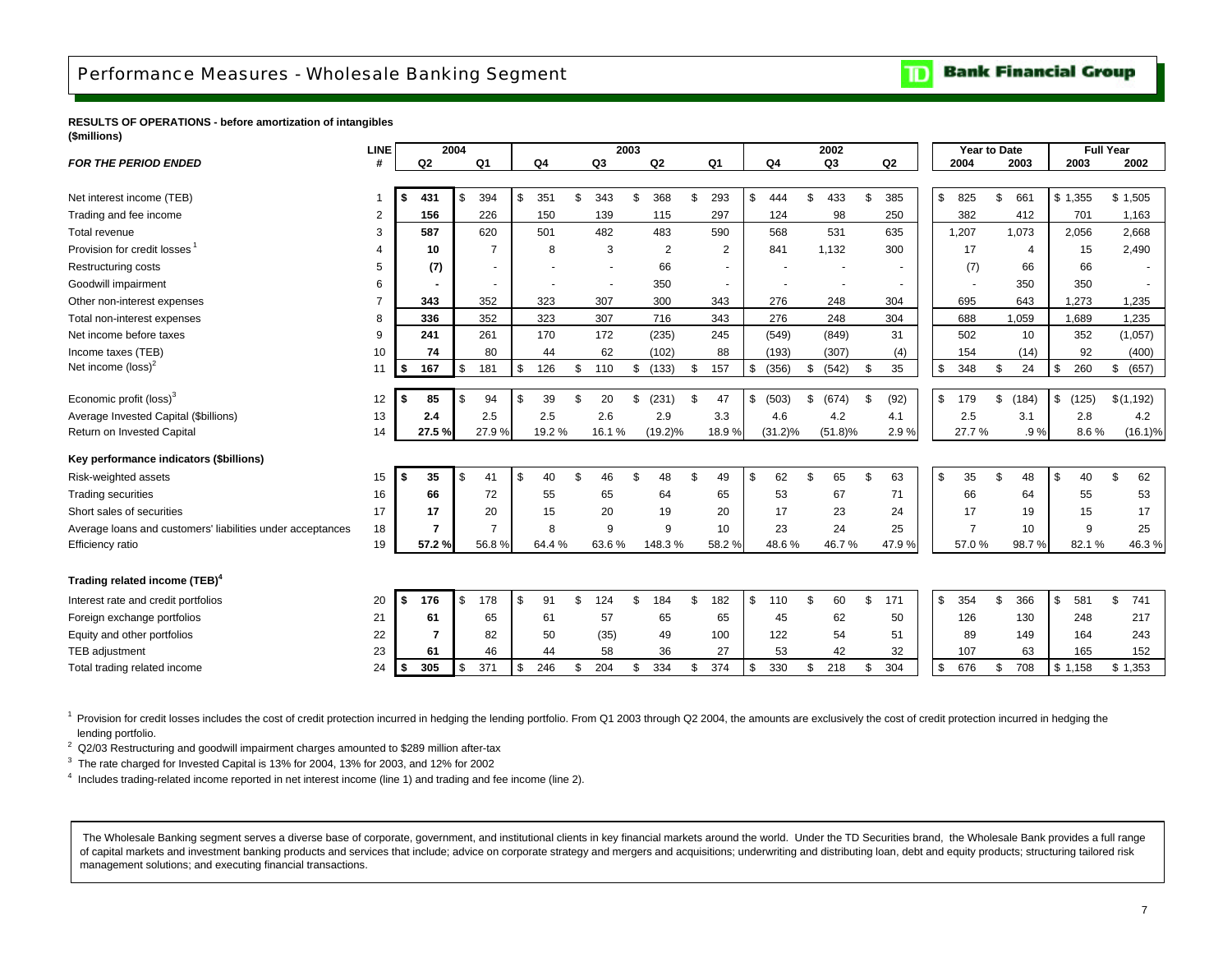#### **Bank Financial Group** וסד

## <span id="page-9-0"></span>**RESULTS OF OPERATIONS - before amortization of intangibles (\$millions)**

|                                                | <b>LINE</b>    |           | 2004                     |             |                          | 2003                     |             |           | Year to Date             | <b>Full Year</b> |
|------------------------------------------------|----------------|-----------|--------------------------|-------------|--------------------------|--------------------------|-------------|-----------|--------------------------|------------------|
| <b>FOR THE PERIOD ENDED</b>                    | #              | Q2        | Q1                       | Q4          | Q3                       | Q2                       | Q1          | 2004      | 2003                     | 2003             |
|                                                |                |           |                          |             |                          |                          |             |           |                          |                  |
| Net interest income <sup>2,3</sup>             |                | (83)<br>ж | \$<br>(74)               | \$<br>(113) | \$<br>(85)               | (17)<br>\$               | \$<br>(41)  | \$(157)   | (58)<br>\$               | \$<br>(256)      |
| Other Income <sup>3</sup>                      | 2              | 26        | 44                       | (47)        | 87                       | 36                       | (29)        | 70        |                          | 47               |
| Total revenue                                  | 3              | (57)      | (30)                     | (160)       | $\overline{2}$           | 19                       | (70)        | (87)      | (51)                     | (209)            |
| General allowance release                      | 4              | (67)      | $\overline{\phantom{a}}$ | (157)       | $\overline{\phantom{a}}$ | $\overline{\phantom{a}}$ | ۰           | (67)      | $\overline{\phantom{a}}$ | (157)            |
| Sectoral allowance release                     | 5              | (200)     | (200)                    | (40)        | (40)                     | $\overline{\phantom{a}}$ |             | (400)     | ۰                        | (80)             |
| Other provision for credit losses <sup>3</sup> | 6              | (22)      | (17)                     | (22)        | (9)                      | (8)                      | (13)        | (39)      | (21)                     | (52)             |
| Total provision for credit losses              | $\overline{ }$ | (289)     | (217)                    | (219)       | (49)                     | (8)                      | (13)        | (506)     | (21)                     | (289)            |
| Non-interest expenses                          | 8              | 320       | 20                       | 116         | 22                       | 36                       | 32          | 340       | 68                       | 206              |
| Net income before taxes                        | 9              | (88)      | 167                      | (57)        | 29                       | (9)                      | (89)        | 79        | (98)                     | (126)            |
| Income taxes <sup>2</sup>                      | 10             | (99)      | 17                       | (136)       | (87)                     | (12)                     | (88)        | (82)      | (100)                    | (323)            |
| Non-controlling interest                       | 11             | 23        | 23                       | 23          | 23                       | 23                       | 23          | 46        | 46                       | 92               |
| Net income (loss)                              | 12             | (12)      | \$<br>127                | 56          | 93                       | (20)                     | (24)<br>\$. | \$<br>115 | (44)<br>\$               | 105<br>£.        |

#### **Decomposition of material items in net income (\$millions)**

| Interest on income tax refunds                                  | 13 | 20   |                          | S    | -S |      | 35                       | $\overline{\phantom{a}}$ | \$<br>$\overline{\phantom{a}}$ | \$<br>20  | эħ |      | 35    |
|-----------------------------------------------------------------|----|------|--------------------------|------|----|------|--------------------------|--------------------------|--------------------------------|-----------|----|------|-------|
| Visa foreign exchange loss                                      | 14 |      | $\overline{\phantom{a}}$ |      |    | (39) |                          |                          | . .                            |           |    |      | (39)  |
| Impact of Hedging Relationships Guideline (AcG-13) <sup>4</sup> | 15 | (17) |                          | (13) |    |      |                          |                          |                                | (30)      |    |      |       |
| Securitization Gain/(Loss)                                      | 16 | 10   |                          | 3    |    |      | 11                       | -                        |                                | 13        |    |      | 12    |
| General allowance release                                       | 17 | 43   |                          |      |    | 100  |                          |                          |                                | 43        |    |      | 100   |
| Unallocated Corporate expenses                                  | 18 | (25) |                          | (11) |    | (51) | (17)                     | (26)                     | (17)                           | (36)      |    | (43) | (111) |
| Deferred tax charge - commercial lease                          | 19 |      | $\overline{\phantom{a}}$ |      |    |      | $\overline{\phantom{a}}$ | (30)                     |                                |           |    | (30) | (30)  |
| Tax Recovery re: future tax adjustment                          | 20 |      |                          | 17   |    |      |                          |                          |                                | 17        |    |      |       |
| Non-Core Lending Portfolio                                      | 21 | (39) |                          | 141  |    | 22   | 62                       | 13                       | 6                              | 102       |    | 19   | 103   |
| Other                                                           | 22 |      | (4)                      | (10) |    | 23   | 2                        | 23                       | (13)                           | (14)      |    | 10   | 35    |
| Total Net Income (loss)                                         | 23 | (12) |                          | 127  |    | 56   | 93                       | (20)                     | (24)                           | \$<br>115 |    | (44) | 105   |
|                                                                 |    |      |                          |      |    |      |                          |                          |                                |           |    |      |       |

<sup>1</sup> Refer to page 9 for a breakout of Non-Core Lending Portfolio results.

<sup>2</sup> Includes the elimination of the taxable equivalent basis (TEB) adjustments reported in the Operating Segments and Non-Core Lending Portfolio results.

<sup>3</sup> The Operating Segments results are presented before the impact of asset securitization programs, which is reclassified in the Corporate segment.

<sup>4</sup> The impact of the Hedging Relationships accounting guideline (AcG-13) results from the accounting asymmetry that occurs when hedges of interest rate risk, foreign exchange rates or credit exposures are effective for economic purposes but are marked-to-market for accounting purposes.

The Corporate Segment includes Non-Core Lending Portfolio, non-controlling interests in subsidiaries, the effects of asset securitization programs in the Personal & Commercial Banking Segment, treasury management, general provisions for credit losses, the elimination of taxable equivalent revenue and income tax, corporate level tax benefits, and residual unallocated revenues, expenses and taxes.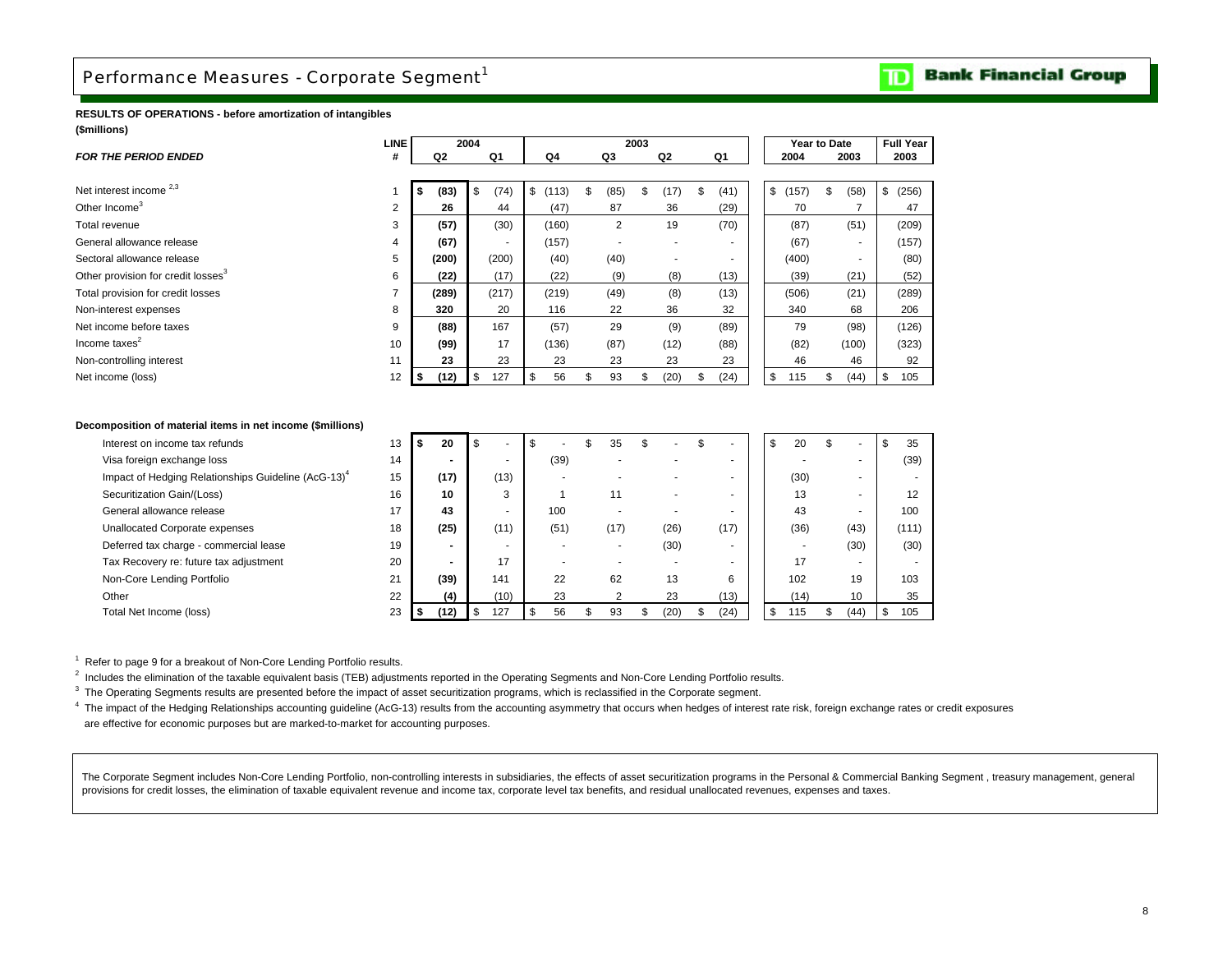## <span id="page-10-0"></span>**RESULTS OF OPERATIONS - before amortization of intangibles (\$millions)**

|                                                                   | <b>LINE</b>    |            | 2004 |                 |                |                | 2003 |       |    |         | Year to Date |            | <b>Full Year</b> |
|-------------------------------------------------------------------|----------------|------------|------|-----------------|----------------|----------------|------|-------|----|---------|--------------|------------|------------------|
| <b>FOR THE PERIOD ENDED</b>                                       | #              | Q2         |      | Q1              | Q <sub>4</sub> | Q <sub>3</sub> |      | Q2    |    | Q1      | 2004         | 2003       | 2003             |
|                                                                   |                |            |      |                 |                |                |      |       |    |         |              |            |                  |
| Net interest income (TEB)                                         |                | \$<br>25   | \$   | 32              | \$<br>40       | \$<br>40       | \$   | 40    | £. | 48      | \$<br>57     | \$<br>88   | \$<br>168        |
| Trading and fee income                                            | $\overline{2}$ | 28         |      | 13              | (26)           | 28             |      | (9)   |    | (25)    | 41           | (34)       | (32)             |
| Total revenue                                                     | 3              | 53         |      | 45              | 14             | 68             |      | 31    |    | 23      | 98           | 54         | 136              |
| Provision for credit losses                                       | $\overline{4}$ | (200)      |      | (200)           | (40)           | (40)           |      |       |    |         | (400)        |            | (80)             |
| Non-interest expenses                                             | 5              | 313        |      | 28              | 40             | 10             |      | 8     |    | 14      | 341          | 22         | 72               |
| Net income before taxes                                           | 6              | (60)       |      | 217             | 14             | 98             |      | 23    |    | 9       | 157          | 32         | 144              |
| Income taxes (TEB)                                                | $\overline{7}$ | (21)       |      | 76              | (8)            | 36             |      | 10    |    | 3       | 55           | 13         | 41               |
| Net income <sup>2</sup>                                           | 8              | \$<br>(39) | \$   | 141             | \$<br>22       | \$<br>62       | \$   | 13    | \$ | 6       | \$<br>102    | \$<br>19   | \$<br>103        |
|                                                                   |                |            |      |                 |                |                |      |       |    |         |              |            |                  |
| Economic profit (loss) <sup>3</sup>                               | 9              | \$<br>(57) | \$   | 111             | \$<br>(13)     | \$<br>17       | \$   | (31)  | \$ | (41)    | \$<br>54     | \$<br>(72) | \$<br>(68)       |
| Average Invested Capital (\$billions)                             | 10             | .5         |      | $\overline{.7}$ | 1.0            | 1.3            |      | 1.3   |    | 1.3     | .6           | 1.3        | 1.2              |
|                                                                   |                |            |      |                 |                |                |      |       |    |         |              |            |                  |
| Key performance indicators (\$millions)                           |                |            |      |                 |                |                |      |       |    |         |              |            |                  |
| Risk-weighted assets (\$billions)                                 | 11             | \$<br>3.5  | \$   | 4.6             | \$<br>5.8      | \$<br>8.4      | \$   | 10.1  | \$ | 12.7    | \$<br>3.5    | \$<br>10.1 | \$<br>5.8        |
| Total exposure (\$billions) <sup>4</sup>                          | 12             | 5.0        |      | 6.5             | 8.0            | 10.9           |      | 13.8  |    | 17.0    | 5.0          | 13.8       | 8.0              |
| Total drawn (\$billions) <sup>5</sup>                             | 13             | 2.6        |      | 3.3             | 4.2            | 6.2            |      | 7.2   |    | 9.3     | 2.6          | 7.2        | 4.2              |
| Gains/(losses) on derivatives & loan sales not booked to sectoral | 14             | 15         |      | (3)             | (19)           | (13)           |      | (31)  |    | (50)    | 12           | (81)       | (113)            |
| Sectoral Allowance                                                |                |            |      |                 |                |                |      |       |    |         |              |            |                  |
| Balance as at beginning of period                                 | 15             | 316        |      | 541             | 698            | 813            |      | 1,032 |    | 1.285   | 541          | 1.285      | 1.285            |
| Transfers (to)/from specific                                      | 16             | 61         |      | (64)            | (76)           | (95)           |      | (170) |    | (236)   | (3)          | (406)      | (577)            |
| Recoveries                                                        | 17             | 67         |      | 32              | 20             | 37             |      |       |    |         | 99           |            | 57               |
| Provision for credit losses                                       | 18             | (200)      |      | (200)           | (40)           | (40)           |      |       |    |         | (400)        |            | (80)             |
| Foreign exchange and loss on loan sales                           | 19             | (16)       |      |                 | (61)           | (17)           |      | (49)  |    | (17)    | (9)          | (66)       | (144)            |
| Balance as at period end                                          | 20             | \$<br>228  | \$   | 316             | \$<br>541      | \$<br>698      | \$   | 813   |    | \$1,032 | \$<br>228    | \$<br>813  | \$<br>541        |

<sup>1</sup> The Non-Core Lending Portfolio business is included in the Corporate segment results found on page 8.

 $2$  Q2/04 includes a general litigation accrual of \$195 million after-tax.

 $3$  The rate charged for Invested Capital is 15% for 2004, and 13% for 2003.

<sup>4</sup> Exposure is committed authorized plus uncommitted utilized loan facilities and letters of credit and guarantees; net of specific allowances for credit losses, cash collateral and credit protection.

<sup>5</sup> Drawn (excluding letters of credit and guarantees) is utilized loan facilities net of specific allowances for credit losses, cash collateral, and credit protection.

The Non-Core Lending Portfolio was established at the end of fiscal 2002, representing just over half our total lending portfolio at the time with a majority of the exposures in communications and utilities and almost excl outside of Canada. The Non-Core Lending Portfolio represents accounts on which the risk-return relationship is unsatisfactory. The strategy is to manage down the portfolio in a manner which optimizes shareholder returns, leading to the eventual redeployment of capital.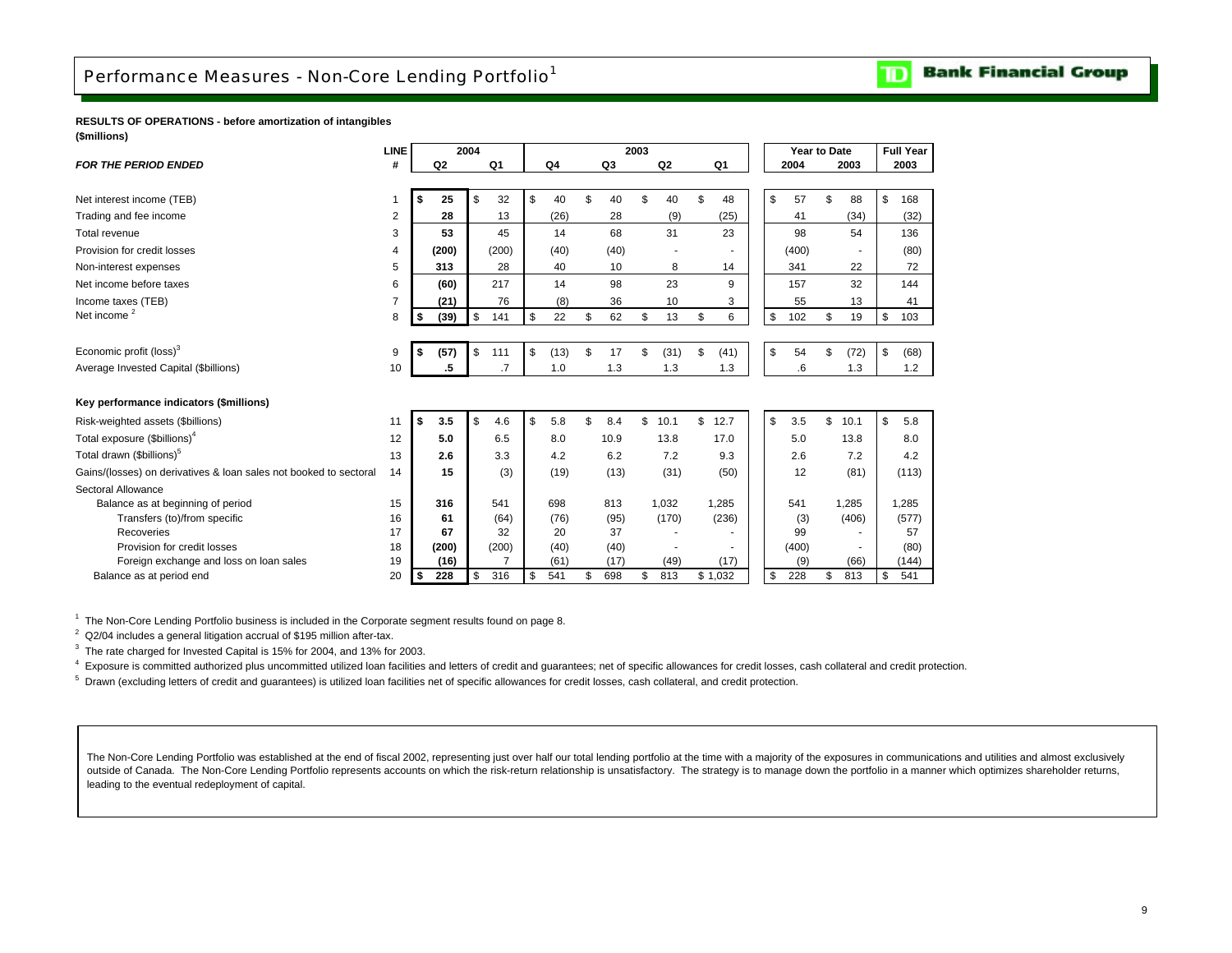# <span id="page-11-0"></span>Balance Sheet

## **Bank Financial Group**  $\mathbf{D}$

| (\$MILLIONS)                                                       | LINE           |    | 2004         |                           |            |            |     | 2003            |           |      |            |               |           |      | 2002     |               |
|--------------------------------------------------------------------|----------------|----|--------------|---------------------------|------------|------------|-----|-----------------|-----------|------|------------|---------------|-----------|------|----------|---------------|
| AS AT                                                              | #              | Q2 |              | Q1                        |            | Q4         |     | Q3              | Q2        | Q1   |            |               | Q4        |      | Q3       | Q2            |
|                                                                    |                |    |              |                           |            |            |     |                 |           |      |            |               |           |      |          |               |
| Cash resources                                                     | 1              | S. |              |                           | $8,065$ \$ | 7,719 \$   |     | 7,813 \$        | 6.946 \$  |      | 9,017      | \$            | 6,538 \$  |      | 7,861 \$ | 6,999         |
| Securities purchased under resale agreements                       | $\overline{2}$ |    | 28,982       | 27,842                    |            | 17,475     |     | 26,643          | 42,397    |      | 26,447     |               | 13,060    |      | 28,072   | 32,332        |
| Investment securities                                              |                |    |              |                           |            |            |     |                 |           |      |            |               |           |      |          |               |
| Issued or guaranteed by Canada or provinces                        | 3              |    | 16,579       | 17,294                    |            | 14,023     |     | 13,570          | 14,503    |      | 13,504     |               | 12,986    |      | 14,797   | 13,372        |
| Issued by US federal government                                    | 4              |    | 3,896        | 3,173                     |            | 1,951      |     | 3,585           | 3,557     |      | 2,672      |               | 2,853     |      | 2,620    | 2,008         |
| Other securities                                                   | 5              |    | 11,973       | 10,983                    |            | 8,801      |     | 11,204          | 12,728    |      | 13,389     |               | 12,963    |      | 14,275   | 13,858        |
| Total                                                              | 6              |    | 32,448       | 31,450                    |            | 24,775     |     | 28,359          | 30,788    |      | 29,565     |               | 28,802    |      | 31,692   | 29,238        |
| Trading securities                                                 | $\overline{7}$ |    | 66,197       | 71,713                    |            | 54,890     |     | 65,000          | 63,516    |      | 64,840     |               | 53,395    |      | 66,994   | 70,550        |
| Total                                                              | 8              |    | 98,645       | 103,163                   |            | 79,665     |     | 93,359          | 94,304    |      | 94,405     |               | 82,197    |      | 98,686   | 99,788        |
| Loans and customers' liability under acceptances                   |                |    |              |                           |            |            |     |                 |           |      |            |               |           |      |          |               |
| Residential mortgages                                              | 9              |    | 51,956       | 52,844                    |            | 52,525     |     | 53,667          | 53,311    |      | 52,806     |               | 52,784    |      | 53,235   | 51,404        |
| Personal                                                           | 10             |    | 47,955       | 45,414                    |            | 42,908     |     | 39,869          | 39,152    |      | 37,937     |               | 36,332    |      | 35,389   | 35,642        |
| Business and government                                            | 11             |    | 27,259       | 27,613                    |            | 29,270     |     | 33,572          | 36,826    |      | 38,753     |               | 41,230    |      | 44,025   | 43,812        |
| Total                                                              | 12             |    | 127,170      | 125,871                   |            | 124,703    |     | 127,108         | 129,289   |      | 129,496    |               | 130,346   |      | 132,649  | 130,858       |
| Other assets                                                       |                |    |              |                           |            |            |     |                 |           |      |            |               |           |      |          |               |
| Intangible assets                                                  | 13             |    | 2,438        | 2,570                     |            | 2,737      |     | 2,786           | 2,972     |      | 3,171      |               | 3,383     |      | 3,608    | 3,870         |
|                                                                    |                |    |              | 2,272                     |            | 2,263      |     | 2,323           |           |      |            |               |           |      |          | 2,990         |
| Goodwill                                                           | 14             |    | 2,336        |                           |            |            |     |                 | 2,360     |      | 3,102      |               | 3,134     |      | 3,065    |               |
| Other                                                              | 15             |    | 43,300       | 46,453                    |            | 38,970     |     | 42,183          | 43,384    |      | 45,800     |               | 39,382    |      | 35,628   | 23,880        |
| Total                                                              | 16             |    | 48,074       | 51,295                    |            | 43,970     |     | 47,292          | 48,716    |      | 52,073     |               | 45,899    |      | 42,301   | 30,740        |
| <b>Total assets</b>                                                | 17             | S. | 312,305      | \$<br>316,236             | \$         | 273,532    | \$  | 302,215 \$      | 321,652   | \$   | 311,438    | $\mathfrak s$ | 278,040   | \$   | 309,569  | \$<br>300,717 |
| Deposits                                                           |                |    |              |                           |            |            |     |                 |           |      |            |               |           |      |          |               |
| Personal non-term                                                  | 18             | \$ | 59,045       | $55,172$ \$<br><b>S</b>   |            | 53,364     | -\$ | 52,983 \$       | 51,355 \$ |      | 51,294     | \$            | 50,775 \$ |      | 51,059   | \$<br>51,018  |
| Personal term                                                      | 19             |    | 51,268       | 51,602                    |            | 52,632     |     | 51,472          | 51,825    |      | 51,088     |               | 50,167    |      | 49,102   | 48,231        |
| Banks and deposit taking institutions                              | 20             |    | 17,664       | 18,185                    |            | 11,958     |     | 19,303          | 25,892    |      | 25,855     |               | 16,800    |      | 23,796   | 23,981        |
| Business and government                                            | 21             |    | 83,563       | 80,656                    |            | 64,926     |     | 74,870          | 82,761    |      | 78,001     |               | 71,448    |      | 82,988   | 79,846        |
| Total                                                              | 22             |    | 211,540      | 205,615                   |            | 182,880    |     | 198,628         | 211,833   |      | 206,238    |               | 189,190   |      | 206,945  | 203,076       |
| Customers' liability under acceptances                             | 23             |    | 5,438        | 5,886                     |            | 6,645      |     | 7,030           | 6,918     |      | 7,048      |               | 7,719     |      | 8,006    | 8,236         |
| Obligations related to securities sold short                       | 24             |    | 16,568       | 20,070                    |            | 15,346     |     | 19,683          | 19,325    |      | 20,263     |               | 17,058    |      | 23,470   | 24,019        |
| Obligations related to securities sold under repurchase agreements | 25             |    | 12,916       | 16,825                    |            | 7,845      |     | 13,820          | 22,113    |      | 14,463     |               | 8,655     |      | 19,328   | 21,699        |
| Other liabilities                                                  | 26             |    | 45,128       | 47,358                    |            | 40,568     |     | 43,714          | 43,072    |      | 44,657     |               | 36,784    |      | 33,373   | 24,795        |
| Subordinated notes and debentures                                  | 27             |    | 5,730        | 5,696                     |            | 5,887      |     | 5,143           | 4,261     |      | 4,318      |               | 4,343     |      | 4,080    | 4,077         |
| Non-controlling interest in subsidiaries - TD CaTS                 | 28             |    | 900          | 900                       |            | 900        |     | 900             | 900       |      | 900        |               | 900       |      | 900      | 900           |
| - TD CaTS II                                                       | 29             |    | 350          | 350                       |            | 350        |     | 350             | 350       |      | 350        |               | 350       |      |          |               |
| Shareholders' equity                                               |                |    |              |                           |            |            |     |                 |           |      |            |               |           |      |          |               |
| Preferred shares                                                   | 30             |    | 1,526        | 1,522                     |            | 1,535      |     | 1,535           | 1,786     |      | 1,477      |               | 1,485     |      | 1,491    | 1,487         |
| Common shares                                                      | 31             |    | 3,281        | 3,192                     |            | 3,179      |     | 3,078           | 3,000     |      | 2,917      |               | 2,846     |      | 2,782    | 2,727         |
| Contributed surplus                                                | 32<br>33       |    | 14           |                           | 12         | 9<br>8,388 |     | $\overline{7}$  | 5         |      | 2<br>8,805 |               |           |      | 9,194    | 9,701         |
| Retained earnings                                                  |                |    | 8,914        | 8,810                     |            |            |     | 8,327           | 8,089     |      |            |               | 8,710     |      |          |               |
| Total                                                              | 34             |    | 13,735       | 13,536                    |            | 13,111     |     | 12,947          | 12,880    |      | 13,201     |               | 13,041    |      | 13,467   | 13,915        |
| Total liabilities and shareholders' equity                         | 35             | \$ | 312,305      | \$<br>316,236             | \$         | 273,532    | \$  | 302,215 \$      | 321,652   | \$   | 311,438    | \$            | 278,040   | - \$ | 309,569  | \$<br>300,717 |
| Assets under administration                                        |                |    |              |                           |            |            |     |                 |           |      |            |               |           |      |          |               |
| Personal and Commercial Banking                                    | 36             | \$ | 33,374       | $\sqrt{3}$<br>$35,783$ \$ |            | 36,247     | \$  | 33,688<br>\$    | 29,841 \$ |      | 30,145     | \$            | 29,951 \$ |      | 30,253   | \$<br>30,504  |
| Wealth Management                                                  | 37             |    | 295,142      | 292,095                   |            | 266,898    |     | 258,897         | 240,330   |      | 237,081    |               | 233,710   |      | 236,980  | 256,543       |
| Total                                                              | 38             | \$ | 328,516      | 327,878 \$<br>\$          |            | 303,145    | \$  | 292,585<br>- \$ | 270,171   | \$   | 267,226    | \$            | 263,661   | \$   | 267,233  | \$<br>287,047 |
| Assets under management                                            |                |    |              |                           |            |            |     |                 |           |      |            |               |           |      |          |               |
| Wealth Management                                                  | 39             | \$ | $120,855$ \$ | 118,860 \$                |            | 113,406    | \$  | 113,208 \$      | 110,455   | - \$ | 112,025    | \$            | 111,920   | - \$ | 121,833  | \$<br>123,335 |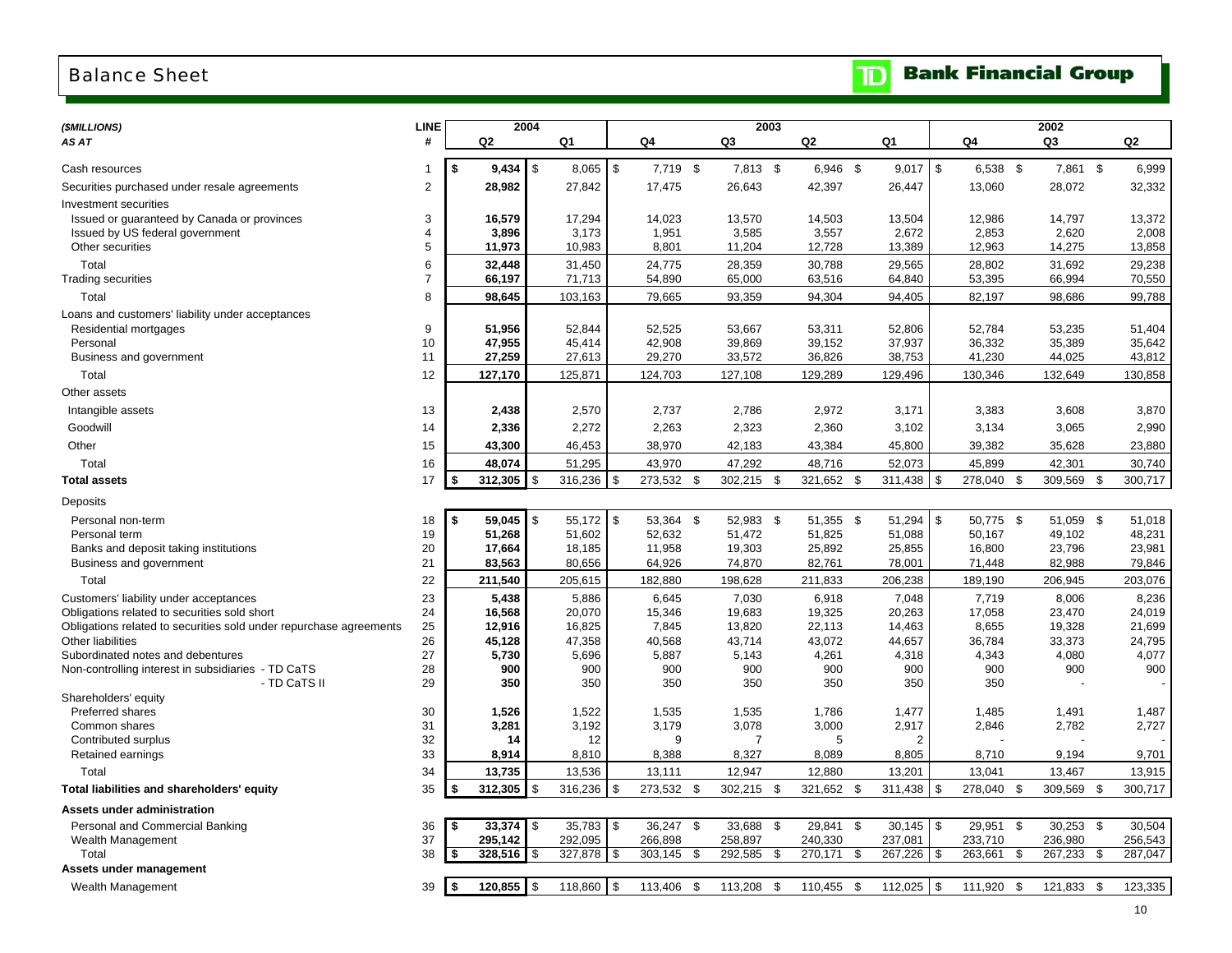# <span id="page-12-0"></span>Net Interest Income and Margin

|  | <b>TD</b> Bank Financial Group |  |
|--|--------------------------------|--|
|  |                                |  |

| (\$MILLIONS)                                                                         | <b>LINE</b>    |                              | 2004      |                       |                 | 2003            |                 |                 | 2002                         |                |                                       | <b>Year to Date</b> |                   | <b>Full Year</b> |
|--------------------------------------------------------------------------------------|----------------|------------------------------|-----------|-----------------------|-----------------|-----------------|-----------------|-----------------|------------------------------|----------------|---------------------------------------|---------------------|-------------------|------------------|
| <b>FOR THE PERIOD ENDED</b>                                                          | #              | Q2                           | Q1        | Q4                    | Q <sub>3</sub>  | Q2              | Q1              | Q4              | Q <sub>3</sub>               | Q2             | 2004                                  | 2003                | 2003              | 2002             |
|                                                                                      |                |                              |           |                       |                 |                 |                 |                 |                              |                |                                       |                     |                   |                  |
| Interest income                                                                      |                |                              |           |                       |                 |                 |                 |                 |                              |                |                                       |                     |                   |                  |
| Loans                                                                                | $\mathbf 1$    | \$1,691                      | \$1,763   | \$1,749               | \$1,962         | \$1,897         | \$1,934         | \$1,998         | \$2,006                      | \$1,651        | \$3,454                               | \$3,831             | \$7,542           | \$7,796          |
| Securities                                                                           | $\overline{c}$ | 906                          | 962       | 839                   | 819             | 941             | 849             | 881             | 892                          | 1,064          | 1,868                                 | 1,790               | 3,448             | 3,678            |
| Deposits with banks                                                                  | 3              | 123                          | 120       | 71                    | 59              | 36              | 46              | 41              | 43                           | 20             | 243                                   | 82                  | 212               | 132              |
| Total interest income                                                                | $\overline{4}$ | 2,720                        | 2,845     | 2,659                 | 2,840           | 2,874           | 2,829           | 2,920           | 2,941                        | 2,735          | 5,565                                 | 5,703               | 11,202            | 11,606           |
| Interest expense<br>Deposits                                                         | 5              | 920                          | 990       | 962                   | 1,052           | 1,055           | 1,133           | 1,189           | 1,187                        | 1,083          | 1,910                                 | 2,188               | 4.202             | 4,754            |
| Subordinated notes and debentures                                                    | 6              | 78                           | 80        | 94                    | 59              | 51              | 55              | 56              | 50                           | 43             | 158                                   | 106                 | 259               | 201              |
| Other                                                                                | $\overline{7}$ | 238                          | 299       | 224                   | 327             | 323             | 251             | 287             | 300                          | 301            | 537                                   | 574                 | 1.125             | 1,351            |
| Total interest expense                                                               | 8              | 1,236                        | 1,369     | 1,280                 | 1,438           | 1,429           | 1,439           | 1,532           | 1,537                        | 1,427          | 2,605                                 | 2,868               | 5,586             | 6,306            |
| Net interest income                                                                  | 9              | 1,484                        | 1,476     | 1,379                 | 1,402           | 1,445           | 1,390           | 1,388           | 1,404                        | 1,308          | 2,960                                 | 2,835               | 5,616             | 5,300            |
| <b>TEB Adjustment</b>                                                                | 10             | 62                           | 64        | 62                    | 58              | 56              | 54              | 53              | 48                           | 60             | 126                                   | 110                 | 230               | 222              |
| Net interest income (TEB)                                                            | 11             | \$1,546                      | \$1,540   | \$1,441               | \$1,460         | \$1,501         | \$1,444         | \$1,441         | \$1,452                      | \$1,368        | \$3,086                               | \$2,945             | \$5,846           | \$5,522          |
| Average total assets (\$billions)                                                    | 12             | 316<br>\$                    | 304<br>\$ | 295<br>\$             | 317<br>\$.      | \$<br>316       | 303<br>\$       | 305<br>\$       | 300<br>\$                    | 301<br>\$      | \$<br>310                             | \$<br>309           | 308<br>\$         | \$<br>303        |
| Average earning assets (\$billions)                                                  | 13             | 258                          | 248       | 242                   | 259             | 259             | 248             | 250             | 257                          | 261            | 253                                   | 253                 | 252               | 257              |
| Net interest margin as a % of average earning assets                                 | 14             | 2.34 %                       | 2.37 %    | 2.26 %                | 2.15 %          | 2.29 %          | 2.22 %          | 2.20 %          | 2.17%                        | 2.06 %         | 2.35 %                                | 2.26 %              | 2.23 %            | 2.07%            |
| Net interest margin (TEB) as a % of average earning assets                           | 15             | 2.44                         | 2.47      | 2.36                  | 2.24            | 2.38            | 2.31            | 2.29            | 2.25                         | 2.15           | 2.45                                  | 2.34                | 2.32              | 2.15             |
| Impact on NII from impaired loans<br>Reduction/(increase) in NII from impaired loans |                |                              |           |                       |                 |                 |                 |                 |                              |                |                                       |                     |                   |                  |
| Gross                                                                                | 16             | \$<br>15                     | 17<br>\$  | $\overline{18}$<br>\$ | 30<br>\$        | 30<br>\$        | 33<br>\$        | 32<br>\$        | 28<br>\$                     | 32<br>\$       | \$<br>32                              | 63<br>\$            | 111<br>\$         | \$<br>115        |
| Recoveries<br>Net reduction/(increase)                                               | 17<br>18       | (3)<br>$\overline{12}$<br>\$ | (2)<br>15 | (3)<br>15<br>S        | (2)<br>28<br>\$ | (3)<br>27<br>\$ | (3)<br>30<br>\$ | (5)<br>27<br>\$ | (6)<br>$\overline{22}$<br>\$ | (5)<br>27<br>S | (5)<br>$\overline{\mathcal{S}}$<br>27 | (6)<br>57<br>S      | (11)<br>100<br>\$ | (20)<br>95<br>\$ |
|                                                                                      |                |                              |           |                       |                 |                 |                 |                 |                              |                |                                       |                     |                   |                  |
| Effective tax rate - reported basis                                                  | 19             | 22.6 %                       | 35.3 %    | 12.1%                 | 19.8 %          | $-$ %           | 24.5 %          | 51.2%           | 43.2 %                       | $-$ %          | 30.0%                                 | 50.2%               | 21.6%             | 99.3%            |
| Effective tax rate - before amortization of intangibles <sup>1</sup>                 | 20             | 24.8                         | 29.3      | 17.5                  | 23.4            |                 | 28.3            | 83.2            | 44.8                         | 18.5           | 27.3                                  | 41.7                | 26.7              | $\sim$           |

 $1$  Excludes the gain on sale of mutual fund record keeping and custody business (Q3/02 - \$18 million after-tax, Q1/02 - \$14 million after-tax)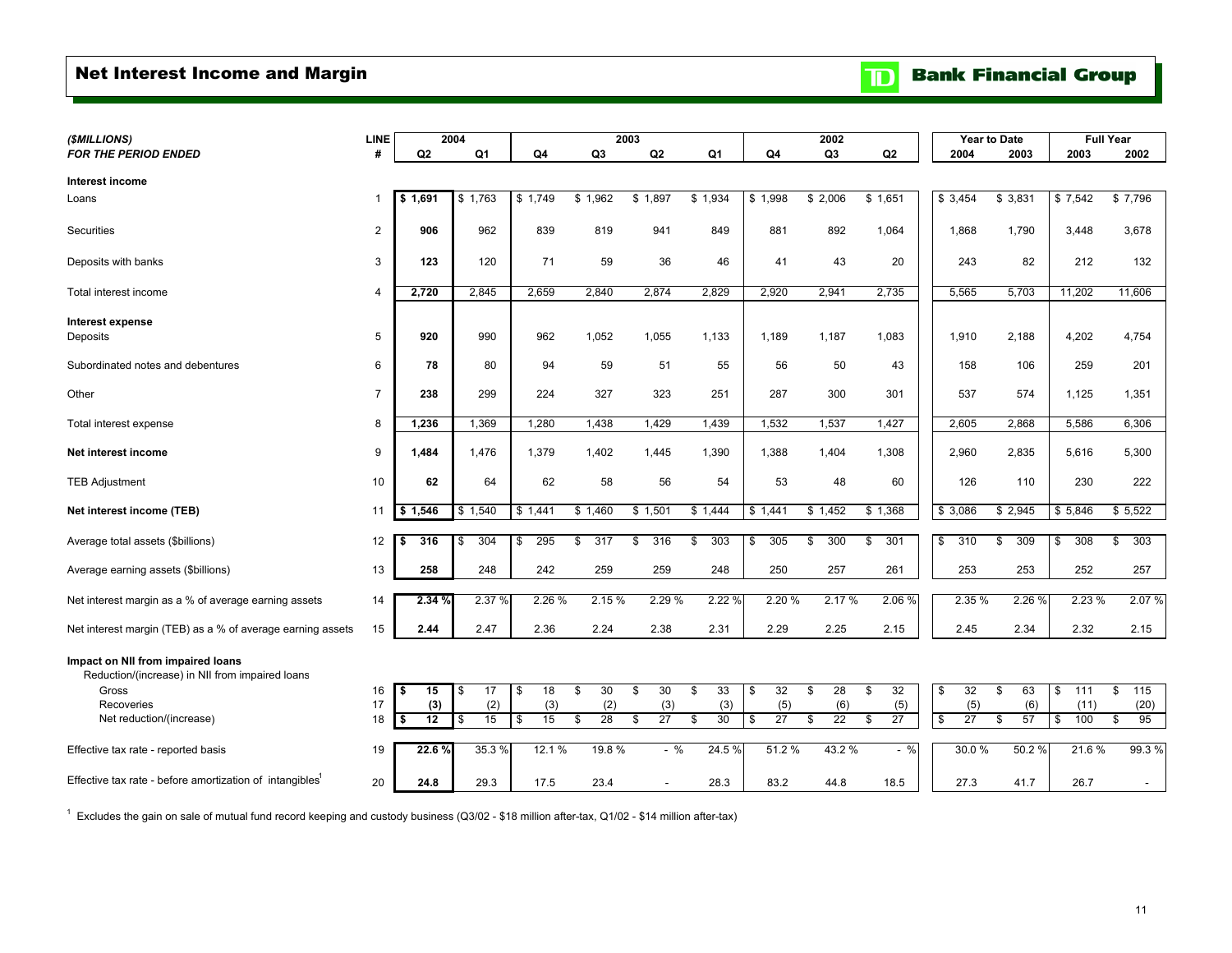## <span id="page-13-0"></span>Other Income

| (\$MILLIONS)                                                                    | <b>LINE</b> |     | 2004       |            |               |     | 2003           |      |            |       |      |               | 2002           |                | <b>Year to Date</b> |             |             | <b>Full Year</b> |
|---------------------------------------------------------------------------------|-------------|-----|------------|------------|---------------|-----|----------------|------|------------|-------|------|---------------|----------------|----------------|---------------------|-------------|-------------|------------------|
| <b>FOR THE PERIOD ENDED</b>                                                     | #           | Q2  |            | Q1         | Q4            |     | Q <sub>3</sub> |      | Q2         | Q1    |      | Q4            | Q <sub>3</sub> | Q <sub>2</sub> | 2004                | 2003        | 2003        | 2002             |
| <b>Other Income</b>                                                             |             |     |            |            |               |     |                |      |            |       |      |               |                |                |                     |             |             |                  |
| TD Waterhouse fees and commissions                                              | 1           |     | 293        | 288<br>IS. | 270<br>\$     | -96 | 253            | - \$ | 202<br>-96 | 232   | -\$  | 209<br>. \$   | 228            | 240<br>\$      | \$<br>581           | \$<br>434   | 957<br>\$   | 922<br>- \$      |
| Full service brokerage and other securities services                            | 2           |     | 215        | 185        | 164           |     | 199            |      | 160        | 144   |      | 124           | 163            | 161            | 400                 | 304         | 667         | 641              |
| Mutual fund management                                                          | 3           |     | 146        | 138        | 133           |     | 127            |      | 120        | 128   |      | 127           | 131            | 133            | 284                 | 248         | 508         | 522              |
| Credit fees                                                                     | 4           |     | 76         | 91         | 84            |     | 113            |      | 100        | 118   |      | 78            | 100            | 116            | 167                 | 218         | 415         | 415              |
| Net investment securities gains/(losses)                                        | 5           |     | 59         | 45         | 23            |     | 18             |      | (23)       | 5     |      | (14)          | (8)            | (12)           | 104                 | (18)        | 23          | 26               |
| Trading income                                                                  | 6           |     | (69)       | 52         | (22)          |     | (19)           |      | 15         | 130   |      | 64            | (73)           | 106            | (17)                | 145         | 104         | 529              |
| Service charges                                                                 | 7           |     | 168        | 165        | 165           |     | 168            |      | 153        | 155   |      | 157           | 151            | 143            | 333                 | 308         | 641         | 596              |
| Loan securitizations                                                            | 8           |     | 107        | 111        | 89            |     | 60             |      | 54         | 47    |      | 53            | 63             | 46             | 218                 | 101         | 250         | 218              |
| Card services                                                                   | 9           |     | 52         | 49         | 47            |     | 74             |      | 65         | 66    |      | 66            | 64             | 57             | 101                 | 131         | 252         | 249              |
| Insurance revenue (net of claims)                                               | 10          |     | 143        | 111        | 119           |     | 112            |      | 97         | 92    |      | 100           | 95             | 96             | 254                 | 189         | 420         | 375              |
| Trust fees                                                                      | 11          |     | 23         | 17         | 15            |     | 19             |      | 19         | 17    |      | 18            | 18             | 22             | 40                  | 36          | 70          | 76               |
| Gain on sale of mutual fund record keeping<br>and custody business              | 12          |     |            |            |               |     |                |      |            |       |      |               | 22             |                |                     |             |             | 40               |
| Writedown of investment in JVs                                                  | 13          |     |            |            |               |     |                |      | (39)       |       |      |               |                |                |                     | (39)        | (39)        |                  |
| Foreign exchange - non-trading                                                  | 14          |     | 28         | 27         | (31)          |     | 26             |      | 28         | 25    |      | 25            | 29             | 27             | 55                  | 53          | 48          | 110              |
| Gains/(Losses) on derivatives & loan sales (non-core)<br>not booked to sectoral | 15          |     | 15         | (3)        | (19)          |     | (13)           |      | (31)       | (50)  |      |               |                |                | 12                  | (81)        | (113)       | ٠                |
| Other services                                                                  | 16          |     | 29         | 37         | 57            |     | 56             |      | 48         | 60    |      | 47            | 55             | 54             | 66                  | 108         | 221         | 210              |
| Total other income - page 3 (line 19)                                           | 17          | - 5 | $1,285$ \$ | 1,313      | 1,094<br>l \$ |     | .193           |      | 968        | 1,169 | - \$ | 1,054<br>- 35 | 0.038          | 1,189<br>S     | \$<br>2,598         | \$<br>2,137 | 4,424<br>\$ | 4,929<br>- \$    |

## **Bank Financial Group**  $\mathbf{D}$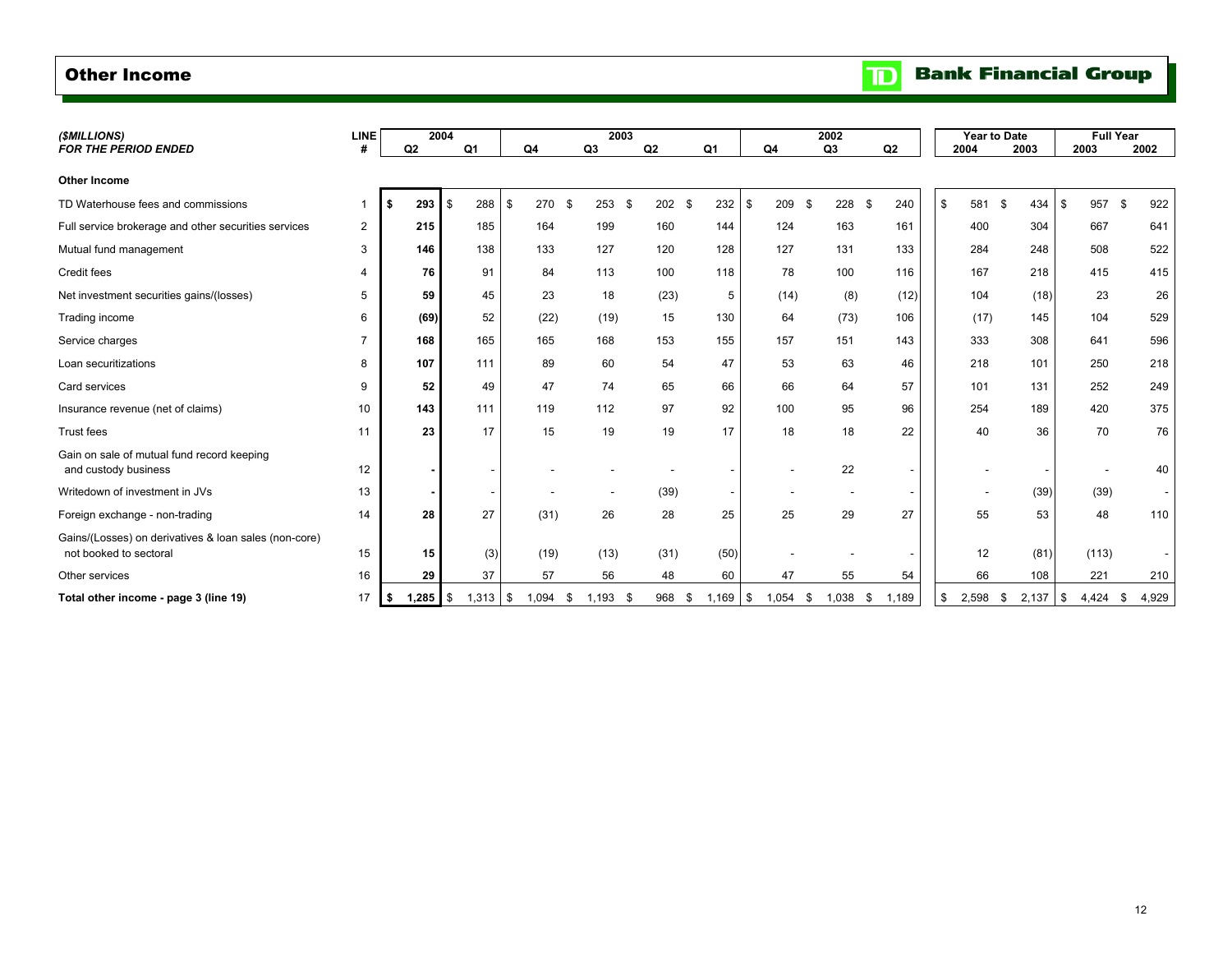# <span id="page-14-0"></span>Non-Interest Expenses

|  |  | <b>TD</b> Bank Financial Group |  |
|--|--|--------------------------------|--|
|--|--|--------------------------------|--|

| (\$MILLIONS)                                         | <b>LINE</b>    |                | 2004         |            |    |            |                | 2003   |                |            |               |            | 2002           |        |       | <b>Year to Date</b> |            | <b>Full Year</b> |             |
|------------------------------------------------------|----------------|----------------|--------------|------------|----|------------|----------------|--------|----------------|------------|---------------|------------|----------------|--------|-------|---------------------|------------|------------------|-------------|
| <b>FOR THE PERIOD ENDED</b>                          | #              | Q <sub>2</sub> |              | Q1         | Q4 |            | Q <sub>3</sub> |        | Q <sub>2</sub> | Q1         |               | Q4         | Q <sub>3</sub> |        | Q2    | 2004                | 2003       | 2003             | 2002        |
| Salaries and employee benefits                       |                |                |              |            |    |            |                |        |                |            |               |            |                |        |       |                     |            |                  |             |
| Salaries                                             | -1             | 558<br>\$      | $\mathbf{s}$ | 540        | \$ | 593 \$     |                | 580 \$ | 536 \$         | 595        | l \$          | 581<br>\$  |                | 584 \$ | 552   | \$<br>\$<br>1,098   | 1,131      | \$<br>2,304      | \$<br>2,273 |
| Incentive compensation                               | $\overline{2}$ | 301            |              | 280        |    | 240        | 254            |        | 241            | 251        |               | 107        | 173            |        | 232   | 581                 | 492        | 986              | 875         |
| Pension and other employee benefits                  | 3              | 112            |              | 123        |    | 108        | 125            |        | 116            | 119        |               | 114        | 111            |        | 98    | 235                 | 235        | 468              | 418         |
| Total                                                | 4              | 971            |              | 943        |    | 941        | 959            |        | 893            | 965        |               | 802        | 868            |        | 882   | 1,914               | 1,858      | 3,758            | 3,566       |
| Occupancy                                            |                |                |              |            |    |            |                |        |                |            |               |            |                |        |       |                     |            |                  |             |
| Rent                                                 | 5              | 88             |              | 85         |    | 98         | 90             |        | 86             | 87         |               | 81         | 84             |        | 84    | 173                 | 173        | 361              | 330         |
| Depreciation                                         | 6              | 33             |              | 32         |    | 37         | 35             |        | 36             |            | 35            | 41         | 37             |        | 36    | 65                  | 71         | 143              | 148         |
| Other                                                | 7              | 29             |              | 30         |    | 38         | 53             |        | 31             | 30         |               | 32         | 33             |        | 31    | 59                  | 61         | 152              | 127         |
| Total                                                | 8              | 150            |              | 147        |    | 173        | 178            |        | 153            | 152        |               | 154        | 154            |        | 151   | 297                 | 305        | 656              | 605         |
| <b>Equipment</b>                                     |                |                |              |            |    |            |                |        |                |            |               |            |                |        |       |                     |            |                  |             |
| Rent                                                 | 9              | 40             |              | 35         |    | 49         | 39             |        | 51             |            | 46            | 43         | 47             |        | 39    | 75                  | 97         | 185              | 170         |
| Depreciation                                         | 10             | 40             |              | 36         |    | 54         | 44             |        | 38             |            | 39            | 43         | 44             |        | 40    | 76                  | 77         | 175              | 164         |
| Other                                                | 11             | 57             |              | 49         |    | 74         | 67             |        | 67             |            | 82            | 85         | 81             |        | 78    | 106                 | 149        | 290              | 327         |
| Total                                                | 12             | 137            |              | 120        |    | 177        | 150            |        | 156            | 167        |               | 171        | 172            |        | 157   | 257                 | 323        | 650              | 661         |
| General                                              |                |                |              |            |    |            |                |        |                |            |               |            |                |        |       |                     |            |                  |             |
| Marketing and business development                   | 13             | 114            |              | 96         |    | 78         | 77             |        | 96             | 97         |               | 89         | 97             |        | 114   | 210                 | 193        | 348              | 388         |
| Brokerage related fees                               | 14             | 61             |              | 62         |    | 57         | 59             |        | 55             |            | 58            | 50         | 57             |        | 56    | 123                 | 113        | 229              | 224         |
| Professional and advisory services                   | 15             | 97             |              | 91         |    | 123        | 87             |        | 87             |            | 75            | 105        | 84             |        | 87    | 188                 | 162        | 372              | 366         |
| Communications                                       | 16             | 53             |              | 51         |    | 52         | 51             |        | 51             |            | 54            | 56         | 59             |        | 58    | 104                 | 105        | 208              | 225         |
| Capital and business taxes                           | 17             | 43             |              | 31         |    | 34         | 38             |        | 32             |            | 29            | 29         | 32             |        | 22    | 74                  | 61         | 133              | 107         |
| Postage                                              | 18             | 28             |              | 24         |    | 23         | 21             |        | 25             |            | 22            | 22         | 23             |        | 31    | 52                  | 47         | 91               | 96          |
| Travel and relocation                                | 19             | 16             |              | 13         |    | 16         | 13             |        | 15             |            | 14            | 20         | 18             |        | 15    | 29                  | 29         | 58               | 68          |
| Restructuring costs                                  | 20             | (7)            |              |            |    |            | 5              |        | 87             |            |               |            |                |        |       | (7)                 | 87         | 92               |             |
| Goodwill impairment                                  | 21             |                |              |            |    |            |                |        | 624            |            |               |            |                |        |       |                     | 624        | 624              |             |
| Other                                                | 22             | 446            |              | 177        |    | 111        | 59             |        | 91             | 112        |               | 137        | 77             |        | 114   | 623                 | 203        | 373              | 448         |
| Total                                                | 23             | 851            |              | 545        |    | 494        | 410            |        | 1,163          | 461        |               | 508        | 447            |        | 497   | 1,396               | 1,624      | 2,528            | 1,922       |
| Total expenses excluding amortization of intangibles | 24             | 2,109          | $\sqrt{3}$   | $1,755$ \$ |    | $1,785$ \$ | $1,697$ \$     |        | $2,365$ \$     | $1,745$ \$ |               | $1,635$ \$ | $1,641$ \$     |        | 1,687 | \$<br>3,864<br>\$   | $4,110$ \$ | 7,592 \$         | 6,754       |
| <b>Memo Items</b>                                    |                |                |              |            |    |            |                |        |                |            |               |            |                |        |       |                     |            |                  |             |
| Amortization of intangibles                          | 25             | 162<br>\$      | $\sqrt{3}$   | 170        | \$ | 175<br>\$  | 186            | -\$    | 199            | - \$       | $212 \quad $$ | $226$ \$   | 241            | \$     | 257   | \$<br>332 \$        | 411        | \$<br>772 \$     | 998         |
| Less tax effect - at normal rates                    | 26             | 55             |              | 60         |    | 63         | 67             |        | 72             |            | 79            | 86         | 92             |        | 97    | 115                 | 151        | 281              | 385         |
| - resulting from tax rate changes                    | 27             |                |              | (69)       |    |            |                |        |                |            |               | (16)       | (5)            |        |       | (69)                |            |                  | (21)        |
| Amortization of intangibles, net of tax              | 28             | $107$ \$<br>\$ |              | 179 \$     |    | 112S       |                | 119 \$ | 127S           |            | 133S          | 156 \$     |                | 154 \$ | 160   | \$<br>286<br>\$     | 260        | \$<br>491        | 634<br>\$   |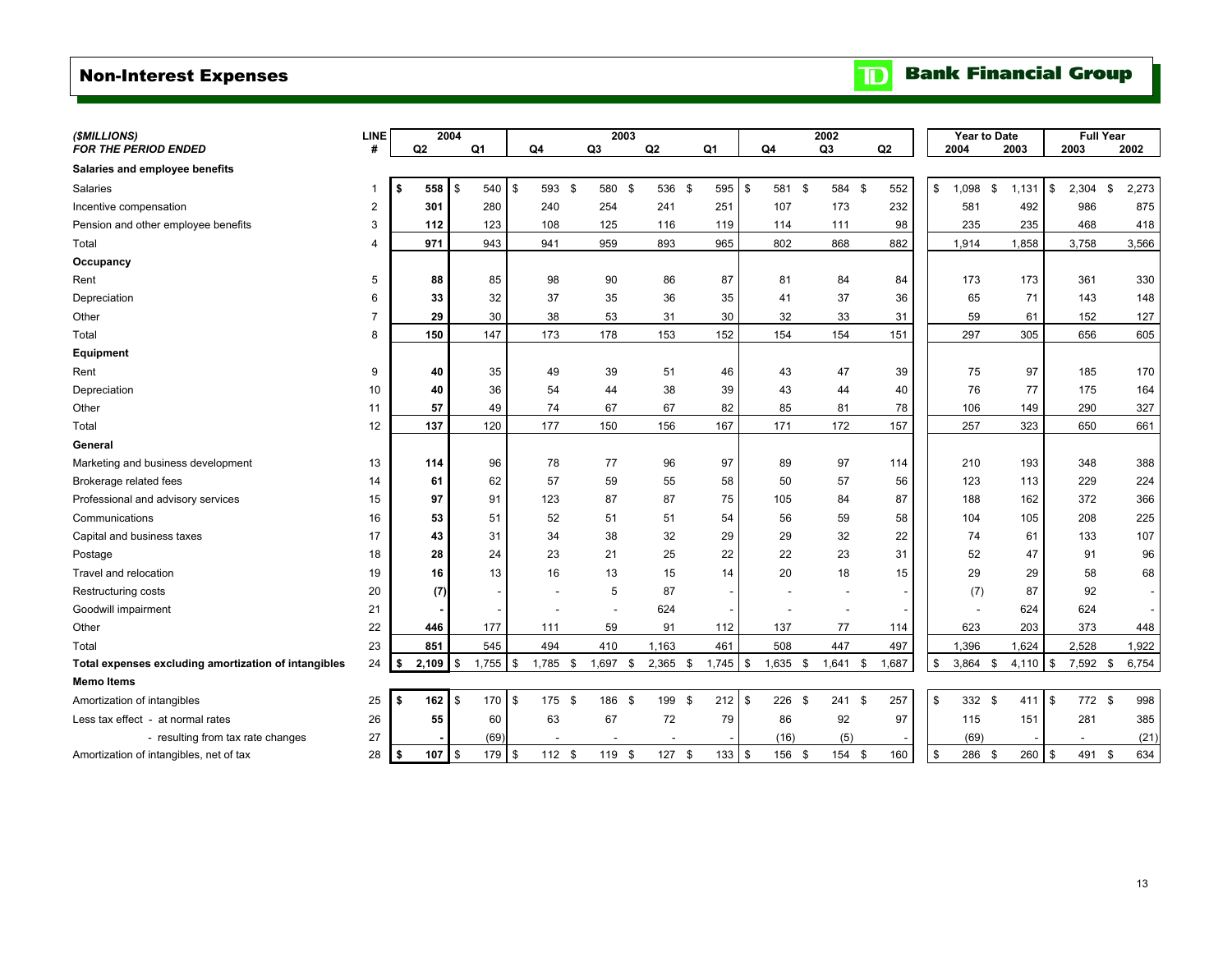## <span id="page-15-0"></span>Investment Securities, Intangibles and Goodwill, and Restructuring Costs

| ( <i>SMILLIONS</i> )                                             | LINE           |             | 2004          |                |          |                |      | 2003                     |          |                |      |                |      |                          |     | 2002                     |                |              |       |            | Year to Date   |            |    | <b>Full Year</b> |                |              |
|------------------------------------------------------------------|----------------|-------------|---------------|----------------|----------|----------------|------|--------------------------|----------|----------------|------|----------------|------|--------------------------|-----|--------------------------|----------------|--------------|-------|------------|----------------|------------|----|------------------|----------------|--------------|
| AS AT                                                            | #              | Q2          |               | Q <sub>1</sub> |          | Q <sub>4</sub> |      | Q <sub>3</sub>           |          | Q2             |      | Q <sub>1</sub> |      | Q4                       |     | Q <sub>3</sub>           | Q2             |              | 2004  |            |                | 2003       |    | 2003             |                | 2002         |
|                                                                  |                |             |               |                |          |                |      |                          |          |                |      |                |      |                          |     |                          |                |              |       |            |                |            |    |                  |                |              |
| Investment securities - surplus (deficit) over book <sup>1</sup> |                |             |               |                |          |                |      |                          |          |                |      |                |      |                          |     |                          |                |              |       |            |                |            |    |                  |                |              |
| Debt                                                             | -1             | \$          | l \$          |                | \$       | $\sim$         | \$   | 12                       | <b>S</b> | $\mathbf{1}$   | \$   | (6)            | \$   | 99                       | \$  | 47                       | \$<br>43       | \$           |       | $\sim$     | $\mathfrak{s}$ |            | \$ | $\sim$           | $\mathfrak{s}$ | 99           |
| Common & equivalents                                             | 2              | 364         |               | 374            |          | 329            |      | 274                      |          | 194            |      | 136            |      | 124                      |     | 194                      | 418            |              | 364   |            |                | 194        |    | 329              |                | 124          |
| Preferred shares                                                 | 3              | 41          |               | 38             |          | 40             |      | 12                       |          | $\overline{1}$ |      | $\mathbf 1$    |      |                          |     | 5                        | 13             |              |       | 41         |                | -1         |    | 40               |                | $\mathbf{1}$ |
| <b>Total</b>                                                     | 4              | \$<br>405   | l \$          | 412            | \$       | 369            | - \$ | 298                      | \$       | 196            | \$   | 131            | l \$ | 224                      | -\$ | 246                      | \$<br>474      | \$           | 405   |            | - \$           | 196        | -S | 369              | $\mathfrak{L}$ | 224          |
| Identifiable intangible assets                                   |                |             |               |                |          |                |      |                          |          |                |      |                |      |                          |     |                          |                |              |       |            |                |            |    |                  |                |              |
| Opening balance                                                  | 5              | \$<br>2,570 | \$            | 2,737          | \$       | 2.786          | -\$  | 2,972                    | \$       | 3,171          | \$   | 3,383          | \$   | 3,608                    | \$  | 3,870                    | \$<br>4,107    | \$           | 2,737 |            | \$             | 3,383      | \$ | 3,383            | - \$           | 4,381        |
| Arising during quarter                                           | 6              | 30          |               | 3              |          | 126            |      |                          |          |                |      |                |      | -1                       |     | (21)                     | 20             |              |       | 33         |                |            |    | 126              |                |              |
| Amortized in quarter                                             | $\overline{7}$ | (162)       |               | (170)          |          | (175)          |      | (186)                    |          | (199)          |      | (212)          |      | (226)                    |     | (241)                    | (257)          |              | (332) |            |                | (411)      |    | (772)            |                | (998)        |
| <b>Closing balance</b>                                           | 8              | \$<br>2,438 | \$            | 2,570          | \$       | 2,737          | \$   | 2,786                    | \$       | 2,972          | - \$ | 3,171          | \$   | 3,383                    | \$  | 3,608                    | \$<br>3,870    | \$           | 2,438 |            | -\$            | 2,972      | \$ | 2,737            | \$             | 3,383        |
| Future tax liability on intangible assets                        |                |             |               |                |          |                |      |                          |          |                |      |                |      |                          |     |                          |                |              |       |            |                |            |    |                  |                |              |
| Opening balance                                                  | 9              | \$<br>(850) | l \$          | (841)          | \$       | $(904)$ \$     |      | (971)                    | \$       | (1,043)        | \$   | (1, 122)       | \$   | , 192)<br>(1)            | \$  | ,279)<br>(1)             | \$<br>(1,376)  | \$           | (841) |            | \$             | (1, 122)   | \$ | (1, 122)         | \$             | (1, 486)     |
| Arising during quarter - changes in tax rates                    | 10             |             |               | (69)           |          |                |      |                          |          |                |      |                |      | (16)                     |     | (5)                      |                |              |       | (69)       |                |            |    |                  |                | (21)         |
| Recognized in quarter                                            | 11             | 52          |               | 60             |          | 63             |      | 67                       |          | 72             |      | 79             |      | 86                       |     | 92                       | 97             |              | 112   |            |                | 151        |    | 281              |                | 385          |
| <b>Closing balance</b>                                           | 12             | \$<br>(798) | l \$          | (850)          | <b>S</b> | $(841)$ \$     |      | (904)                    | \$       | $(971)$ \$     |      | $(1,043)$ \$   |      | (1, 122)                 | \$  | (1, 192)                 | \$<br>(1, 279) | $\mathbb{S}$ |       | $(798)$ \$ |                | $(971)$ \$ |    | $(841)$ \$       |                | (1, 122)     |
|                                                                  |                |             |               |                |          |                |      |                          |          |                |      |                |      |                          |     |                          |                |              |       |            |                |            |    |                  |                |              |
| Net intangibles                                                  | 13             | \$<br>1.640 | $\mathfrak s$ | 1,720          | \$       | 1,896          | - \$ | 1,882                    | \$       | 2,001          | \$   | $2,128$ \$     |      | 2,261                    | \$  | 2,416                    | \$<br>2,591    | \$           | 1,640 |            | \$             | 2,001      | \$ | 1,896            | \$             | 2,261        |
| Goodwill                                                         |                |             |               |                |          |                |      |                          |          |                |      |                |      |                          |     |                          |                |              |       |            |                |            |    |                  |                |              |
| Opening balance                                                  | 14             | \$<br>2,272 | \$            | 2,263          | -\$      | 2,323          | \$   | 2,360                    | \$       | 3,102          | \$   | 3,134          | \$   | 3,065                    | \$. | 2,990                    | \$<br>2,676    | \$           | 2,263 |            | \$             | 3,134      | \$ | 3,134            | \$             | 2,298        |
| Arising during quarter                                           | 15             | 27          |               |                |          |                |      |                          |          |                |      |                |      | 96                       |     | 44                       | 325            |              |       | 27         |                |            |    |                  |                | 849          |
| Impairment                                                       | 16             |             |               |                |          |                |      |                          |          | (624)          |      |                |      |                          |     |                          |                |              |       |            |                | (624)      |    | (624)            |                |              |
| Foreign exchange and other adjustments                           | 17             | 37          |               | 9              |          | (60)           |      | (37)                     |          | (118)          |      | (32)           |      | (27)                     |     | 31                       | (11)           |              |       | 46         |                | (150)      |    | (247)            |                | (13)         |
| <b>Closing balance</b>                                           | 18             | \$<br>2,336 | \$            | 2,272          | \$       | 2,263          | \$   | 2,323                    | \$       | 2,360          | \$   | 3,102          | \$   | 3,134                    | \$. | 3,065                    | \$<br>2,990    | \$           | 2,336 |            | \$             | 2,360      | \$ | 2,263            | \$             | 3,134        |
|                                                                  |                |             |               |                |          |                |      |                          |          |                |      |                |      |                          |     |                          |                |              |       |            |                |            |    |                  |                |              |
| Total net intangibles and goodwill                               | 19             | \$<br>3,976 | $\mathfrak s$ | 3,992          | \$       | 4,159          | \$   | 4,205                    | \$       | 4,361          | \$   | 5,230          | \$   | 5,395                    | \$  | 5,481                    | \$<br>5,581    | \$           | 3,976 |            | \$             | 4,361      | \$ | 4,159            | \$             | 5,395        |
| <b>Restructuring costs accrual</b>                               |                |             |               |                |          |                |      |                          |          |                |      |                |      |                          |     |                          |                |              |       |            |                |            |    |                  |                |              |
| Opening balance                                                  | 20             | \$<br>16    | <b>\$</b>     | 19             | \$       | 53 \$          |      | 74                       | \$       | 27             | \$   | 36             | \$   | 81                       | \$  | 137                      | \$<br>207      | \$           |       | 19         | \$             | 36         | \$ | 36               | -\$            | 337          |
| Expensed during quarter                                          | 21             | (7)         |               |                |          |                |      | 5                        |          | 93             |      |                |      |                          |     | $\overline{\phantom{a}}$ |                |              |       | (7)        |                | 93         |    | 98               |                |              |
| Amount utilized during quarter                                   |                |             |               |                |          |                |      |                          |          |                |      |                |      |                          |     |                          |                |              |       |            |                |            |    |                  |                |              |
| Personal and Commercial Banking                                  | 22             |             |               |                |          | (13)           |      | (4)                      |          | (5)            |      | (6)            |      | (32)                     |     | (40)                     | (61)           |              |       |            |                | (11)       |    | (28)             |                | (165)        |
| <b>TD Waterhouse</b>                                             | 23             |             |               |                |          | $\blacksquare$ |      | $\overline{\phantom{a}}$ |          |                |      | $\sim$         |      | (1)                      |     | (3)                      | (4)            |              |       |            |                |            |    |                  |                | (15)         |
| TD Waterhouse International                                      | 24             |             |               | (1)            |          | (2)            |      | (10)                     |          | (13)           |      |                |      | $\overline{\phantom{a}}$ |     | $\overline{\phantom{a}}$ |                |              |       | (1)        |                | (13)       |    | (25)             |                |              |
| <b>Wholesale Banking</b>                                         | 25             |             |               |                |          |                |      | (3)                      |          | (2)            |      | (3)            |      | (12)                     |     | (13)                     | (5)            |              |       |            |                | (5)        |    | (8)              |                | (121)        |
| Wholesale Banking - Equity Options                               | 26             | (1)         |               | (2)            |          | (19)           |      | (9)                      |          | (26)           |      |                |      | $\blacksquare$           |     | $\overline{\phantom{a}}$ |                |              |       | (3)        |                | (26)       |    | (54)             |                |              |
| Closing balance                                                  | 27             | \$<br>8     | $\sqrt{3}$    | 16             | \$       | 19             | - \$ | 53                       | \$       | 74             | -\$  | 27             | \$   | 36                       | -\$ | 81                       | \$<br>137      | $\mathbb{S}$ |       | 8          | - \$           | 74         | \$ | 19               | - \$           | 36           |

<sup>1</sup> Excludes debt security positions which are used as part of the Bank's Asset and Liability Management hedging activities and preferred shares that are hedged

**TD** Bank Financial Group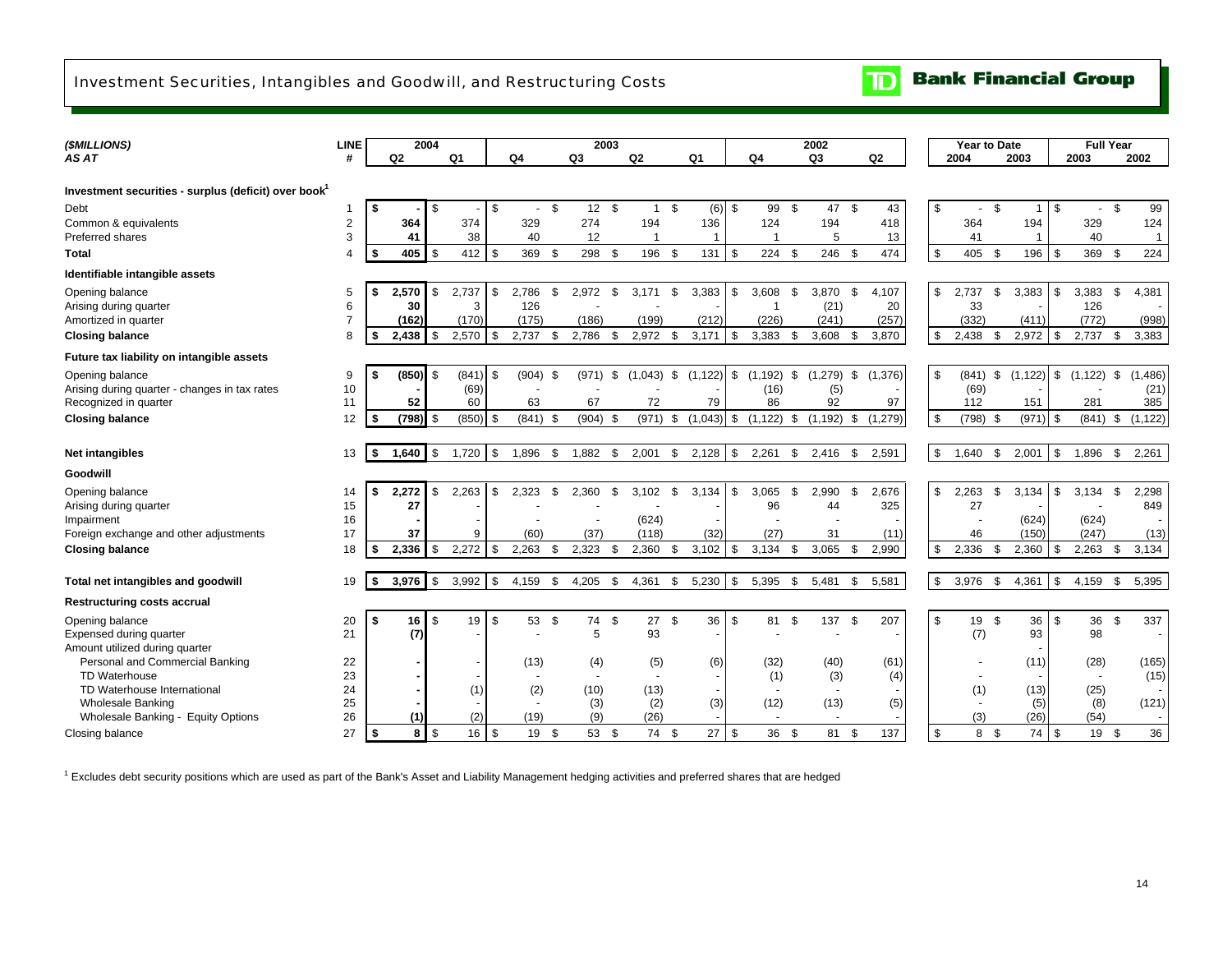## <span id="page-16-0"></span>Analysis of Change in Shareholders' Equity & Non-Controlling Interest

**Bank Financial Group**  $\mathbf{D}$ 

| (\$MILLIONS)                                                       | LINE           | 2004    |                       |                  | 2003                     |                   |                       |                                 | 2002                            |         |    | Year to Date  |         | <b>Full Year</b> |                   |
|--------------------------------------------------------------------|----------------|---------|-----------------------|------------------|--------------------------|-------------------|-----------------------|---------------------------------|---------------------------------|---------|----|---------------|---------|------------------|-------------------|
| FOR THE PERIOD ENDED                                               | #              | Q2      | Q1                    | Q4               | Q3                       | Q2                | Q1                    | Q4                              | Q3                              | Q2      |    | 2004          | 2003    | 2003             | 2002              |
| <b>Preferred shares</b>                                            |                |         |                       |                  |                          |                   |                       |                                 |                                 |         |    |               |         |                  |                   |
| Opening balance                                                    |                | 1,522   | 1,535<br>S            | 1,535 \$<br>\$   | 1,786<br>\$              | 1,477 \$          | 1,485                 | 1,491<br>\$<br>\$               | 1,487<br>\$                     | 1,492   | \$ | 1,535<br>\$   | 1,485   | 1,485 \$<br>\$   | 1,492             |
| Issued                                                             | $\overline{c}$ |         |                       |                  |                          | 550               |                       |                                 |                                 |         |    |               | 550     | 550              |                   |
| Redeemed                                                           | 3              |         |                       | $\overline{a}$   | (251)                    | (226)             |                       | ÷                               |                                 |         |    |               | (226)   | (477)            |                   |
| Impact of shares (acquired) sold for trading purposes <sup>1</sup> | 4              |         | (13)                  | n/a              | n/a                      | n/a               | n/a                   | n/a                             | n/a                             | n/a     |    | (9)           | n/a     | n/a              | n/a               |
| Translation adjustment on shares issued in a foreign currency      | $\,$ 5 $\,$    |         |                       |                  |                          | (15)              | (8)                   | (6)                             | $\overline{4}$                  | (5)     |    |               | (23)    | (23)             | (7)               |
| Closing balance                                                    | 6              | 1,526   | 1,522                 | 1,535            | 1,535                    | 1,786             | 1,477                 | 1,485                           | 1,491                           | 1,487   |    | 1,526         | 1,786   | 1,535            | 1,485             |
| <b>Common shares</b>                                               |                |         |                       |                  |                          |                   |                       |                                 |                                 |         |    |               |         |                  |                   |
| Opening balance                                                    | $\overline{7}$ | 3,192   | 3,179                 | 3,078            | 3,000                    | 2,917             | 2,846                 | 2,782                           | 2,727                           | 2,663   |    | 3,179         | 2,846   | 2,846            | 2,259             |
| Issued - options                                                   | 8              | 36      | 35                    | 19               | $\overline{7}$           | 13                | 8                     | $\overline{2}$                  | $\overline{2}$                  | 5       |    | 71            | 21      | 47               | 13                |
| - cash                                                             | 9              |         |                       |                  | ÷.                       |                   |                       |                                 |                                 |         |    |               |         |                  | 400               |
| - dividend reinvestment plan                                       | 10             | 11      | 76                    | 82               | 71                       | 70                | 63                    | 62                              | 53                              | 59      |    | 87            | 133     | 286              | 174               |
| Impact of shares (acquired) sold for trading purposes <sup>1</sup> | 11             | 70      | (98)                  | n/a              | n/a                      | n/a               | n/a                   | n/a                             | n/a                             | n/a     |    | (28)          | n/a     | n/a              | n/a               |
| Repurchase of common shares                                        | 12             | (28)    |                       |                  |                          |                   |                       |                                 |                                 |         |    | (28)          |         |                  |                   |
| Closing balance                                                    | 13             | 3,281   | 3,192                 | 3,179            | 3,078                    | 3,000             | 2,917                 | 2,846                           | 2,782                           | 2,727   |    | 3,281         | 3,000   | 3,179            | 2,846             |
| <b>Contributed surplus</b>                                         |                |         |                       |                  |                          |                   |                       |                                 |                                 |         |    |               |         |                  |                   |
| Opening balance                                                    | 14             | 12      | 9                     | $\overline{7}$   | 5                        | $\overline{2}$    |                       |                                 |                                 |         |    | 9             |         |                  |                   |
| Stock option expense                                               | 15             |         | 3                     | $\overline{2}$   | $\overline{2}$           | 3                 | $\overline{2}$        |                                 |                                 |         |    | 6             | 5       | 9                |                   |
| Stock option exercised                                             | 16             | (1)     |                       |                  |                          |                   |                       |                                 |                                 |         |    | (1)           |         |                  |                   |
| Impact of shares (acquired) sold for trading purposes <sup>1</sup> | 17             |         |                       |                  |                          |                   |                       |                                 |                                 |         |    |               | n/a     |                  | n/a               |
| Closing balance                                                    | 18             | 14      | 12                    | n/a<br>9         | n/a<br>$\overline{7}$    | n/a<br>5          | n/a<br>$\overline{2}$ | n/a<br>$\overline{\phantom{a}}$ | n/a<br>$\overline{\phantom{a}}$ | n/a     |    | 14            | 5       | n/a<br>9         |                   |
|                                                                    |                |         |                       |                  |                          |                   |                       |                                 |                                 |         |    |               |         |                  |                   |
| <b>Retained earnings</b>                                           | 19             | 8,810   | 8,388                 | 8,327            | 8,089                    | 8,805             | 8,710                 | 9,194                           | 9,701                           | 9,784   |    | 8,388         | 8,710   | 8,710            | 9,653             |
| Opening balance                                                    |                |         |                       |                  |                          |                   |                       |                                 |                                 |         |    |               |         |                  |                   |
| Net income                                                         | 20             | 511     | 603                   | 501              | 501                      | (273)             | 347                   | (196)                           | (405)                           | 156     |    | 1,114         | 74      | 1,076            | (67)              |
| Dividends - common                                                 | 21             | (224)   | (209)                 | (209)            | (183)                    | (181)             | (181)                 | (180)                           | (180)                           | (179)   |    | (433)         | (362)   | (754)            | (718)             |
| - preferred                                                        | 22             | (16)    | (15)                  | (15)             | (16)                     | (15)              | (18)                  | (17)                            | (17)                            | (18)    |    | (31)          | (33)    | (64)             | (70)              |
| - preferred TD MIC                                                 | 23             | (5)     | (6)                   | (6)              | (5)                      | (7)               | (5)                   | (6)                             | (6)                             | (6)     |    | (11)          | (12)    | (23)             | (23)              |
| Foreign currency translation adjustments, net of tax               | 24             | 73      | 73                    | (210)            | (56)                     | (234)             | (48)                  | (83)                            | 102                             | (21)    |    | 146           | (282)   | (548)            | (32)              |
| Share issue expenses, net of tax                                   | 25             |         |                       |                  | $\overline{\phantom{a}}$ | (6)               |                       | (1)                             |                                 |         |    |               | (6)     | (6)              | (8)               |
| Stock options settled in cash, tax effected                        | 26             |         |                       |                  | ٠                        |                   |                       | (1)                             | (1)                             | (15)    |    |               |         |                  | (25)              |
| Impact of shares (acquired) sold for trading purposes <sup>1</sup> | 27             |         |                       | n/a              | n/a                      | n/a               | n/a                   | n/a                             | n/a                             | n/a     |    |               | n/a     | n/a              | n/a               |
| Premium paid on common shares repurchased                          | 28             | (235)   |                       |                  |                          |                   |                       |                                 |                                 |         |    | (235)         |         |                  |                   |
| Other                                                              | 29             |         | (24)                  |                  | (3)                      |                   |                       |                                 |                                 |         |    | (24)          |         | (3)              |                   |
| Closing balance                                                    | 30             | 8,914   | 8,810                 | 8,388            | 8,327                    | 8,089             | 8,805                 | 8,710                           | 9,194                           | 9,701   |    | 8,914         | 8,089   | 8,388            | 8,710             |
| <b>Total common equity</b>                                         | 31             | 12,209  | 12,014                | 11,576           | 11,412                   | 11,094            | 11,724                | 11,556                          | 11,976                          | 12,428  |    | 12,209        | 11,094  | 11,576           | 11,556            |
| Total shareholders' equity                                         | 32             | 13,735  | 13,536                | 13,111<br>5      | 12,947<br>\$<br>- \$     | 12,880<br>- \$    | 13,201                | 13,041 \$<br>S                  | 13,467<br>-\$                   | 13,915  | \$ | 13,735 \$     | 12,880  | $13,111$ \$<br>£ | 13,041            |
| Non-controlling interest in subsidiaries                           |                |         |                       |                  |                          |                   |                       |                                 |                                 |         |    |               |         |                  |                   |
| Opening balance                                                    | 33             | 1,250   | $\mathsf{s}$<br>1,250 | S.<br>$1,250$ \$ | 1,250<br>-S              | 1,250<br>- \$     | 1,250                 | \$<br>900 \$                    | 900 \$                          | 900     | s. | 1,250<br>- \$ | 1,250   | 1.250<br>-S      | 1,272<br>- \$     |
| Arising from TD CaTS II issue                                      | 34             |         |                       |                  |                          |                   |                       | 350                             |                                 |         |    |               |         |                  | 350               |
| Purchase of TD Waterhouse shares                                   | 35             |         |                       |                  |                          |                   |                       |                                 |                                 |         |    |               |         |                  | (372)             |
| Closing balance                                                    | 36             | 1,250   | 1,250<br>\$           | 1,250<br>\$      | 1,250<br><b>S</b><br>S.  | 1,250<br><b>S</b> | 1,250                 | 1,250<br>\$<br>\$               | 900 \$                          | 900     | \$ | 1,250<br>-S   | 1,250   | 1,250<br>\$      | <b>S</b><br>1,250 |
| <b>NUMBER OF COMMON SHARES (thousands)</b>                         |                |         |                       |                  |                          |                   |                       |                                 |                                 |         |    |               |         |                  |                   |
| Opening balance                                                    | 37             | 657,601 | 656,261               | 653,365          | 651,075                  | 647,921           | 645,399               | 643,229                         | 641,379                         | 639,609 |    | 656,261       | 645,399 | 645,399          | 628,451           |
| Issued - options                                                   | 38             | 1,625   | 1,829                 | 946              | 359                      | 1,052             | 543                   | 132                             | 130                             | 357     |    | 3,454         | 1,595   | 2,900            | 818               |
| - cash                                                             | 39             |         |                       |                  | ÷                        |                   |                       | ÷                               |                                 |         |    |               |         |                  | 10,959            |
| - dividend reinvestment plan                                       | 40             | 236     | 1,748                 | 1,950            | 1,931                    | 2,102             | 1,979                 | 2,038                           | 1,720                           | 1,413   |    | 1,984         | 4,081   | 7,962            | 5,171             |
| Impact of shares (acquired) sold for trading purposes <sup>1</sup> | 41             | 1,507   | (2, 237)              | n/a              | n/a                      | n/a               | n/a                   | n/a                             | n/a                             | n/a     |    | (730)         | n/a     | n/a              | n/a               |
| Repurchase of common shares                                        | 42             | (5,660) |                       |                  |                          |                   |                       |                                 |                                 |         |    | (5,660)       |         |                  |                   |
| Closing balance                                                    | 43             | 655,309 | 657,601               | 656.261          | 653,365                  | 651,075           | 647,921               | 645,399                         | 643,229                         | 641.379 |    | 655,309       | 651,075 | 656.261          | 645,399           |

1 Purchased by subsidiaries of the Bank which are regulated securities entities in accordance with Regulation 92-313 of the *Bank Act* . Prospectively reflected change to CICA Handbook s. 1100 effective Q1/04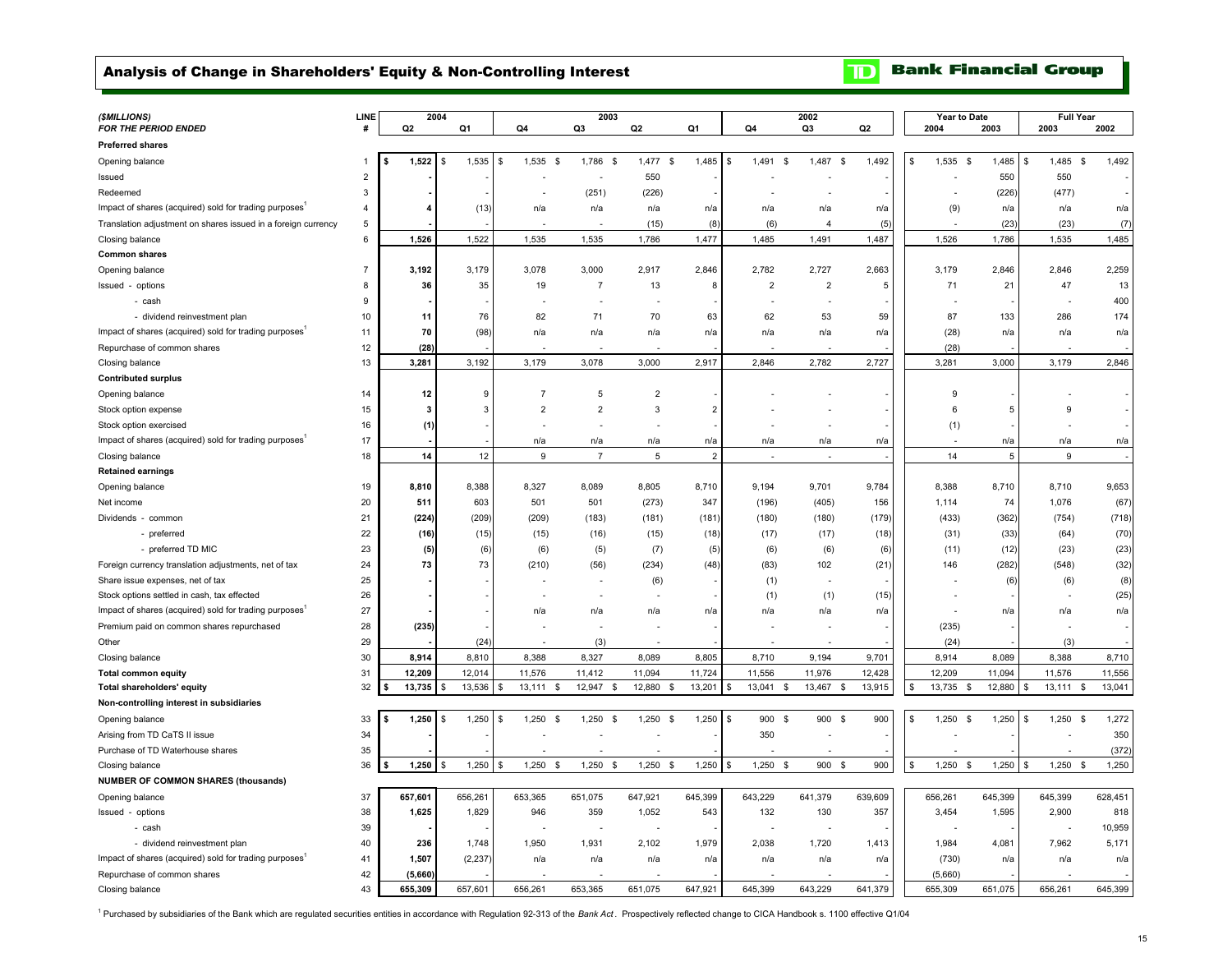# <span id="page-17-0"></span>Risk-Weighted Assets and Capital

| (\$MILLIONS)                                               | <b>LINE</b>    |      | 2004    |                   |    |            |                | 2003 |            |                |               |            | 2002       |                |
|------------------------------------------------------------|----------------|------|---------|-------------------|----|------------|----------------|------|------------|----------------|---------------|------------|------------|----------------|
| AS AT                                                      | #              |      | Q2      | Q <sub>1</sub>    |    | Q4         | Q3             |      | Q2         | Q <sub>1</sub> |               | Q4         | Q3         | Q <sub>2</sub> |
| <b>Balance sheet assets</b>                                |                |      |         |                   |    |            |                |      |            |                |               |            |            |                |
| Cash resources                                             | 1              |      | 1,638   | \$<br>$1,395$ \$  |    | $1,344$ \$ | $1,346$ \$     |      | $1,205$ \$ | 1,620          | $\mathfrak s$ | $1,108$ \$ | $1,370$ \$ | 1,150          |
| Securities                                                 | $\overline{2}$ |      | 4,041   | 3,759             |    | 3,686      | 4,451          |      | 4,635      | 5,845          |               | 6,247      | 6,708      | 6,551          |
| Loans                                                      | 3              |      | 57,834  | 59,810            |    | 59,508     | 59.979         |      | 62,804     | 64,231         |               | 64,247     | 69,971     | 68,997         |
| Customers' liability under acceptances                     | 4              |      | 5,348   | 5,699             |    | 6,400      | 6,731          |      | 6,429      | 6,460          |               | 7,066      | 7,333      | 7,540          |
| Other assets                                               | 5              |      | 6,175   | 6,055             |    | 5,885      | 5,834          |      | 6,189      | 6,158          |               | 6,288      | 6,479      | 6.037          |
| <b>Total balance sheet assets</b>                          | 6              |      | 75,036  | 76,718            |    | 76,823     | 78,341         |      | 81,262     | 84,314         |               | 84,956     | 91,861     | 90,275         |
| Off-balance sheet exposures                                |                |      |         |                   |    |            |                |      |            |                |               |            |            |                |
| Credit instruments                                         | $\overline{7}$ |      | 9,908   | 10,929            |    | 10,937     | 12,407         |      | 13,151     | 14,200         |               | 14,559     | 15,404     | 16,164         |
| Derivative financial instruments                           | 8              |      | 6,413   | 6,343             |    | 5,987      | 5,853          |      | 6,104      | 6,554          |               | 6,259      | 6,567      | 5,211          |
| Total off-balance sheet exposures                          | 9              |      | 16,321  | 17,272            |    | 16,924     | 18,260         |      | 19,255     | 20,754         |               | 20,818     | 21,971     | 21,375         |
| Total risk-weighted asset equivalent - Credit risk         | 10             |      | 91,357  | 93,990            |    | 93,747     | 96,601         |      | 100,517    | 105,068        |               | 105,774    | 113,832    | 111,650        |
| Total risk-weighted asset equivalent - Market risk         | 11             |      | 10,992  | 16,094            |    | 14,470     | 17,390         |      | 17,758     | 16,043         |               | 14,859     | 16,037     | 14,621         |
| Total risk-weighted assets                                 | 12             | - \$ | 102,349 | ፍ<br>110,084      | \$ | 108,217 \$ | 113,991        | - \$ | 118,275 \$ | 121,111        | \$            | 120,633 \$ | 129,869 \$ | 126,271        |
| <b>CAPITAL</b><br>TIER <sub>1</sub>                        |                |      |         |                   |    |            |                |      |            |                |               |            |            |                |
| Common shareholders' equity                                | 13             | \$   | 12,195  | \$<br>$12,002$ \$ |    | 11,567 \$  | 11,405 \$      |      | 11,089 \$  | 11,722         | l \$          | 11,556 \$  | 11,976 \$  | 12,428         |
| Qualifying preferred shares                                | 14             |      | 1,526   | 1,522             |    | 1,535      | 1,525          |      | 1,394      | 1,375          |               | 1,328      | 1,491      | 1,487          |
| Contributed surplus                                        | 15             |      | 14      |                   | 12 | 9          | $\overline{7}$ |      | 5          | 2              |               |            |            |                |
| Non-controlling interest in subsidiaries                   |                |      |         |                   |    |            |                |      |            |                |               |            |            |                |
| - TD CaTS                                                  | 16             |      | 1,250   | 1,250             |    | 1,250      | 1,250          |      | 1,216      | 1,188          |               | 1,119      | 900        | 900            |
| Less: goodwill and intangible assets in excess of 5% limit | 17             |      | (2,778) | (2,840)           |    | (3,035)    | (3,089)        |      | (3,264)    | (4,033)        |               | (4, 213)   | (4, 345)   | (4, 423)       |
| Total Tier 1 capital                                       | 18             |      | 12,207  | 11,946            |    | 11,326     | 11,098         |      | 10,440     | 10,254         |               | 9,790      | 10,022     | 10,392         |
| TIER <sub>2</sub>                                          |                |      |         |                   |    |            |                |      |            |                |               |            |            |                |
| Subordinated notes and debentures                          | 19             |      | 5,730   | 5,696             |    | 5,887      | 5,143          |      | 4,261      | 4,318          |               | 4,343      | 4,080      | 4,077          |
| Qualifying preferred shares                                | 20             |      |         |                   |    |            | 10             |      | 392        | 102            |               | 157        |            |                |
| Less: amortization of subordinated notes and debentures    | 21             |      | (161)   | (156)             |    | (241)      | (370)          |      | (373)      | (381)          |               | (357)      | (561)      | (566)          |
| General allowance for credit losses included in capital    | 22             |      | 895     | 963               |    | 947        | 997            |      | 1,034      | 1,060          |               | 1,056      | 1,136      | 1,105          |
| Total Tier 2 capital                                       | 23             |      | 6,464   | 6,503             |    | 6,593      | 5,780          |      | 5,314      | 5,099          |               | 5,199      | 4,655      | 4,616          |
| Investment in unconsolidated subsidiaries/                 |                |      |         |                   |    |            |                |      |            |                |               |            |            |                |
| substantial investments                                    | 24             |      | (1,664) | (1, 274)          |    | (919)      | (900)          |      | (944)      | (915)          |               | (870)      | (723)      | (719)          |
| First loss protection                                      | 25             |      | (208)   | (139)             |    | (145)      | (152)          |      | (182)      | (154)          |               | (159)      | (180)      | (197)          |
| <b>Total capital</b>                                       | 26             | - \$ | 16,799  | \$<br>17,036 \$   |    | 16,855 \$  | 15,826 \$      |      | 14,628 \$  | 14,284         | \$            | 13,960 \$  | 13,774 \$  | 14,092         |
| <b>Capital ratios</b>                                      |                |      |         |                   |    |            |                |      |            |                |               |            |            |                |
| Tier 1 capital                                             | 27             |      | 11.9%   | 10.9%             |    | 10.5%      | 9.7%           |      | 8.8%       | 8.5%           |               | 8.1%       | 7.7%       | 8.2%           |
| <b>Total capital</b>                                       | 28             |      | 16.4    | 15.5              |    | 15.6       | 13.9           |      | 12.4       | 11.8           |               | 11.6       | 10.6       | 11.2           |
| Tangible common equity ratio                               | 29             |      | 8.0     | 7.3               |    | 6.9        | 6.3            |      | 5.7        | 5.4            |               | 5.1        | 5.1        | 5.5            |

 $1$  Tangible common equity ratio is common shareholders' equity plus contributed surplus less net intangibles and goodwill as a percentage of risk weighted assets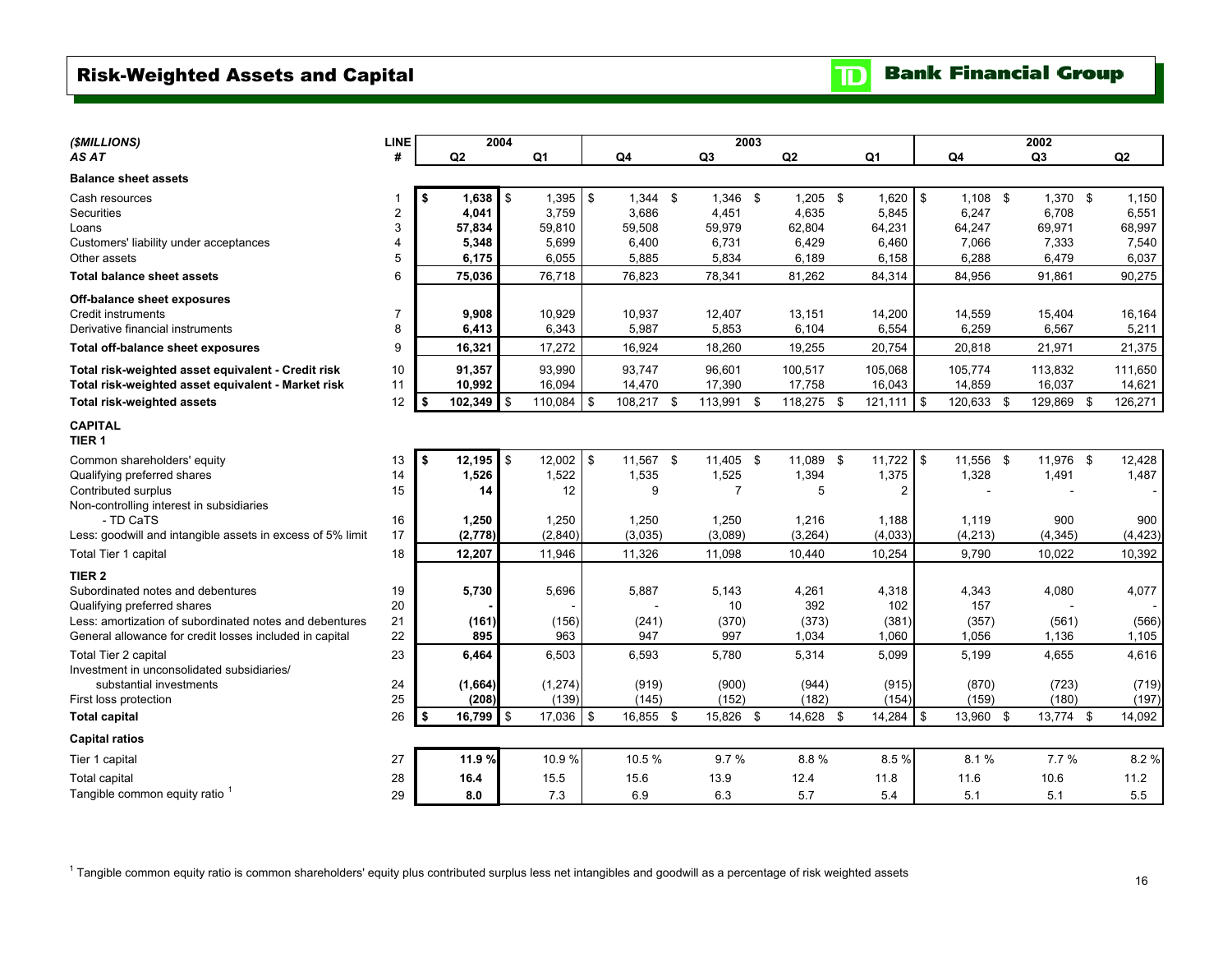# <span id="page-18-0"></span>Loan Securitization Loan Securitization

**Bank Financial Group**  $\mathbf{D}$ 

| (\$MILLIONS) |                                                  |                                                           |                |             |                |                    |                      |                          |                      |                                            |                |                          |             |                       |                        |                                   |
|--------------|--------------------------------------------------|-----------------------------------------------------------|----------------|-------------|----------------|--------------------|----------------------|--------------------------|----------------------|--------------------------------------------|----------------|--------------------------|-------------|-----------------------|------------------------|-----------------------------------|
|              |                                                  |                                                           | LINE           |             | 2004           |                    |                      | 2003                     |                      |                                            | 2002           |                          |             | Year to Date          |                        | <b>Full Year</b>                  |
|              | <b>FOR THE PERIOD ENDED</b>                      |                                                           | #              | Q2          | Q <sub>1</sub> | Q <sub>4</sub>     | Q3                   | Q2                       | Q <sub>1</sub>       | Q <sub>4</sub>                             | Q <sub>3</sub> | Q2                       | 2004        | 2003                  | 2003                   | 2002                              |
|              |                                                  |                                                           |                |             |                |                    |                      |                          |                      |                                            |                |                          |             |                       |                        |                                   |
|              | Loans securitized and sold to third parties      |                                                           |                |             |                |                    |                      |                          |                      |                                            |                |                          |             |                       |                        |                                   |
|              |                                                  | Securitized/(repurchased) during the quarter <sup>1</sup> |                |             |                |                    |                      |                          |                      |                                            |                |                          |             |                       |                        |                                   |
|              | Mortgage                                         | Conventional                                              | 1              | -\$         | \$             | \$                 | \$                   | $\mathfrak{L}$           | $\mathfrak{L}$       | $$\mathbb{S}$$                             | $\mathfrak{L}$ | \$                       | \$          | $\mathfrak{L}$        | \$                     | \$                                |
|              |                                                  | <b>MBS Pool</b>                                           | $\overline{2}$ | 1.066       | 1,056          | 2,138              | 2.338                | 1,435                    | 1,600                | 1,203                                      | 1,273          | 1,174                    | 2,122       | 3,035                 | 7,511                  | 3,734                             |
|              |                                                  | Commercial                                                | 3              | 81          | 318            |                    | 302                  |                          | 577                  | (1)                                        | 90             | $\blacksquare$           | 399         | 577                   | 879                    | 89                                |
|              | Personal                                         | <b>HELOC</b>                                              | 4              |             | (370)          |                    |                      | $\overline{\phantom{a}}$ | (300)                | (472)                                      | (541)          | $\overline{\phantom{a}}$ | (370)       | (300)                 | (300)                  | (2, 313)                          |
|              |                                                  | <b>Credit Card</b>                                        | 5              |             | (39)           | (613)              | 1,146                | (20)                     | (500)                | (107)                                      | (219)          | (668)                    | (39)        | (520)                 | 13                     | (994)                             |
|              | Corporate Loans                                  |                                                           | 6              |             |                |                    |                      |                          |                      |                                            |                |                          |             |                       |                        |                                   |
|              | Total                                            |                                                           | $\overline{7}$ | \$1,147     | \$<br>965      | \$1,525            | \$3,786              | \$1,415                  | \$1,377              | $\mathfrak s$<br>623                       | 603<br>\$      | \$<br>506                | \$2,112     | \$2,792               | \$8,103                | \$<br>516                         |
|              |                                                  |                                                           |                |             |                |                    |                      |                          |                      |                                            |                |                          |             |                       |                        |                                   |
|              | Outstanding at end of period                     |                                                           |                |             |                |                    |                      |                          |                      |                                            |                |                          |             |                       |                        |                                   |
|              | Mortgage                                         | Conventional                                              | 8              | 382<br>\$   | \$<br>515      | \$<br>626          | \$<br>788            | \$1,052                  | \$1,380              | \$1,600                                    | \$1,786        | \$2,109                  | \$<br>382   | \$1,052               | $\mathfrak s$<br>626   | \$1,600                           |
|              |                                                  | <b>MBS Pool</b>                                           | 9              | 11,200      | 11,031         | 10,683             | 9,532                | 8,302                    | 7,660                | 6,473                                      | 5,928          | 5,351                    | 11,200      | 8,302                 | 10,683                 | 6,473                             |
|              |                                                  | Commercial                                                | 10             | 1,606       | 1,560          | 1,284              | 1,328                | 1,065                    | 1,079                | 509                                        | 511            | 424                      | 1,606       | 1,065                 | 1,284                  | 509                               |
|              | Personal                                         | <b>HELOC</b>                                              | 11             | 4.077       | 4.120          | 4.541              | 4.590                | 4.648                    | 4.684                | 5.032                                      | 5.504          | 5.888                    | 4,077       | 4.648                 | 4.541                  | 5,032                             |
|              |                                                  | <b>Credit Card</b>                                        | 12             | 1,500       | 1,500          | 1,539              | 2,147                | 1,002                    | 1,022                | 1,522                                      | 1,628          | 1,847                    | 1,500       | 1,002                 | 1,539                  | 1,522                             |
|              | Corporate Loans                                  |                                                           | 13             | 28          | 42             | 79                 | 108                  | 187                      | 187                  | 200                                        | 200            | 200                      | 28          | 187                   | 79                     | 200                               |
|              | Total                                            |                                                           | 14             | \$18,793    | \$18,768       | \$18,752           | \$18,493             | \$16,256                 | \$16,012             | \$15,336                                   | \$15,557       | \$15,819                 | \$18,793    | \$16,256              | \$18,752               | \$15,336                          |
|              |                                                  |                                                           |                |             |                |                    |                      |                          |                      |                                            |                |                          |             |                       |                        |                                   |
|              | Economic Impact                                  |                                                           |                |             |                |                    |                      |                          |                      |                                            |                |                          |             |                       |                        |                                   |
|              | Net interest income                              |                                                           | 15             | \$<br>(109) | \$<br>(112)    | \$<br>(100)        | $\mathbf{s}$<br>(49) | \$<br>(60)               | \$<br>(58)           | \$<br>(64)                                 | - \$<br>(75)   | \$<br>(62)               | \$<br>(221) | $\mathbb{S}$<br>(118) | $\mathfrak s$<br>(267) | \$<br>(288)                       |
|              | Other income                                     |                                                           | 16             | 107         | 111            | 89                 | 60                   | 54                       | 47                   | 53                                         | 63             | 46                       | 218         | 101                   | 250                    | 218                               |
|              | Provision for credit losses                      |                                                           | 17             | 13          | 10             | 13                 | $\overline{7}$       | 6                        | 11                   | 11                                         | 12             | 16                       | 23          | 17                    | 37                     | 70                                |
|              | Total impact                                     |                                                           | 18             | 11<br>\$    | \$<br>9        | $\mathfrak s$<br>2 | \$<br>18             | \$<br>$\blacksquare$     | \$<br>$\overline{a}$ | $$\mathbb{S}$$<br>$\overline{\phantom{a}}$ | \$<br>$\sim$   | \$<br>$\overline{a}$     | \$<br>20    | \$                    | $$\mathbb{S}$$<br>20   | \$<br>$\mathcal{L}_{\mathcal{A}}$ |
|              |                                                  |                                                           |                |             |                |                    |                      |                          |                      |                                            |                |                          |             |                       |                        |                                   |
|              | Mortgage Backed Securities Retained <sup>2</sup> |                                                           |                |             |                |                    |                      |                          |                      |                                            |                |                          |             |                       |                        |                                   |
|              | Outstanding at end of period                     |                                                           | 19             | \$9,485     | \$7,217        | \$8,091            | \$5,920              | \$6,467                  | \$6,661              | \$6,212                                    | \$6,729        | \$7,141                  | \$9,485     | \$6,467               | \$8,091                | \$6,212                           |

 $^1\,$  Excludes principal repayments during the quarter<br> $^2\,$  Reported as investment securities issued or guaranteed by Canada on the consolidated balance sheet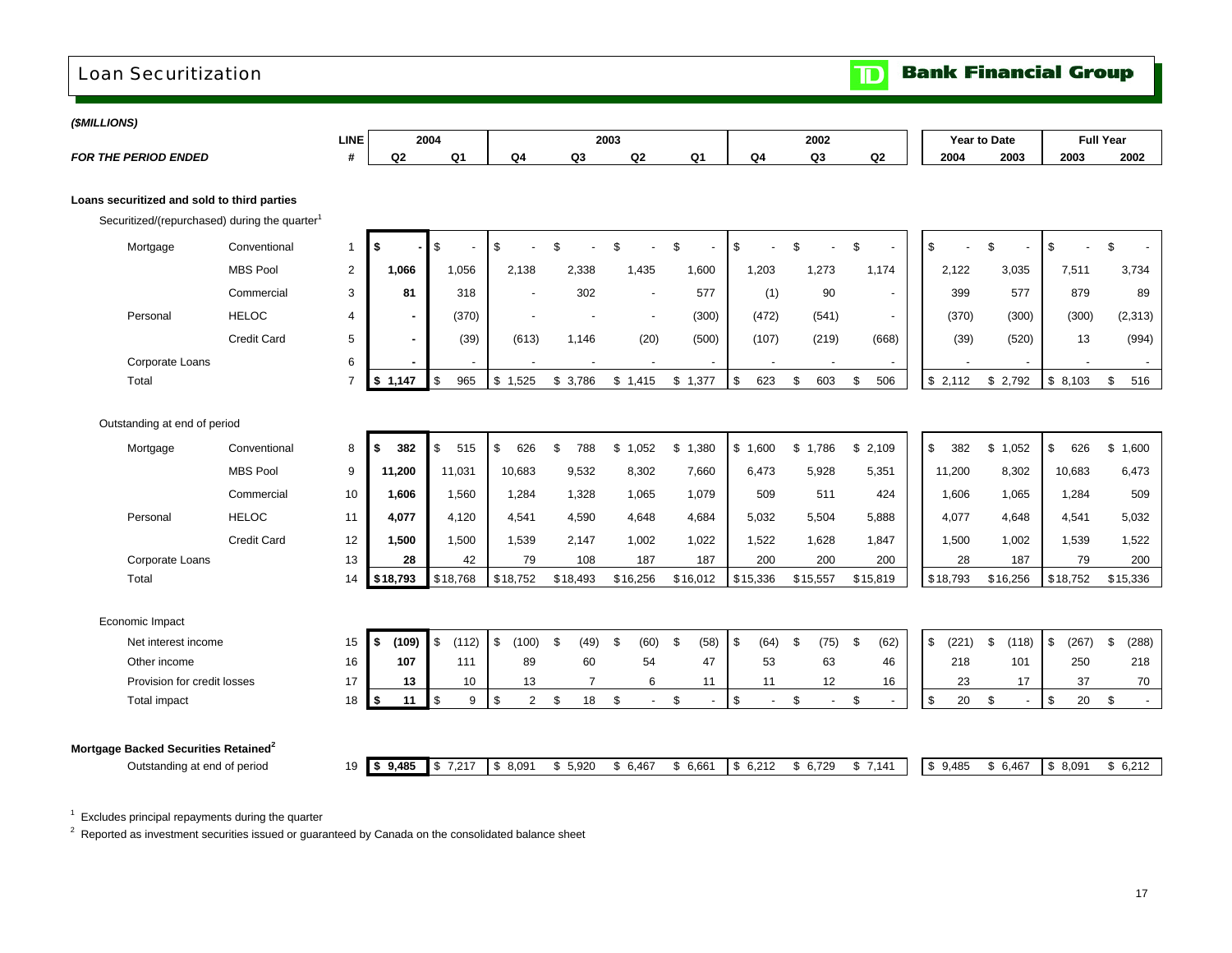<span id="page-19-0"></span>

| (\$MILLIONS)                                               | LINE           | 2004              |    |                          | 2003                     |    |         |    |         |                | 2002         |         |    |         |    |                |
|------------------------------------------------------------|----------------|-------------------|----|--------------------------|--------------------------|----|---------|----|---------|----------------|--------------|---------|----|---------|----|----------------|
| AS AT                                                      | #              | Q2                |    | Q1                       | Q4                       |    | Q3      |    | Q2      | Q <sub>1</sub> |              | Q4      |    | Q3      |    | Q <sub>2</sub> |
| <b>GROSS IMPAIRED LOANS</b>                                |                |                   |    |                          |                          |    |         |    |         |                |              |         |    |         |    |                |
| <b>Personal and Commercial Banking</b>                     |                |                   |    |                          |                          |    |         |    |         |                |              |         |    |         |    |                |
| Retail                                                     | -1             | S.<br>165         | \$ | 204                      | \$<br>215                | \$ | 206     | \$ | 216     | \$<br>239      | \$           | 250     | \$ | 258     | \$ | 288            |
| Commercial                                                 | $\overline{2}$ | 173               |    | 223                      | 210                      |    | 209     |    | 189     | 150            |              | 164     |    | 123     |    | 135            |
| <b>Total Personal and Commercial Banking</b>               | 3              | 338               |    | 427                      | 425                      |    | 415     |    | 405     | 389            |              | 414     |    | 381     |    | 423            |
| <b>Wholesale Banking</b>                                   |                |                   |    |                          |                          |    |         |    |         |                |              |         |    |         |    |                |
| Corporate loans - core                                     | $\overline{4}$ |                   |    |                          |                          |    |         |    |         |                |              | 2,080   |    | 1,611   |    | 1,212          |
| <b>Investment Banking</b>                                  | 5              | $\sim$            |    | $\overline{a}$           |                          |    | 27      |    | 28      | 31             |              | 31      |    | 32      |    | 58             |
| <b>Total Wholesale Banking</b>                             | 6              | $\sim$            |    | $\overline{a}$           | $\overline{a}$           |    | 27      |    | 28      | 31             |              | 2,111   |    | 1,643   |    | 1,270          |
| <b>Corporate Segment</b>                                   |                |                   |    |                          |                          |    |         |    |         |                |              |         |    |         |    |                |
| Corporate loans - non-core                                 | $\overline{7}$ | 586               |    | 739                      | 946                      |    | 1,463   |    | 2,089   | 2,363          |              |         |    |         |    |                |
| <b>TOTAL GROSS IMPAIRED LOANS</b>                          | 8              | $\sqrt{2}$<br>924 | \$ | 1,166                    | \$<br>1,371              | \$ | 1,905   | \$ | 2,522   | \$<br>2,783    | $\mathbb{S}$ | 2,525   | \$ | 2,024   | \$ | 1,693          |
| <b>NET IMPAIRED LOANS</b>                                  |                |                   |    |                          |                          |    |         |    |         |                |              |         |    |         |    |                |
| <b>Personal and Commercial Banking</b>                     |                |                   |    |                          |                          |    |         |    |         |                |              |         |    |         |    |                |
| Retail                                                     | 9              | \$<br>87          | \$ | 111                      | \$<br>121                | \$ | 118     | \$ | 126     | \$<br>142      | \$           | 152     | \$ | 188     | \$ | 217            |
| Commercial                                                 | 10             | 91                |    | 136                      | 123                      |    | 113     |    | 102     | 75             |              | 105     |    | 68      |    | 82             |
| <b>Total Personal and Commercial Banking</b>               | 11             | 178               |    | 247                      | 244                      |    | 231     |    | 228     | 217            |              | 257     |    | 256     |    | 299            |
| <b>Wholesale Banking</b>                                   |                |                   |    |                          |                          |    |         |    |         |                |              |         |    |         |    |                |
| Corporate loans - core                                     | 12             | $\blacksquare$    |    |                          |                          |    |         |    |         |                |              | 1,163   |    | 924     |    | 749            |
| Investment banking                                         | 13             | $\sim$            |    | $\overline{\phantom{0}}$ | $\overline{\phantom{a}}$ |    | 27      |    | 28      | 31             |              | 31      |    | 32      |    | 49             |
| <b>Total Wholesale Banking</b>                             | 14             | $\sim$            |    | $\overline{a}$           | $\overline{a}$           |    | 27      |    | 28      | 31             |              | 1,194   |    | 956     |    | 798            |
| <b>Corporate Segment</b>                                   |                |                   |    |                          |                          |    |         |    |         |                |              |         |    |         |    |                |
| Corporate loans - non-core                                 | 15             | 400               |    | 469                      | 640                      |    | 938     |    | 956     | 1,264          |              |         |    |         |    |                |
| Total impaired loans net of specific provisions            | 16             | 578               |    | 716                      | 884                      |    | 1,196   |    | 1,212   | 1,512          |              | 1,451   |    | 1,212   |    | 1,097          |
| General allowance for credit losses                        | 17             | 917               |    | 984                      | 984                      |    | 1,141   |    | 1,141   | 1,141          |              | 1,141   |    | 1,141   |    | 1,138          |
| Sectoral allowance for credit losses                       | 18             | 228               |    | 316                      | 541                      |    | 698     |    | 813     | 1,032          |              | 1,285   |    | 870     |    |                |
| <b>TOTAL NET IMPAIRED LOANS</b>                            | 19             | (567)<br>l \$     | \$ | (584)                    | \$<br>(641)              | \$ | (643)   | \$ | (742)   | \$<br>(661)    | $\mathbb{S}$ | (975)   | \$ | (799)   | \$ | (41)           |
|                                                            |                |                   |    |                          |                          |    |         |    |         |                |              |         |    |         |    |                |
| Allowance for credit losses as a % of gross impaired loans | 20             | 161.4%            |    | 150.1%                   | 146.8%                   |    | 133.8%  |    | 129.4%  | 123.8%         |              | 138.6%  |    | 139.5%  |    | 102.4 %        |
| Total Loans (page 10, line 12)                             | 21             | 127,170<br>\$     | \$ | 125,871                  | \$<br>124,703            | \$ | 127,108 | \$ | 129,289 | \$<br>129,496  | \$           | 130,346 | \$ | 132,649 | \$ | 130,858        |
| Net impaired loans as a % of net loans                     | 22             | (0.4)%            |    | (0.5)%                   | (0.5)%                   |    | (0.5)%  |    | (0.6)%  | (0.5)%         |              | (0.7)%  |    | (0.6)%  |    | $-$ %          |
| <b>GENERAL ALLOWANCE FOR CREDIT LOSSES</b>                 |                |                   |    |                          |                          |    |         |    |         |                |              |         |    |         |    |                |
| Loans (line 17 above)                                      | 23             | -\$<br>917        | \$ | 984                      | \$<br>984                | \$ | 1,141   | \$ | 1,141   | \$<br>1,141    | \$           | 1,141   | \$ | 1,141   | \$ | 1,138          |
| Derivative financial instruments                           | 24             | 30                |    | 28                       | 28                       |    | 36      |    | 37      | 40             |              | 27      |    | 21      |    | 20             |
| Total general allowance                                    | 25             | l \$<br>947       | \$ | 1,012                    | \$<br>1,012              | \$ | 1,177   | \$ | 1,178   | \$<br>1,181    | \$           | 1,168   | \$ | 1,162   | \$ | 1,158          |
|                                                            |                |                   |    |                          |                          |    |         |    |         |                |              |         |    |         |    |                |

 $^1$  Comparative figures have not been provided as the split between core and non-core is a result of a change in business strategy effective Q1/03